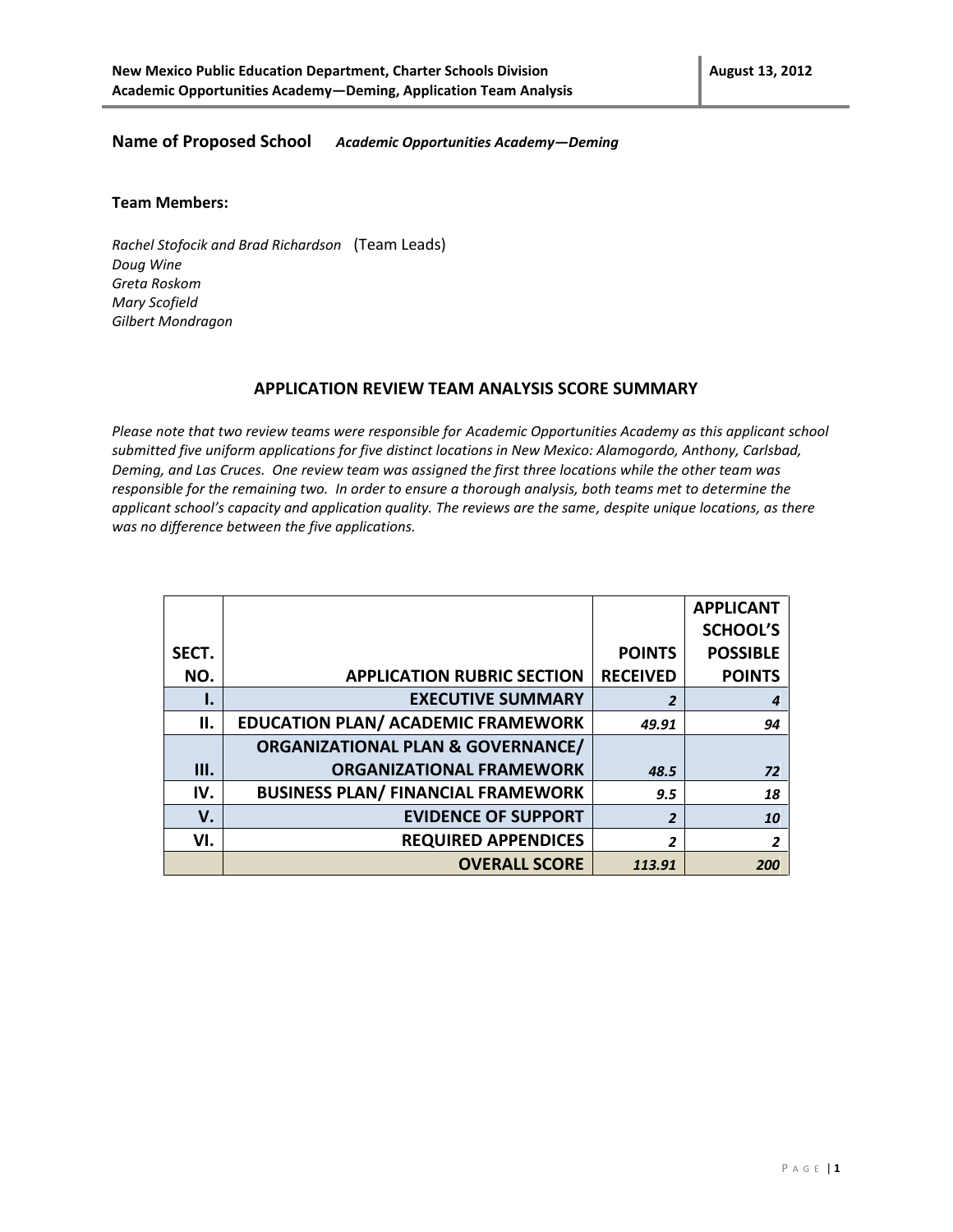#### **CHARTER APPLICATION EVALUATION RUBRIC: TEAM ANALYSIS 2012**

**The Charter Application Evaluation Rubric ("Rubric") will be used to determine whether the Application meets, partially meets, or does not meet the application requirements of law and the authorizer. It can also be used by the applicant to guide the writing of the Application. The reviewers must objectively review each indicator in order to provide an overall assessment of the Application components.** 

**The Rubric will be used to determine whether the Application may be approved, approved with conditions, or denied. A chartering authority may deny an application if:** 

- **The application is deemed incomplete or inadequate.**
- **The application does not propose to offer an educational program consistent with the requirements and purposes of the Charter Schools Act (NMSA 1978 §22-8B-6(K)(2011).**
- **The proposed head administrator or other administrative or fiscal staff was involved with another charter school whose charter was denied or revoked for fiscal mismanagement or the proposed head administrator or other administrative or fiscal staff was discharged from a public school for fiscal mismanagement.**
- **For a proposed state-chartered charter school, it does not request to have the**   $\bullet$ **governing body of the charter school designated as a board of finance or the governing body does not qualify as a board of finance.**
- $\bullet$ **The application is otherwise contrary to the best interests of the charter school's projected students, the local community or the school district in whose geographic boundaries the charter school applies to operate.**

#### *Please note the following definitions:*

**Incomplete:** 

- **No information is provided in response to some or all of the prompts**
- **Prompts are met, but overall the responses lack meaningful detail or would require**   $\bullet$ **additional information to demonstrate an understanding of the key issue or concept to be addressed.**
- $\bullet$ **Section not thoroughly explained and demonstrates lack of preparation.**
- **Information is inaccurate that reflects a fundamental misunderstanding of the key concept to be addressed by the section.**

**Inadequate:** 

- **The response raises concerns about whether the applicant understands the request**   $\bullet$ **and the basic issue raised by the request.**
- $\bullet$ **Responses raise substantial concerns about the applicant's ability to meet the requirement in practice.**
- **The founder's overall plan for the school is difficult to comprehend and/or presents an unrealistic plan for the operation of a school or any aspect of the school.**
- **The response is difficult to comprehend.**
- **The section does not align, or the reviewer cannot ascertain whether the response aligns with the overall plan articulated.**

**Please Note: If an applicant school's response to one of the questions is labeled "incomplete" or "inadequate" it should receive a score of zero for that section.**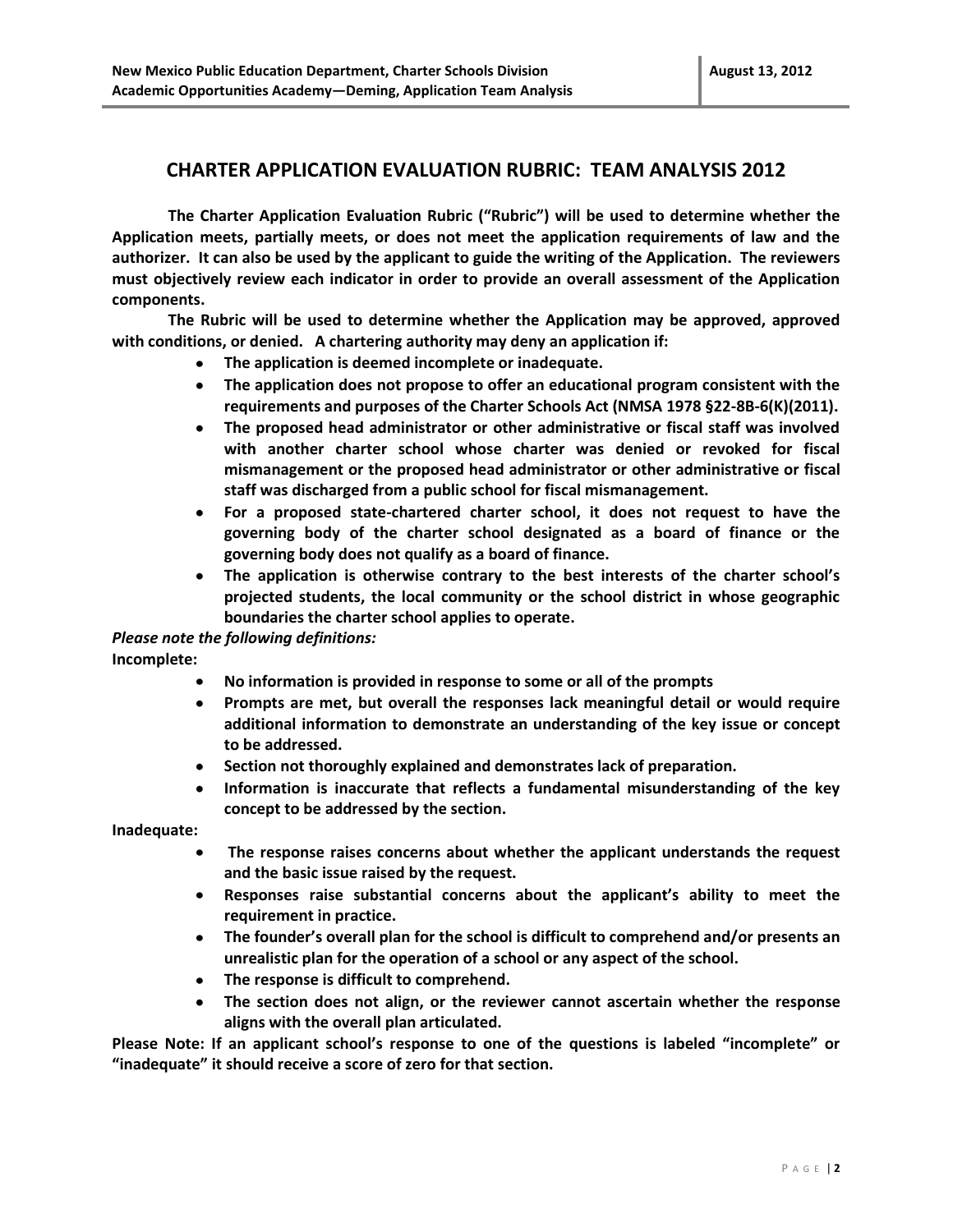### **I. EXECUTIVE SUMMARY**

| <b>Topic</b>                                                                                           | <b>Ranking</b>                                                                                                                                                                                                                  |                                                                            | <b>Comments &amp; References</b> |                 |  |
|--------------------------------------------------------------------------------------------------------|---------------------------------------------------------------------------------------------------------------------------------------------------------------------------------------------------------------------------------|----------------------------------------------------------------------------|----------------------------------|-----------------|--|
|                                                                                                        | Meets-2 $\square$                                                                                                                                                                                                               | Partially meets-1 $\boxtimes$                                              | Does not meet-0                  | <b>SCORE: 1</b> |  |
|                                                                                                        | The summary                                                                                                                                                                                                                     | The summary                                                                | The summary is                   | See summary.    |  |
|                                                                                                        | demonstrates a                                                                                                                                                                                                                  | articulates a plan, but                                                    | confusing,                       |                 |  |
|                                                                                                        | cohesive and                                                                                                                                                                                                                    | leaves out                                                                 | incomplete and                   |                 |  |
|                                                                                                        | comprehensive plan                                                                                                                                                                                                              | information that                                                           | does not address                 |                 |  |
|                                                                                                        | for the contemplated                                                                                                                                                                                                            | would explain some                                                         | most of the                      |                 |  |
|                                                                                                        | school and addresses                                                                                                                                                                                                            | of the required                                                            | required elements                |                 |  |
|                                                                                                        | all of the elements                                                                                                                                                                                                             | elements for the                                                           | for the executive                |                 |  |
|                                                                                                        | requested in the                                                                                                                                                                                                                | executive summary.                                                         | summary.                         |                 |  |
| Executive Summary                                                                                      | application.                                                                                                                                                                                                                    |                                                                            |                                  |                 |  |
|                                                                                                        | Meets-2 $\square$                                                                                                                                                                                                               | Partially meets-1 $\boxtimes$                                              | Does not meet-0                  | <b>SCORE: 1</b> |  |
|                                                                                                        | The model or focus of                                                                                                                                                                                                           | The model or focus of                                                      | A model or focus of              | See summary.    |  |
|                                                                                                        | the proposed school is                                                                                                                                                                                                          | the proposed school                                                        | the school is not                |                 |  |
|                                                                                                        | clearly stated.                                                                                                                                                                                                                 | is not clearly stated.                                                     | provided.                        |                 |  |
|                                                                                                        |                                                                                                                                                                                                                                 |                                                                            |                                  |                 |  |
|                                                                                                        |                                                                                                                                                                                                                                 | <b>Evaluator Comments and Questions</b>                                    |                                  |                 |  |
|                                                                                                        |                                                                                                                                                                                                                                 | The application reviewer has opportunity to take notes on the application. |                                  |                 |  |
|                                                                                                        | <b>Summary/Comments</b>                                                                                                                                                                                                         |                                                                            |                                  |                 |  |
|                                                                                                        |                                                                                                                                                                                                                                 |                                                                            |                                  |                 |  |
|                                                                                                        | The review team agreed that this summary is extremely comprehensive when it stands alone. However,                                                                                                                              |                                                                            |                                  |                 |  |
|                                                                                                        | Evaluation<br>it is not cohesive in that it does not pull everything together seamlessly. Also, as the entire application is<br>read, it is clear that this summary does not reflect or appropriately summarize what the school |                                                                            |                                  |                 |  |
|                                                                                                        |                                                                                                                                                                                                                                 |                                                                            |                                  |                 |  |
| developers actually propose. Particularly, there are several items listed in this summary that are not |                                                                                                                                                                                                                                 |                                                                            |                                  |                 |  |
|                                                                                                        | within the entire application.                                                                                                                                                                                                  |                                                                            |                                  |                 |  |
|                                                                                                        |                                                                                                                                                                                                                                 |                                                                            |                                  |                 |  |
|                                                                                                        |                                                                                                                                                                                                                                 |                                                                            |                                  |                 |  |

## **Score:** *2* **out of 4 possible points**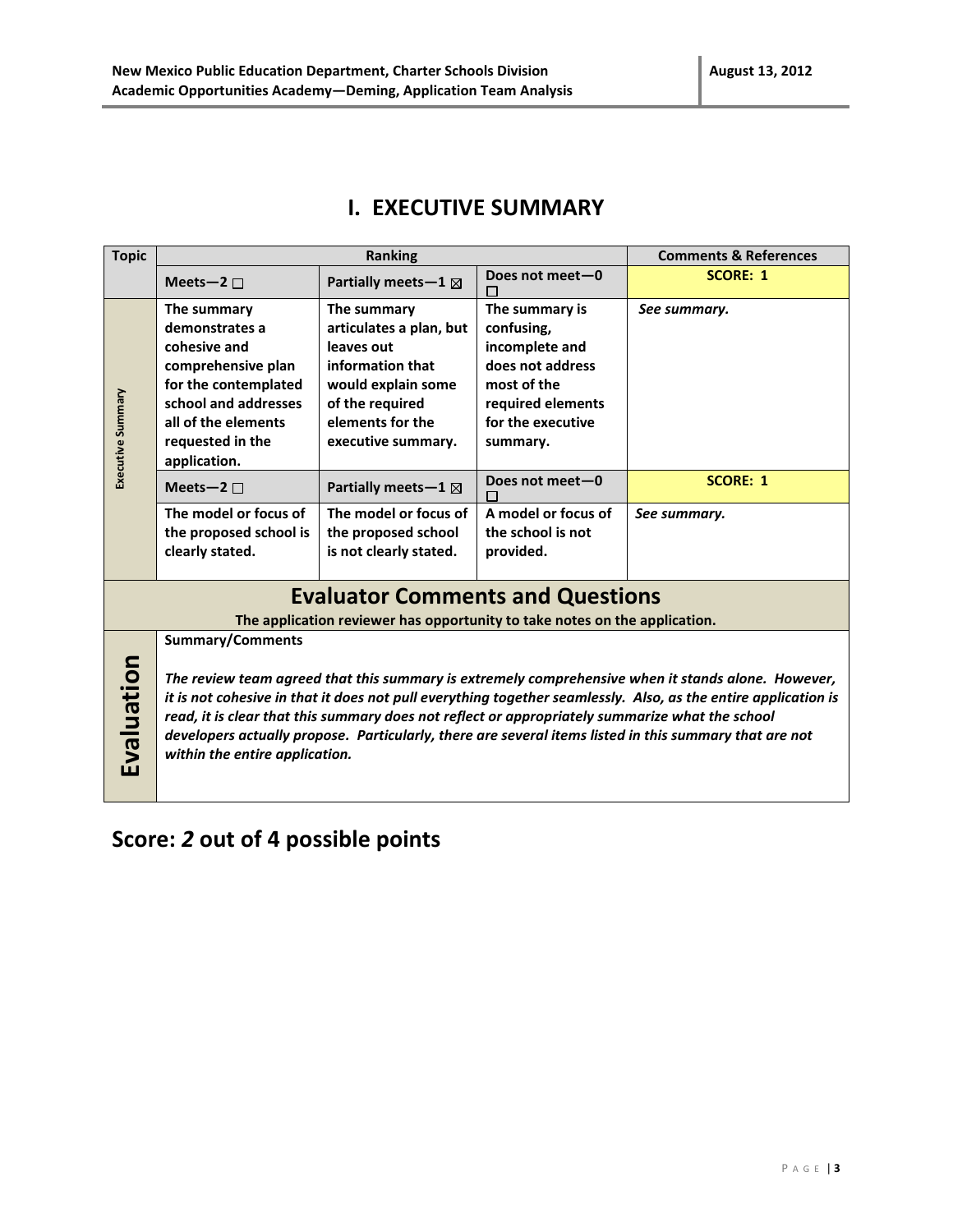### **II. EDUCATION PLAN**

- **A. SCHOOL SIZE**
- **B. VISION**
- **C. MISSION**

**Evaluation Criteria. The vision and mission statements describe the purpose for the school and express the ideal, long-term impact, focus, scope and scale of the school.**

| <b>Topic</b>                    | <b>Ranking</b>        |                             | <b>Comments &amp; References</b>                                                    |                                                                                                          |
|---------------------------------|-----------------------|-----------------------------|-------------------------------------------------------------------------------------|----------------------------------------------------------------------------------------------------------|
|                                 | Meets-2 $\boxtimes$   | Partially meets-1<br>⊔      | Does not meet-0 $\Box$                                                              | SCORE: 2                                                                                                 |
|                                 | The applicant         |                             | The applicant does                                                                  | Adequate information provided.                                                                           |
| Size                            | provides all of the   |                             | not provide all of the                                                              |                                                                                                          |
| II.A. School                    | required              |                             | required                                                                            |                                                                                                          |
|                                 | information.          |                             | information.                                                                        |                                                                                                          |
|                                 | Meets-2 $\square$     | Partially meets-1<br>$\Box$ | Does not meet $-0 \boxtimes$                                                        | <b>SCORE: 0</b>                                                                                          |
|                                 | The mission           |                             | A mission statement                                                                 | The review team agrees that this                                                                         |
|                                 | statement clearly     |                             | is stated but does                                                                  | is not a mission statement. It                                                                           |
|                                 | states the purpose    |                             | not clearly translate                                                               | offers information on how they                                                                           |
|                                 | for and goal of the   |                             | into measurable and                                                                 | will achieve the mission, but does                                                                       |
|                                 | school, and explains  |                             | achievable goals, the                                                               | not really offer a mission that is                                                                       |
|                                 | how the school will   |                             | selected curriculum,                                                                | measurable or ambitious.                                                                                 |
|                                 | reach that goal. The  |                             | operations and all                                                                  |                                                                                                          |
|                                 | mission statement     |                             | aspects of the school.                                                              |                                                                                                          |
|                                 | clearly translates    |                             |                                                                                     |                                                                                                          |
|                                 | into measurable and   |                             |                                                                                     |                                                                                                          |
|                                 | achievable goals, the |                             |                                                                                     |                                                                                                          |
|                                 | selected curriculum,  |                             |                                                                                     |                                                                                                          |
|                                 | operations, and all   |                             |                                                                                     |                                                                                                          |
|                                 | aspects of the        |                             |                                                                                     |                                                                                                          |
| II. A and B. Vision and Mission | school.               |                             |                                                                                     |                                                                                                          |
|                                 | Meets-2 $\square$     | Partially meets-1<br>⊠      | Does not meet-0 $\Box$                                                              | <b>SCORE: 1</b>                                                                                          |
|                                 | A coherent vision of  |                             | The vision is stated,                                                               | The review team determined that                                                                          |
|                                 | what the school       |                             | but does not provide                                                                | this vision does provide a picture                                                                       |
|                                 | hopes to look like in |                             | a clear picture of                                                                  | of some of the programs that it                                                                          |
|                                 | the future is evident |                             | what the school will                                                                | plans to offer, but as a coherent                                                                        |
|                                 | (long-term goals)     |                             | look like if it is                                                                  | vision, it lacks clarity.                                                                                |
|                                 | and sustainable.      |                             | achieving its goals.                                                                |                                                                                                          |
|                                 |                       |                             | <b>Evaluator Comments and Questions</b>                                             |                                                                                                          |
|                                 |                       |                             | The application reviewer has opportunity to take notes on the application.          |                                                                                                          |
|                                 | Summary/Comments:     |                             |                                                                                     |                                                                                                          |
| Evaluation                      |                       |                             |                                                                                     |                                                                                                          |
|                                 |                       |                             |                                                                                     | The review team would like to see a stronger statement of unique need for this school in this particular |
|                                 |                       |                             | area, and then a description of how it would differ from other schools in the area. |                                                                                                          |
|                                 |                       |                             |                                                                                     |                                                                                                          |
|                                 |                       |                             |                                                                                     |                                                                                                          |
|                                 |                       |                             |                                                                                     |                                                                                                          |
|                                 |                       |                             |                                                                                     |                                                                                                          |

**Score:** *3* **out of 6 possible points**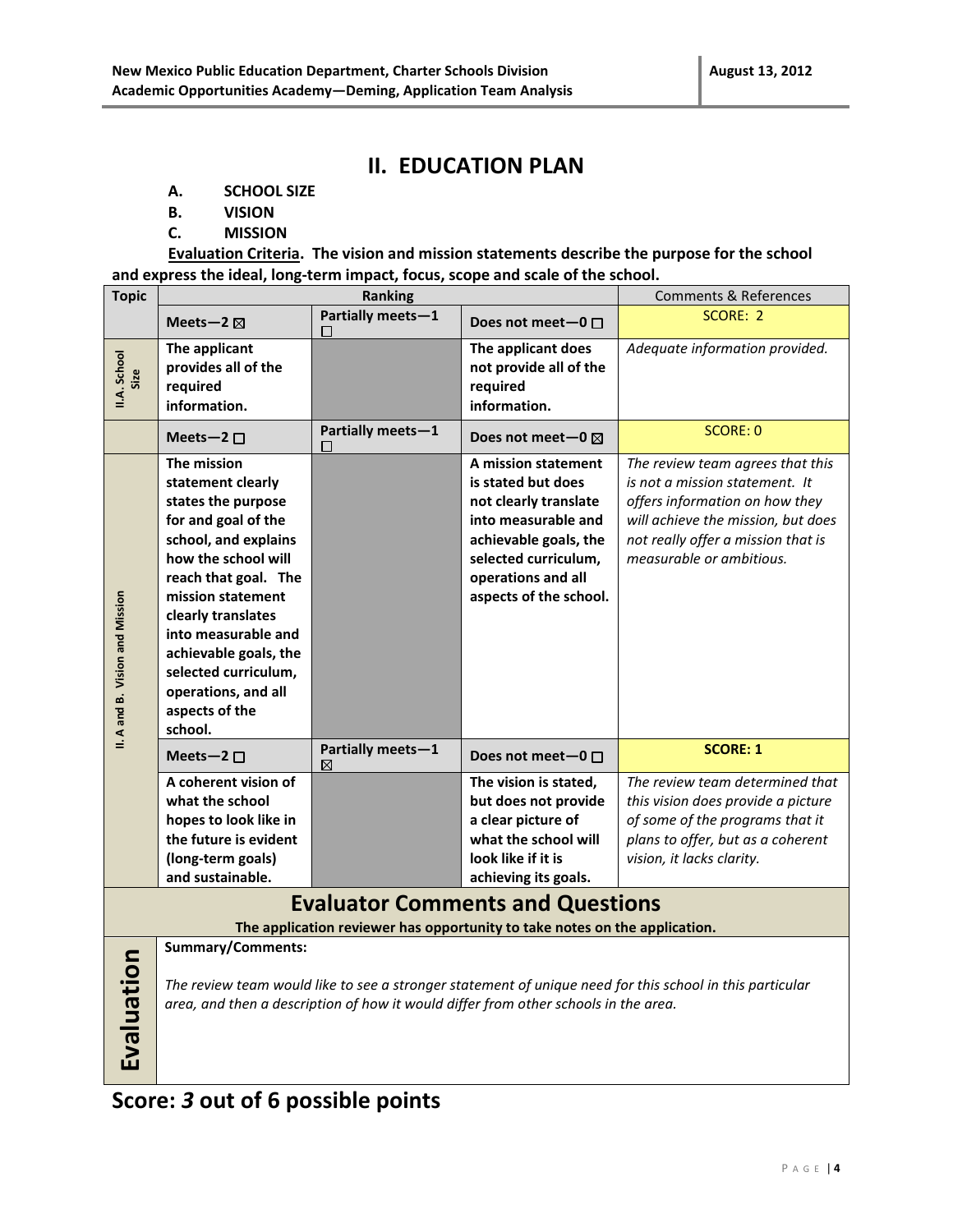#### **D. GOALS**

**Evaluation Criteria. The school has clearly stated ambitious, but attainable educational goals that are aligned with the school's mission. The goals are specific, measurable (based on identified indicators and expected performance levels that can be measured by a reliable instrument).** 

| <b>Topic</b>                          | Ranking                     |                                  | <b>Comments &amp; References</b> |                                   |
|---------------------------------------|-----------------------------|----------------------------------|----------------------------------|-----------------------------------|
|                                       | Meets-2 $\square$           | Partially meets $-1$ $\boxtimes$ | Does not meet-0 □                | <b>SCORE: 1</b>                   |
|                                       | The school has              | The school has goals             | The school does not              | The review team determined        |
|                                       | appropriate and             | that are measureable,            | have measurable                  | that this goal could not be       |
|                                       | manageable student          | but there may be too             | academic                         | "managed successfully"(11).       |
|                                       | academic                    | few or too many goals            | performance goals;               |                                   |
|                                       | performance goals           | for the school to                | or the goals do not              |                                   |
|                                       | that are rigorous           | manage successfully              | meet the stated                  |                                   |
|                                       | and reflect high            | or are insufficiently            | <b>Evaluation Criteria.</b>      |                                   |
|                                       | expectations. Goals         | rigorous. Goals meet             |                                  |                                   |
|                                       | meet the stated             | most of the stated               |                                  |                                   |
|                                       | <b>Evaluation Criteria.</b> | <b>Evaluation Criteria.</b>      |                                  |                                   |
| II.D.(1) Student Academic Performance |                             |                                  |                                  |                                   |
|                                       | Meets-2 $\boxtimes$         | Partially meets $-1$ $\Box$      | Does not meet-0 $\Box$           | SCORE: 2                          |
|                                       | The stated goals are        | The goals do not                 | The goals do not tie             | Adequate information              |
|                                       | clearly aligned to          | clearly tie to the               | to the school's                  | provided.                         |
|                                       | the vision and              | school's mission or              | mission or vision.               |                                   |
|                                       | mission of the              | vision.                          |                                  |                                   |
|                                       | school.                     |                                  |                                  |                                   |
|                                       | Meets-2 $\square$           | Partially meets $-1$ $\boxtimes$ | Does not meet-0 $\Box$           | SCORE: 1                          |
|                                       | The goals are               | The goals will not lead          | The goals are too                | The review team agreed that       |
|                                       | specific and                | to a sufficient plan to          | broad or vague and               | this goal is not "attainable"(P.  |
|                                       | measurable,                 | monitor progress                 | do not lend                      | 11).                              |
|                                       | attainable and time-        | toward meeting                   | themselves to                    |                                   |
|                                       | bound.                      | them.                            | monitoring progress.             |                                   |
|                                       | Meets-2 $\square$           | Partially meets $-1$ $\Box$      | Does not meet-0 $\Box$           | <b>SCORE: 1.33</b>                |
|                                       | The school has              | The school has goals             | The school does not              | The review team decided to        |
|                                       | appropriate and             | that are measureable,            | have measurable                  | average the individual scores     |
|                                       | manageable student          | but there may be too             | academic growth                  | for this section, as some agreed  |
|                                       | academic growth             | few or too many goals            | goals; or the goals do           | that this goal was not clear or   |
|                                       | goals that are              | for the school to                | not meet the stated              | succinct while others believed it |
|                                       | rigorous and reflect        | manage successfully              | <b>Evaluation Criteria.</b>      | was sufficient as written.        |
|                                       | high expectations.          | or are insufficiently            |                                  |                                   |
|                                       | <b>Goals meet the</b>       | rigorous and do not              |                                  |                                   |
|                                       | stated Evaluation           | reflect high                     |                                  |                                   |
|                                       | Criteria.                   | expectations. Goals              |                                  |                                   |
|                                       |                             | meet most of the                 |                                  |                                   |
|                                       |                             | stated Evaluation                |                                  |                                   |
|                                       |                             | Criteria.                        |                                  |                                   |
|                                       |                             |                                  |                                  |                                   |
|                                       |                             |                                  |                                  |                                   |
|                                       |                             |                                  |                                  |                                   |
|                                       |                             |                                  |                                  |                                   |
|                                       |                             |                                  |                                  |                                   |
|                                       |                             |                                  |                                  |                                   |
|                                       |                             |                                  |                                  |                                   |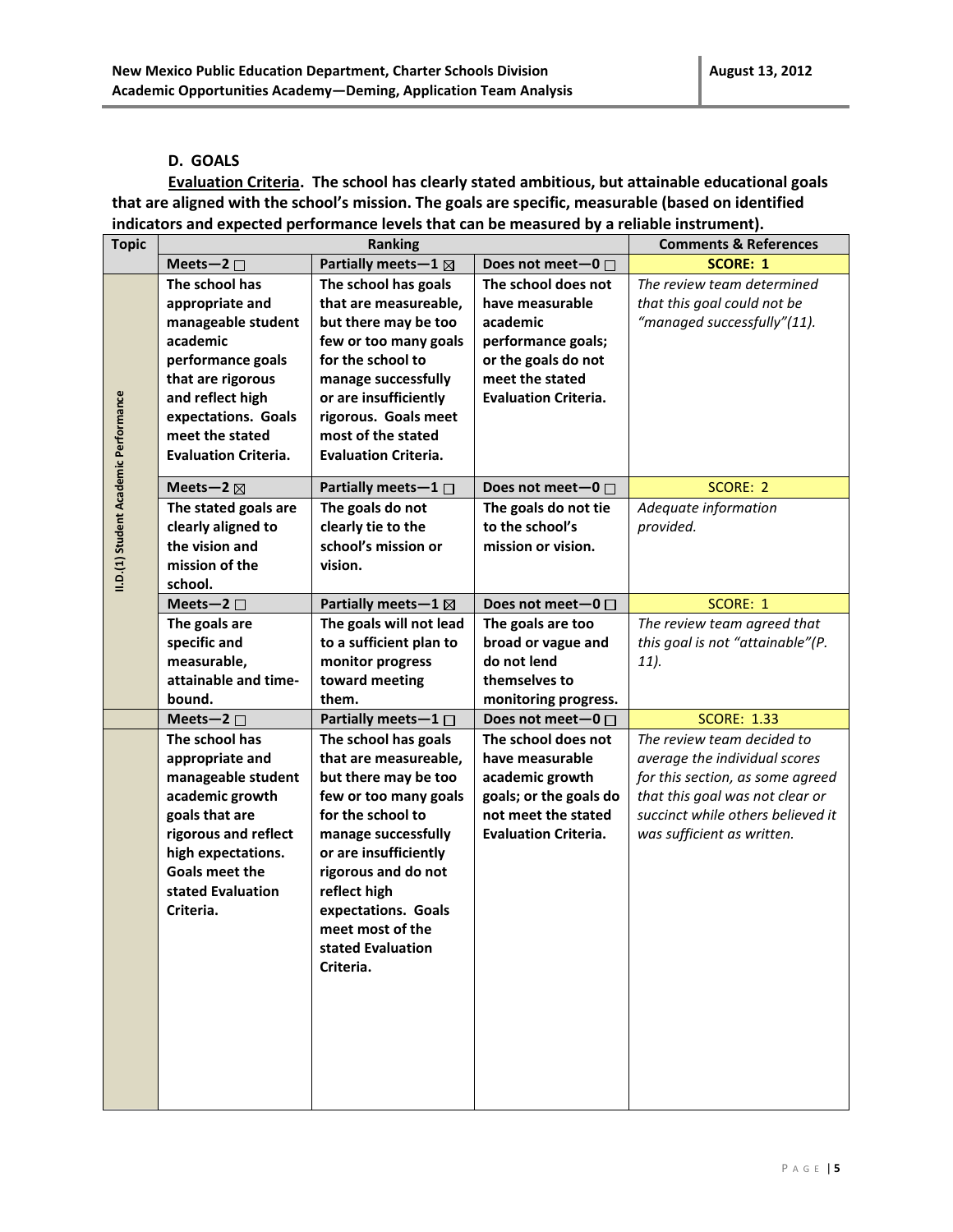|                                      | Meets-2 $\square$                                                                                                                                                                                                                                                 | Partially meets - $1 \boxtimes$                                                                                                                                                                                                                                                                     | Does not meet-0 $\Box$                                                                                                                                                                                                                | SCORE: 1                                                                                                                                                                                                                                                                                            |
|--------------------------------------|-------------------------------------------------------------------------------------------------------------------------------------------------------------------------------------------------------------------------------------------------------------------|-----------------------------------------------------------------------------------------------------------------------------------------------------------------------------------------------------------------------------------------------------------------------------------------------------|---------------------------------------------------------------------------------------------------------------------------------------------------------------------------------------------------------------------------------------|-----------------------------------------------------------------------------------------------------------------------------------------------------------------------------------------------------------------------------------------------------------------------------------------------------|
|                                      | The stated goals are<br>clearly aligned to the<br>vision and mission of<br>the school.<br>Meets-2 $\square$<br>The goals are                                                                                                                                      | The goals do not<br>clearly tie to the<br>school's mission or<br>vision.<br>Partially meets-1 ⊠<br>The goals will not lead                                                                                                                                                                          | The goals do not tie<br>to the school's<br>mission or vision.<br>Does not meet-0 $\Box$<br>The goals are too                                                                                                                          | The review team agreed that<br>while the applicant's chosen<br>assessment provides probability<br>measures of growth and<br>achievement (PP. 12-13), those<br>measures do not lead to the<br>goal of 96% proficiency by the<br>end of two years (P. 11).<br>SCORE: 1<br>The review team agreed that |
|                                      | specific and<br>measurable,<br>attainable and time-<br>bound.                                                                                                                                                                                                     | to a sufficient plan to<br>monitor progress<br>toward meeting them.                                                                                                                                                                                                                                 | broad or vague and<br>do not lend<br>themselves to<br>monitoring progress.                                                                                                                                                            | this goal is not "attainable."                                                                                                                                                                                                                                                                      |
|                                      | Meets-2 $\square$                                                                                                                                                                                                                                                 | Partially meets $-1$ $\Box$                                                                                                                                                                                                                                                                         | Does not meet-0 $\boxtimes$                                                                                                                                                                                                           | SCORE: 0                                                                                                                                                                                                                                                                                            |
|                                      | The school has<br>appropriate and<br>manageable goals<br>that address how<br>the school will<br>address<br>achievement gaps in<br>both proficiency and<br>growth between<br>student subgroups;<br>and the goals meet<br>the stated<br><b>Evaluation Criteria.</b> | The school has stated<br>goals, that only<br>partially describe how<br>the school will<br>address achievement<br>gaps in both<br>proficiency and<br>growth between<br>student subgroups, or<br>that are insufficiently<br>rigorous. Goals meet<br>most of the stated<br><b>Evaluation Criteria.</b> | The school does not<br>have measurable<br>goals to address<br>student achievement<br>gaps in both<br>proficiency and<br>growth between<br>student subgroups;<br>or the goals do not<br>meet the stated<br><b>Evaluation Criteria.</b> | The review team determined<br>that the applicant appears to<br>lack understanding of<br>"subgroups," as they do not<br>mention subgroups.                                                                                                                                                           |
|                                      | Meets-2 $\square$                                                                                                                                                                                                                                                 | Partially meets $-1$ $\Box$                                                                                                                                                                                                                                                                         | Does not meet-0 $\boxtimes$                                                                                                                                                                                                           | SCORE: 0                                                                                                                                                                                                                                                                                            |
| II.D.(3) Addressing Achievement Gaps | The stated goals are<br>clearly aligned to the<br>vision and mission of<br>the school.                                                                                                                                                                            | The goals do not<br>clearly tie to the<br>school's mission or<br>vision.                                                                                                                                                                                                                            | The goals do not tie<br>to the school's<br>mission or vision.                                                                                                                                                                         | Subgroups are not described.                                                                                                                                                                                                                                                                        |
|                                      | Meets-2 $\square$                                                                                                                                                                                                                                                 | Partially meets-1 □                                                                                                                                                                                                                                                                                 | Does not meet-0 ⊠                                                                                                                                                                                                                     | SCORE: 0                                                                                                                                                                                                                                                                                            |
|                                      | The goals are<br>specific and<br>measurable,<br>attainable and time-<br>bound.                                                                                                                                                                                    | The goals will not lead<br>to a sufficient plan to<br>monitor progress<br>toward meeting them.                                                                                                                                                                                                      | The goals are too<br>broad or vague and<br>do not lend<br>themselves to<br>monitoring progress.                                                                                                                                       | Subgroups are not described.                                                                                                                                                                                                                                                                        |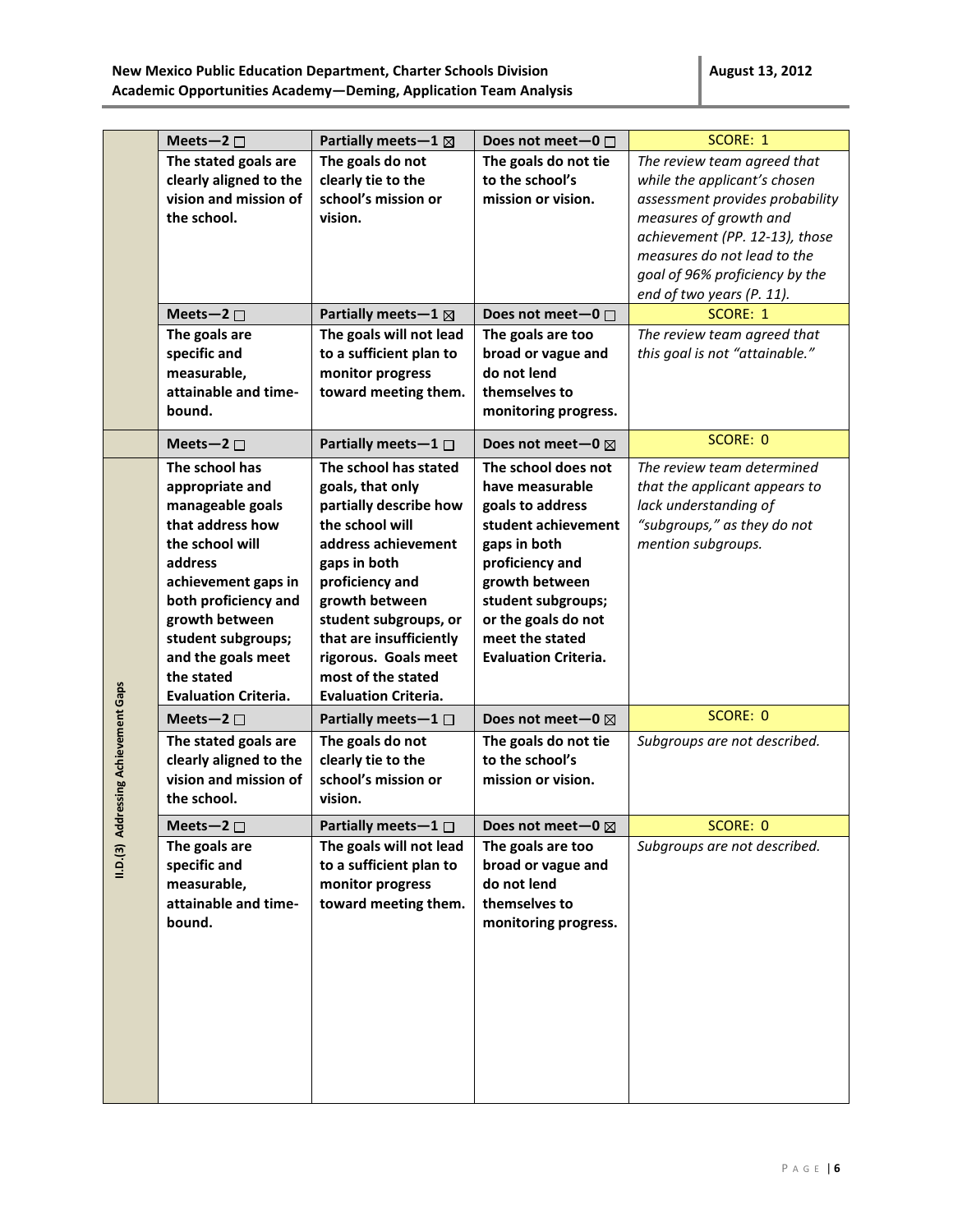|                     | Meets-2 $\square$           | Partially meets - $1 \boxtimes$ | Does not meet-0 $\Box$      | SCORE: 1                         |
|---------------------|-----------------------------|---------------------------------|-----------------------------|----------------------------------|
|                     | The school has              | The school has goals            | The school does not         | The review team agreed that      |
|                     | appropriate and             | that are measureable,           | have measurable             | the school's plan, in effect, to |
|                     | manageable goals            | but only partially              | goals to address            | dis-enroll students whose        |
|                     | that address                | address student                 | student attendance          | absences might jeopardize the    |
|                     | attendance and              | attendance or are               | or the goals do not         | school's attendance goal is      |
|                     | meet the stated             | insufficiently rigorous.        | meet the stated             | inappropriate. Further, the      |
|                     | <b>Evaluation Criteria.</b> | Goals meet most of              | <b>Evaluation Criteria.</b> | school cannot, as stated,        |
|                     |                             | the stated Evaluation           |                             | "return students [with excessive |
|                     |                             | Criteria.                       |                             | absences] to the public schools" |
|                     |                             |                                 |                             | $(p. 14)$ .                      |
| II.D.(4) Attendance | Meets-2 $\boxtimes$         | Partially meets $-1$ $\Box$     | Does not meet-0 $\Box$      | <b>SCORE: 2</b>                  |
|                     | The stated goals are        | The goals do not                | The goals do not tie        | Adequate information provided.   |
|                     | clearly aligned to the      | clearly tie to the              | to the school's             |                                  |
|                     | vision and mission of       | school's mission or             | mission or vision.          |                                  |
|                     | the school.                 | vision.                         |                             |                                  |
|                     | Meets-2 $\boxtimes$         | Partially meets-1 $\square$     | Does not meet-0 $\Box$      | <b>SCORE: 2</b>                  |
|                     | The goals are               | The goals will not lead         | The goals are too           | Adequate information provided.   |
|                     | specific and                | to a sufficient plan to         | broad or vague and          |                                  |
|                     | measurable,                 | monitor progress                | do not lend                 |                                  |
|                     | attainable and time-        | toward meeting them.            | themselves to               |                                  |
|                     | bound.                      |                                 | monitoring progress.        |                                  |
|                     | Meets-2 $\square$           | Partially meets $-1$ $\Box$     | Does not meet-0 □           | <b>SCORE: 1.58</b>               |
|                     | The school has              | The school has goals            | The school does not         | The review team decided to       |
|                     | appropriate and             | that are measureable,           | have measurable             | average the individual scores    |
|                     | manageable goals            | but only partially              | goals to address            | for this section, as all team    |
|                     | that address                | address recurrent               | recurrent enrollment        | members agreed that these        |
|                     | recurrent                   | enrollment or are               | issues; or the goals        | goals are rigorous, but some     |
|                     | enrollment that are         | insufficiently rigorous.        | do not meet the             | questioned that they are         |
|                     | rigorous and reflect        | Goals meet most of              | stated Evaluation           | manageable.                      |
|                     | high expectations.          | the stated Evaluation           | Criteria.                   |                                  |
|                     | Goals meet the              | Criteria.                       |                             |                                  |
|                     | stated Evaluation           |                                 |                             |                                  |
| ent Enrollment      | Criteria.                   |                                 |                             |                                  |
|                     | Meets-2 $\boxtimes$         | Partially meets $-1$ $\Box$     | Does not meet-0 $\Box$      | <b>SCORE: 2</b>                  |
| II.D.(5) Recur      | The stated goals are        | The goals do not                | The goals do not tie        | Adequate information provided.   |
|                     | clearly aligned to the      | clearly tie to the              | to the mission or           |                                  |
|                     | vision and mission of       | mission or vision of            | vision of the school.       |                                  |
|                     | the school.                 | the school.                     |                             |                                  |
|                     | Meets-2 $\boxtimes$         | Partially meets $-1$ $\Box$     | Does not meet-0 $\Box$      | <b>SCORE: 2</b>                  |
|                     | The goals are               | The goals will not lead         | The goals are too           | Adequate information provided.   |
|                     | specific and                | to a sufficient plan to         | broad or vague and          |                                  |
|                     | measurable,                 | monitor progress                | do not lend                 |                                  |
|                     | attainable and time-        | toward meeting them.            | themselves to               |                                  |
|                     | bound.                      |                                 | monitoring progress.        |                                  |
|                     |                             |                                 |                             |                                  |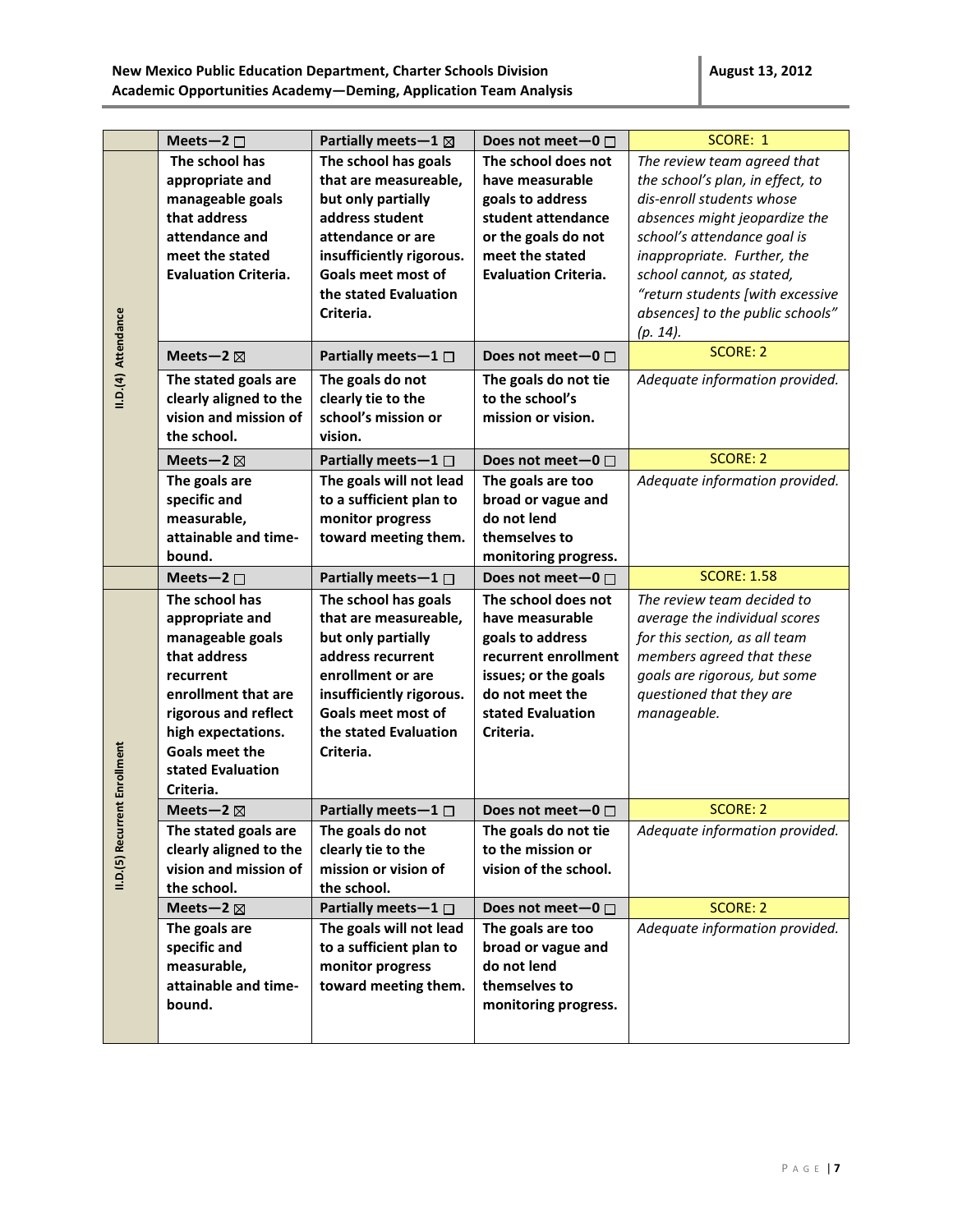|                            | Meets-2 $\square$      | Partially meets $-1$ $\Box$     | Does not meet-0 $\Box$      | <b>SCORE: 1.5</b>                 |
|----------------------------|------------------------|---------------------------------|-----------------------------|-----------------------------------|
|                            | The school has         | The school has goals            | The school does not         | The review team decided to        |
|                            | appropriate and        | that are measureable,           | have measurable             | average the individual scores     |
|                            | manageable goals       | but only partially              | goals to address            | for this section, as all team     |
|                            | that address college   | address college                 | college readiness; or       | members agreed that this goal     |
|                            | readiness that are     | readiness or are                | the goals do not            | is rigorous, but some             |
|                            | rigorous and reflect   | insufficiently rigorous         | meet the stated             | questioned whether it was         |
|                            | high expectations.     | and do not reflect              | <b>Evaluation Criteria.</b> | manageable.                       |
|                            | <b>Goals meet the</b>  | high expectations.              |                             | "75% year one"; "99.5% year       |
|                            | stated Evaluation      | Goals meet most of              |                             | five."                            |
|                            | Criteria.              | the stated Evaluation           |                             |                                   |
|                            |                        | Criteria.                       |                             |                                   |
| II.D.(6) College Readiness | Meets-2 $\boxtimes$    | Partially meets $-1$ $\Box$     | Does not meet-0 $\square$   | SCORE: 2                          |
|                            | The stated goals are   | The goals do not                | The goals do not tie        | Adequate information provided.    |
|                            | clearly aligned to the | clearly tie to the              | to the mission or           |                                   |
|                            | vision and mission of  | mission or vision of            | vision of the school.       |                                   |
|                            | the school.            | the school.                     |                             |                                   |
|                            | Meets-2 $\square$      | Partially meets $-1$ $\Box$     | Does not meet-0 □           | <b>SCORE: 1.5</b>                 |
|                            | The goals are          | The goals will not lead         | The goals are too           | The review team decided that      |
|                            | specific and           | to a sufficient plan to         | broad or vague and          | this goal, as written, lacks      |
|                            | measurable,            | monitor progress                | do not lend                 | clarity and makes it difficult to |
|                            | attainable and time-   | toward meeting them.            | themselves to               | determine its measurability.      |
|                            | bound.                 |                                 | monitoring progress.        |                                   |
|                            | Meets-2 $\square$      | Partially meets - $1 \boxtimes$ | Does not meet-0 $\Box$      | <b>SCORE: 1</b>                   |
|                            | The school has         | The school has goals            | The school does not         | The review team determined        |
|                            | appropriate and        | that are measureable,           | have measurable             | that because the applicant is     |
|                            | manageable goals       | but only partially              | goals to address            | excluding "students who have      |
|                            | that address           | address graduation              | graduation rates; or        | disabilities"(p. 15) from their   |
|                            | graduation rates       | rates or are                    | the goals do not            | four-year graduation cohort,      |
|                            | that are rigorous      | insufficiently rigorous         | meet the stated             | this goal is "insufficiently      |
|                            | and reflect high       | and do not reflect              | <b>Evaluation Criteria.</b> | rigorous." Special education      |
|                            | expectations.          | high expectations.              |                             | students do not necessarily       |
|                            |                        | Goals meet most of              |                             | need to be excluded from their    |
| ion Rate                   |                        | the stated Evaluation           |                             | graduation rate goals.            |
|                            |                        | Criteria.                       |                             |                                   |
| II.D. (7) Graduati         | Meets-2 $\square$      | Partially meets - $1 \boxtimes$ | Does not meet-0 $\Box$      | <b>SCORE: 1</b>                   |
|                            | The stated goals are   | The goals do not                | The goals do not tie        | This goal appears not to be       |
|                            | clearly aligned to the | clearly tie to the              | to the mission or           | aligned with the school's         |
|                            | vision and mission of  | mission or vision of            | vision of the school.       | mission and vision.               |
|                            | the school.            | the school.                     |                             |                                   |
|                            | Meets-2 $\square$      | Partially meets - $1 \boxtimes$ | Does not meet-0 □           | <b>SCORE: 1</b>                   |
|                            | The goals are          | The goals will not lead         | The goals are too           | The review team agreed that       |
|                            | specific and           | to a sufficient plan to         | broad or vague and          | the goal presented will not lead  |
|                            | measurable,            | monitor progress                | do not lend                 | to a "sufficient plan"-           |
|                            | attainable and time-   | toward meeting them.            | themselves to               | eliminating "students with        |
|                            | bound.                 |                                 | monitoring progress.        | disabilities."                    |
|                            |                        |                                 |                             |                                   |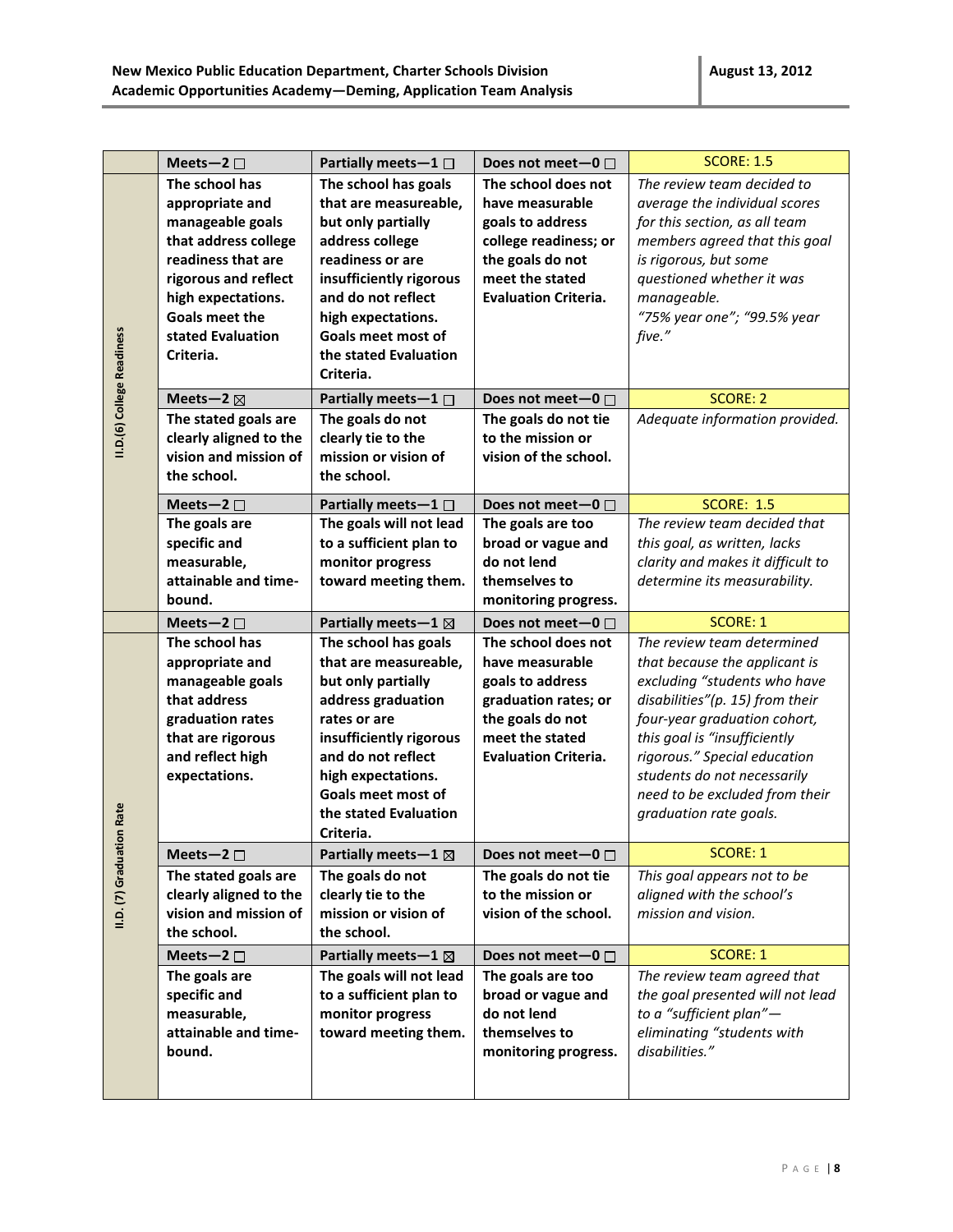|                                                                                                                       | Meets-2 $\square$                                                                                                                                                                                                                                                                                                                                                  | Partially meets - $1 \boxtimes$                                                                                                                                                                                                                                                                        | Does not meet-0 □                                                                                                                                                                                               | <b>SCORE: 1</b>                                                                                                                                                                                                                                                                                                                                                |
|-----------------------------------------------------------------------------------------------------------------------|--------------------------------------------------------------------------------------------------------------------------------------------------------------------------------------------------------------------------------------------------------------------------------------------------------------------------------------------------------------------|--------------------------------------------------------------------------------------------------------------------------------------------------------------------------------------------------------------------------------------------------------------------------------------------------------|-----------------------------------------------------------------------------------------------------------------------------------------------------------------------------------------------------------------|----------------------------------------------------------------------------------------------------------------------------------------------------------------------------------------------------------------------------------------------------------------------------------------------------------------------------------------------------------------|
| II.D.(8) Growth for Lowest 25%                                                                                        | The school has<br>appropriate and<br>manageable goals<br>that address the<br>growth of the lowest<br>25% of students in<br>reading and math<br>that are rigorous<br>and reflect high<br>expectations. Goals<br>meet the stated<br><b>Evaluation Criteria.</b>                                                                                                      | The school has goals<br>that are measureable,<br>but only partially<br>address the growth of<br>the lowest 25% of<br>students in reading<br>and math, or are<br>insufficiently rigorous<br>and do not reflect<br>high expectations.<br><b>Goals meet most of</b><br>the stated Evaluation<br>Criteria. | The school does not<br>have measurable<br>goals that address<br>the growth of the<br>lowest 25% of<br>students in reading<br>and math; or the<br>goals do not meet<br>the stated<br><b>Evaluation Criteria.</b> | The review team determined<br>that this goal is "rigorous" but<br>not "manageable." There is a<br>lack of evidence that this model<br>is effective with this student<br>population (16).                                                                                                                                                                       |
|                                                                                                                       | Meets-2 $\square$                                                                                                                                                                                                                                                                                                                                                  | Partially meets - $1 \boxtimes$                                                                                                                                                                                                                                                                        | Does not meet-0 $\Box$                                                                                                                                                                                          | <b>SCORE: 1</b>                                                                                                                                                                                                                                                                                                                                                |
|                                                                                                                       | The stated goals are<br>clearly aligned to the<br>vision and mission of<br>the school.<br>Meets-2 $\square$<br>The goals are<br>specific and<br>measurable,<br>attainable and time-<br>bound.                                                                                                                                                                      | The goals do not<br>clearly tie to the<br>mission or vision of<br>the school.<br>Partially meets - $1 \boxtimes$<br>The goals will not lead<br>to a sufficient plan to<br>monitor progress<br>toward meeting them.                                                                                     | The goals do not tie<br>to the mission or<br>vision of the school.<br>Does not meet-0 $\Box$<br>The goals are too<br>broad or vague and<br>do not lend<br>themselves to<br>monitoring progress.                 | The review team agreed that<br>due to the lack of clarity in the<br>goal it is challenging to know<br>whether this goal clearly aligns<br>to the mission or vision.<br><b>SCORE: 1</b><br>The review team agreed that<br>this goal is not "specific," as it<br>does not address the full range<br>of grade levels offered (16).<br>The review team agreed that |
|                                                                                                                       |                                                                                                                                                                                                                                                                                                                                                                    |                                                                                                                                                                                                                                                                                                        |                                                                                                                                                                                                                 | due to lack of specificity this<br>goal is not measurable.                                                                                                                                                                                                                                                                                                     |
| <b>Evaluator Comments and Questions</b><br>The application reviewer has opportunity to take notes on the application. |                                                                                                                                                                                                                                                                                                                                                                    |                                                                                                                                                                                                                                                                                                        |                                                                                                                                                                                                                 |                                                                                                                                                                                                                                                                                                                                                                |
| Evaluation                                                                                                            | <b>Summary/Comments:</b><br>The review team determined that the applicant school has set extremely high expectations; however, it<br>does not pair those expectations with sufficient resources, funding, and most importantly, the personnel<br>to support the proposed model. For example, the application states a student: teacher ratio to be 30:1 (p.<br>10. |                                                                                                                                                                                                                                                                                                        |                                                                                                                                                                                                                 |                                                                                                                                                                                                                                                                                                                                                                |

## **Score:** *28.91* **out of 48 possible points**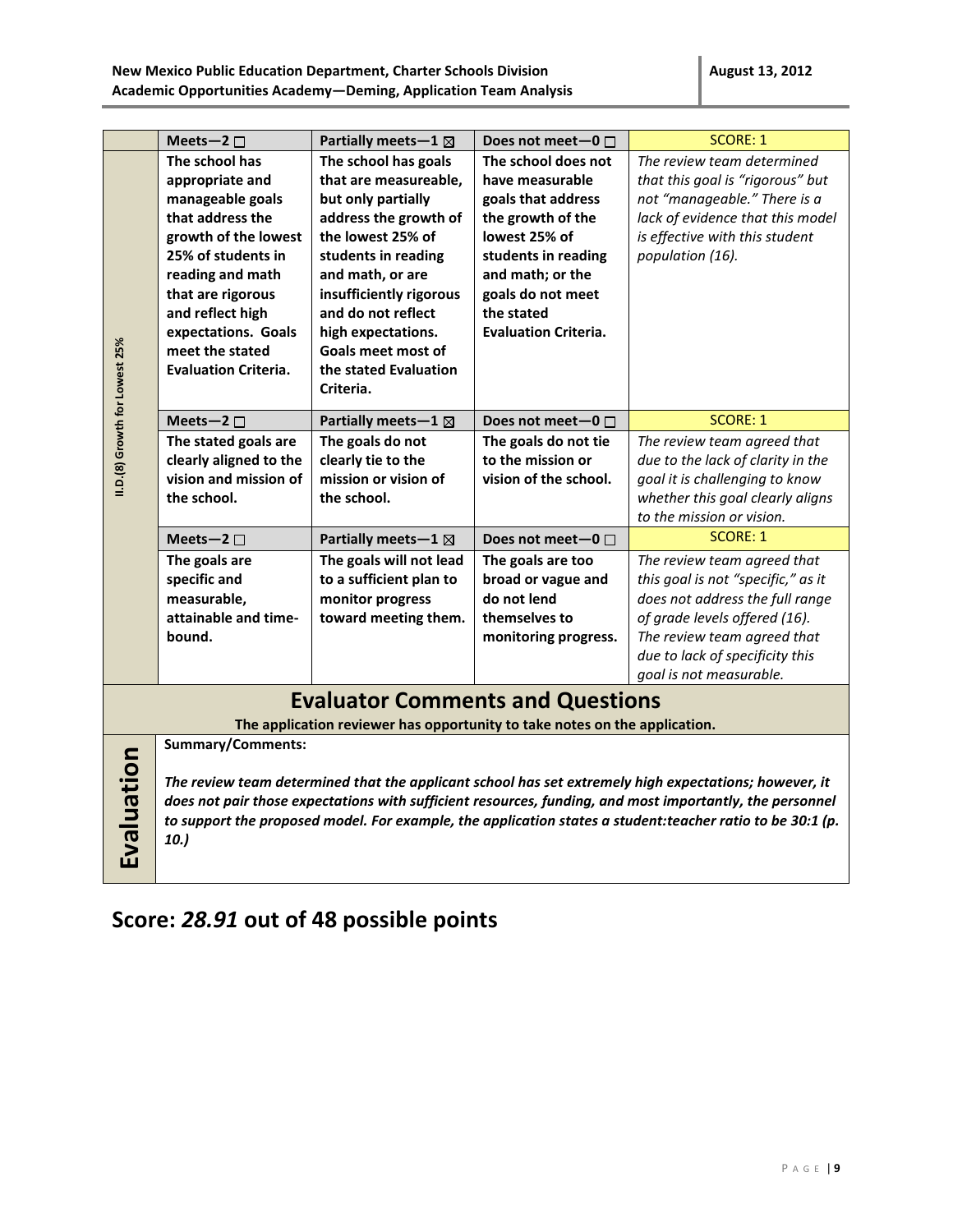#### **E. ORGANIZATIONAL GOALS**

**Evaluation Criteria. The school has clearly stated ambitious, but attainable organizational goals that are aligned with the school's mission. The goals are specific, measurable (based on identified indicators and expected performance levels that can be measured by a reliable instrument).** 

| <b>Topic</b>              |                          | <b>Ranking</b>                                                             |                             | <b>Comments &amp; References</b> |
|---------------------------|--------------------------|----------------------------------------------------------------------------|-----------------------------|----------------------------------|
|                           | Meets-2 $\square$        | Partially meets-1 $\square$                                                | Does not meet-0 $\square$   | SCORE: N/A                       |
|                           | The school has           | The school has                                                             | The school's                |                                  |
|                           | appropriate and          | organizational goals                                                       | organizational goals        |                                  |
|                           | manageable               | that are measureable,                                                      | are not measurable;         |                                  |
|                           | organizational goals     | but there may be too                                                       | or the goals do not         |                                  |
|                           | that are rigorous and    | few or too many goals                                                      | meet the stated             |                                  |
|                           | reflect high             | for the school to                                                          | <b>Evaluation Criteria.</b> |                                  |
|                           | expectations.            | manage successfully                                                        |                             |                                  |
|                           |                          | or are insufficiently                                                      |                             |                                  |
|                           |                          | rigorous.                                                                  |                             |                                  |
| II.E Organizational Goals | Meets-2 $\square$        | Partially meets-1 $\square$                                                | Does not meet-0             | SCORE: N/A                       |
|                           | The school's stated      | The school's stated                                                        | The school's stated         |                                  |
|                           | organizational goals     | organizational goals                                                       | organizational goals        |                                  |
|                           | are clearly aligned to   | do not clearly tie to                                                      | do not tie to the           |                                  |
|                           | the vision and           | the school's mission                                                       | school's mission or         |                                  |
|                           | mission of the           | or vision.                                                                 | vision.                     |                                  |
|                           | school.                  |                                                                            |                             |                                  |
|                           | Meets-2 $\square$        | Partially meets-1 □                                                        | Does not meet-0 $\Box$      | <b>SCORE: N/A</b>                |
|                           | The goals are specific   | The goals will not lead                                                    | The goals do not lend       |                                  |
|                           | and measurable,          | to a sufficient plan to                                                    | themselves to               |                                  |
|                           | attainable and time-     | monitor progress                                                           | monitoring progress.        |                                  |
|                           | bound.                   | toward meeting them.                                                       |                             |                                  |
|                           |                          | <b>Evaluator Comments and Questions</b>                                    |                             |                                  |
|                           |                          | The application reviewer has opportunity to take notes on the application. |                             |                                  |
|                           | <b>Summary/Comments:</b> |                                                                            |                             |                                  |
|                           |                          |                                                                            |                             |                                  |
|                           |                          |                                                                            |                             |                                  |
|                           |                          |                                                                            |                             |                                  |
|                           |                          |                                                                            |                             |                                  |
| Evaluation                |                          |                                                                            |                             |                                  |
|                           |                          |                                                                            |                             |                                  |
|                           |                          |                                                                            |                             |                                  |

**Score:** *0* **out of 0 possible points**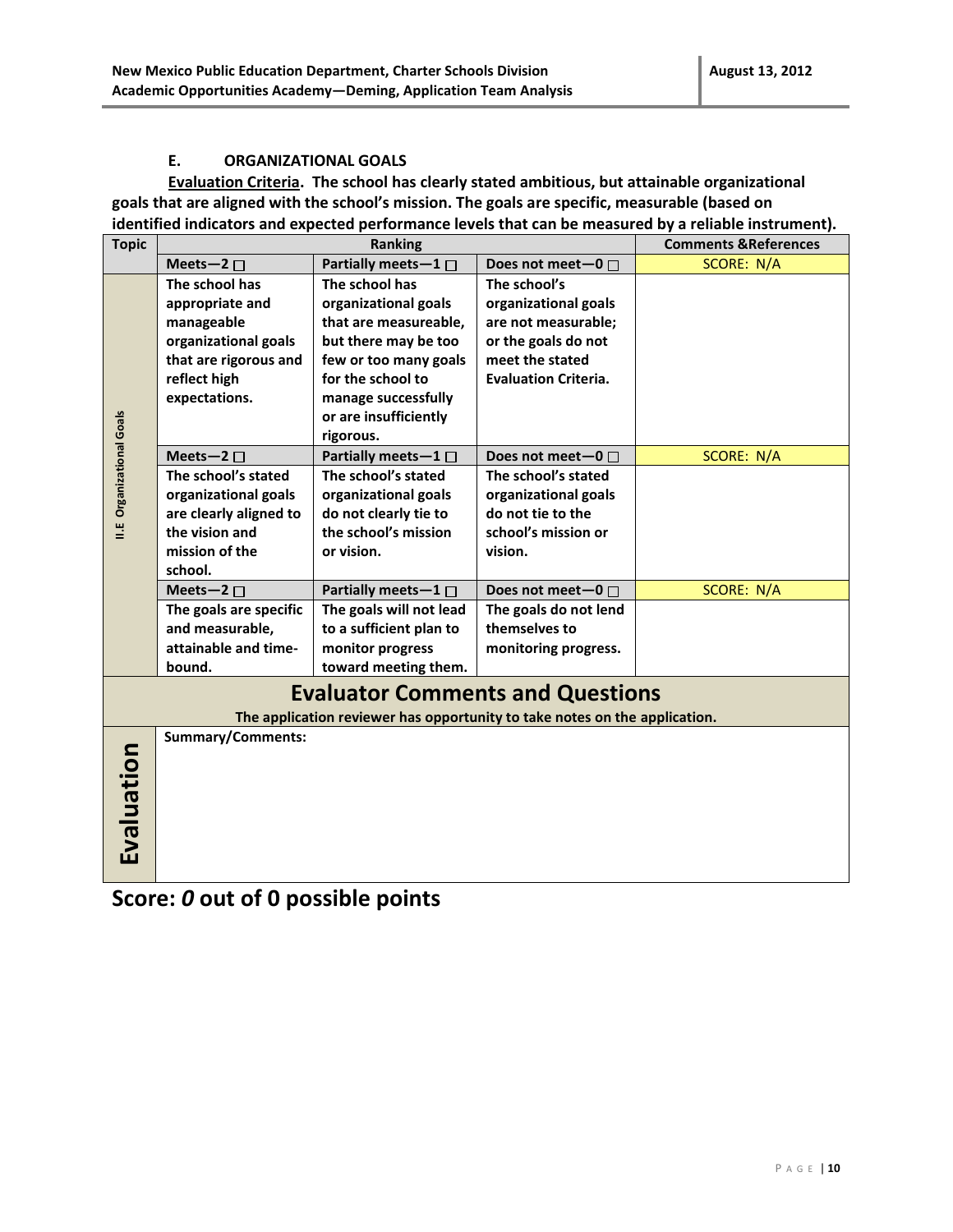#### **F. CURRICULUM**

#### **G. GRADUATION REQUIREMENTS (If Applicable)**

**Evaluation Criteria: The school uses a clearly defined, research-based curriculum with the potential to raise the achievement of the intended student population and that is aligned with NM State Standards.** 

| <b>Topic</b>              |                          | <b>Ranking</b>                  |                        | <b>Comments &amp; References</b>                            |
|---------------------------|--------------------------|---------------------------------|------------------------|-------------------------------------------------------------|
|                           | Meets-2 $\square$        | Partially meets - $1 \boxtimes$ | Does not meet-0 $\Box$ | <b>SCORE: 1</b>                                             |
|                           | The philosophical        | The philosophical               | The philosophical      | The review team agreed that                                 |
|                           | approach and             | approach and                    | approach and           | this philosophy is "unclear"                                |
| II.F.(1) Philosophy       | curriculum               | curriculum framework            | curriculum             | because it is disjointed (pp. 16-                           |
|                           | framework are            | are partially defined           | framework are not      | 17). It is unclear how these                                |
|                           | clearly presented        | and/or the alignment            | clearly presented and  | philosophies work together or                               |
|                           | and clearly aligns       | with the school's               | do not align with the  | reflect the mission and vision?                             |
|                           | with the school's        | stated mission and              | school's stated        |                                                             |
|                           | stated mission and       | goals is unclear.               | mission and goals.     |                                                             |
|                           | goals.                   |                                 |                        |                                                             |
|                           | Meets-2 $\square$        | Partially meets-1 $\boxtimes$   | Does not meet-0 □      | <b>SCORE: 1</b>                                             |
|                           | <b>Research provided</b> | Research provided on            | Research on the        | The review team agreed that                                 |
|                           | on the proposed          | the proposed                    | proposed               | research links are provided, but                            |
|                           | instructional            | instructional practices         | instructional          | there is no narration that                                  |
|                           | practices supports       | is partially relevant,          | practices is not       | demonstrates how the                                        |
|                           | the use of this          | limited, unreliable or          | provided.              | curricular philosophy helps                                 |
| II.F. (2) Research/Data   | philosophy or            | not valid.                      |                        | promote high student                                        |
|                           | approach to achieve      |                                 |                        | achievement (pp. $18 - 19$ ).                               |
|                           | high student             |                                 |                        |                                                             |
|                           | outcomes.                |                                 |                        |                                                             |
|                           | Meets-2 $\square$        | Partially meets-1 $\Box$        | Does not meet-0 ⊠      | <b>SCORE: 0</b>                                             |
|                           |                          |                                 |                        |                                                             |
|                           | A description of the     | A description of the            | The description of     | The review team agreed that                                 |
|                           | curriculum is            | curriculum is                   | the curriculum does    | this section does not provide a                             |
|                           | provided and reflects    | provided, but only              | not align with the     | description of the proposed                                 |
|                           | an organized,            | partially aligns with           | school's mission and   | curriculum. Instead the                                     |
|                           | cohesive curriculum      | the school's mission            | educational            | application states that the                                 |
|                           | for all grade levels,    | and educational                 | philosophy; or a       | school "plans to follow the                                 |
|                           | and aligns with the      | philosophy.                     | description of the     | state curriculum." Since New                                |
|                           | school's mission and     |                                 | curriculum is not      | Mexico does not have a state                                |
|                           | educational              |                                 | provided.              | curriculum (only standards),                                |
|                           | philosophy.              |                                 |                        | the review team was unable to                               |
|                           |                          |                                 |                        | determine what the proposed                                 |
|                           |                          |                                 |                        | school's curriculum will be.                                |
|                           |                          |                                 |                        | Further, the review team was                                |
| 3) Curriculum Description |                          |                                 |                        | unable to locate the names                                  |
| $\frac{1}{2}$             |                          |                                 |                        | and descriptions of the                                     |
|                           |                          |                                 |                        | elementary level content areas                              |
|                           |                          |                                 |                        | or secondary level courses to<br>be offered by the proposed |
|                           |                          |                                 |                        | school.                                                     |
|                           |                          |                                 |                        |                                                             |
|                           |                          |                                 |                        |                                                             |
|                           |                          |                                 |                        |                                                             |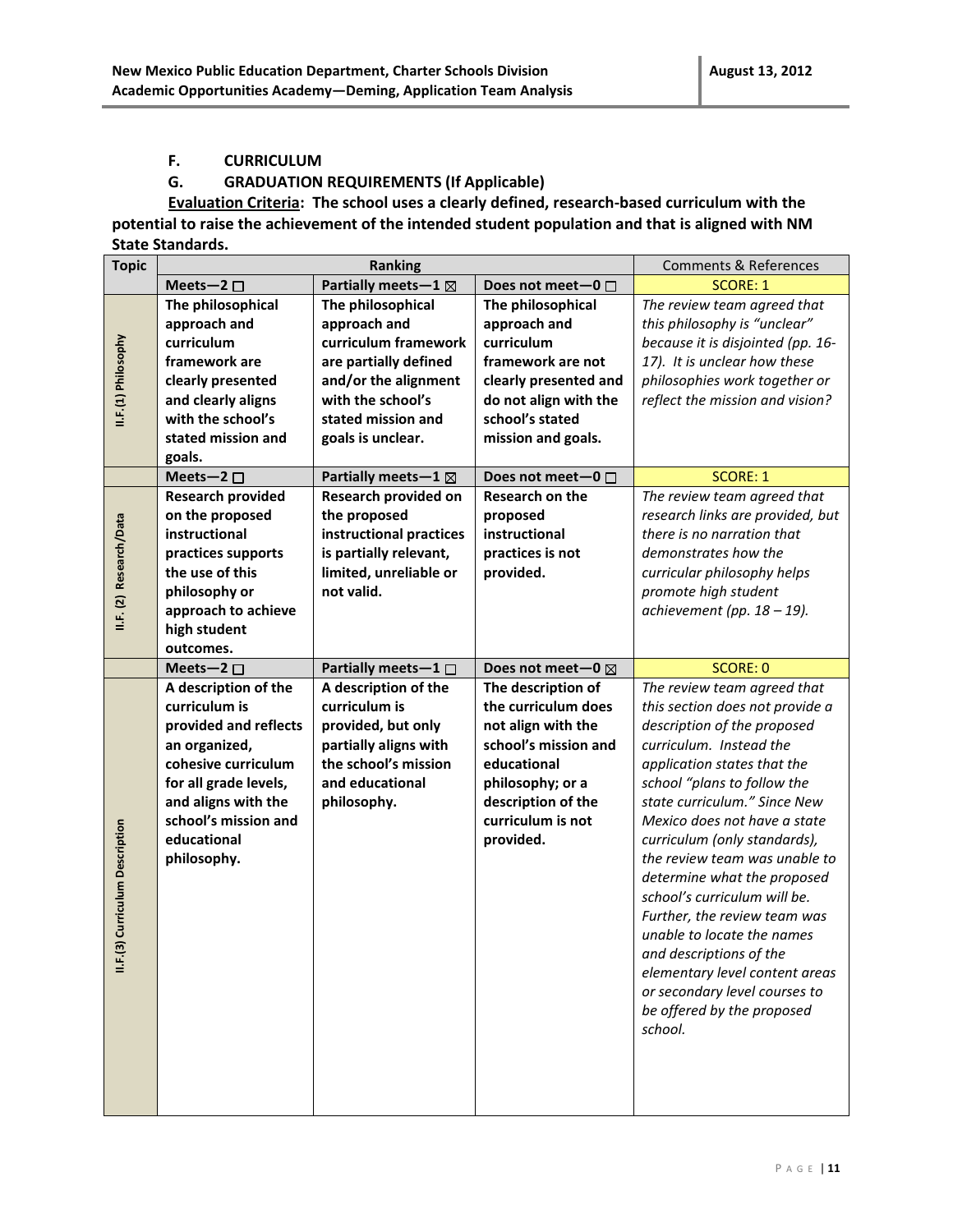|                                                             | Meets-2 $\square$                                                                                                                                                                 | Partially meets-1 $\boxtimes$                                                                                                                                                                                                                                                       | Does not meet $-0$ $\Box$                                                                                                                                 | <b>SCORE: 1</b>                                                                                                                                                                                                                                                                                                                                                                                                                           |
|-------------------------------------------------------------|-----------------------------------------------------------------------------------------------------------------------------------------------------------------------------------|-------------------------------------------------------------------------------------------------------------------------------------------------------------------------------------------------------------------------------------------------------------------------------------|-----------------------------------------------------------------------------------------------------------------------------------------------------------|-------------------------------------------------------------------------------------------------------------------------------------------------------------------------------------------------------------------------------------------------------------------------------------------------------------------------------------------------------------------------------------------------------------------------------------------|
| II.F.(4) Curriculum Research                                | <b>Clear research-based</b><br>evidence of the<br>success of the chosen<br>curriculum when<br>used with the target<br>population is<br>included.                                  | <b>Research-based</b><br>evidence provided on<br>the chosen curriculum<br>is partially relevant,<br>limited, unreliable, or<br>not valid.                                                                                                                                           | <b>Research to support</b><br>the chosen<br>curriculum is not<br>provided.                                                                                | The review team determined<br>that some relationship exists<br>between the provided research<br>and the target population the<br>proposed school intends to<br>serve (e.g., bi-lingual<br>education, career academies,<br>and world languages, pp. 20 -<br>22). However, without a<br>curriculum description to<br>review, the team was unable to<br>determine how precisely the<br>research reflects the school<br>curricular offerings. |
|                                                             | Meets-2 $\square$                                                                                                                                                                 | Partially meets - $1 \boxtimes$                                                                                                                                                                                                                                                     | Does not meet-0 $\Box$                                                                                                                                    | <b>SCORE: 1</b>                                                                                                                                                                                                                                                                                                                                                                                                                           |
| II.F.(5) Curriculum Overview                                | A Scope and<br><b>Sequence and course</b><br>offerings are<br>provided. A timeline<br>detailing curriculum<br>development,<br>including who will do<br>that work, is<br>provided. | Course offerings or<br><b>Scope and Sequence</b><br>are provided but do<br>not sufficiently align<br>with the school's<br>mission and<br>educational<br>philosophy. A<br>timeline describing<br>curriculum<br>development is<br>provided but may<br>provide insufficient<br>detail. | The Scope and<br>Sequence or course<br>offerings are not<br>provided; and/or a<br>timeline outlining the<br>curriculum<br>development is not<br>provided. | The review team agreed that a<br>listing of standards does not<br>qualify as a scope and<br>sequence.                                                                                                                                                                                                                                                                                                                                     |
|                                                             | Meets-2 $\square$                                                                                                                                                                 | Partially meets - $1 \boxtimes$                                                                                                                                                                                                                                                     | Does not meet-0 □                                                                                                                                         | <b>SCORE: 1</b>                                                                                                                                                                                                                                                                                                                                                                                                                           |
| Program<br>II.F.(6)(7) Development Timeline / Instructional | A clear plan is in<br>place to develop the<br>school's instructional<br>program; responsible<br>staff and deadlines<br>are identified.                                            | A limited plan is in<br>place to develop the<br>school's instructional<br>program; responsible<br>staff may be<br>identified.                                                                                                                                                       | No plan is in place to<br>develop the school<br>instructional<br>program; no<br>responsible staff is<br>indentified.                                      | The review team discovered an<br>inconsistency in the plan,<br>which renders it a "limited<br>plan." In the school's first year<br>the application suggests all the<br>lessons and learning activities<br>for the first four months of the<br>school year will be developed<br>in a database (p. 23). This<br>does not comport with what is<br>suggested in the timeline found<br>on page 22, Sect. II.F(6).                              |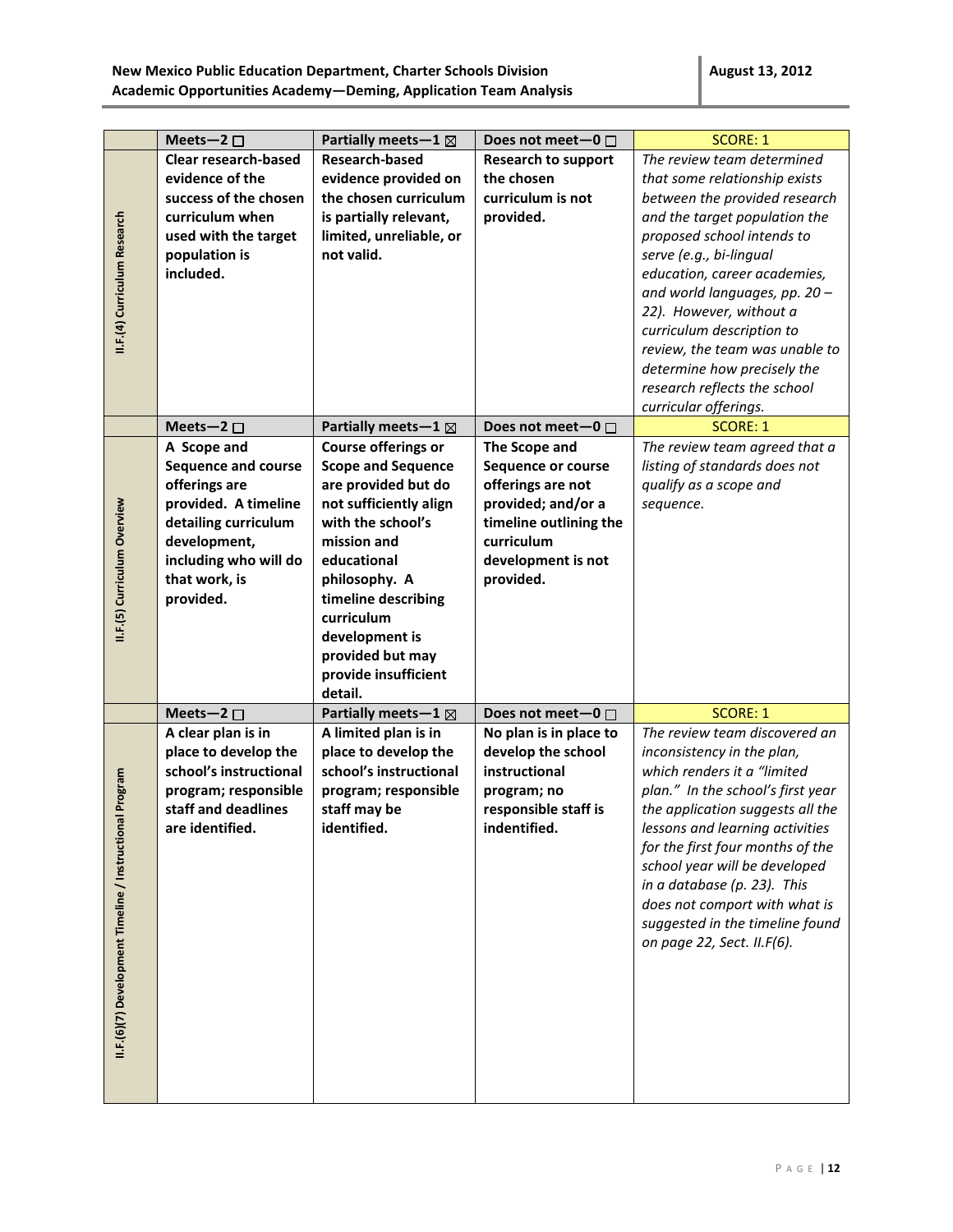|                                                                                                                                                                                                                                                                                                                                                                                                                                                                                                                                                                                                                               | Meets-2 $\square$                                                                                                                                                                                                                | Partially meets-1 $\boxtimes$                                                                                                                                                                              | Does not meet $-0$ $\Box$                                                                                                                                                                          | <b>SCORE: 1</b>                                                                                                                                                                                                                                                                                                                                                                                                                                                         |
|-------------------------------------------------------------------------------------------------------------------------------------------------------------------------------------------------------------------------------------------------------------------------------------------------------------------------------------------------------------------------------------------------------------------------------------------------------------------------------------------------------------------------------------------------------------------------------------------------------------------------------|----------------------------------------------------------------------------------------------------------------------------------------------------------------------------------------------------------------------------------|------------------------------------------------------------------------------------------------------------------------------------------------------------------------------------------------------------|----------------------------------------------------------------------------------------------------------------------------------------------------------------------------------------------------|-------------------------------------------------------------------------------------------------------------------------------------------------------------------------------------------------------------------------------------------------------------------------------------------------------------------------------------------------------------------------------------------------------------------------------------------------------------------------|
| II.F.(8) Alignment Timeline                                                                                                                                                                                                                                                                                                                                                                                                                                                                                                                                                                                                   | There is sufficient<br>evidence that the<br>chosen curriculum is<br>aligned with NM<br><b>State Standards, or</b><br>an adequate timeline<br>for aligning the<br>curriculum is<br>provided.                                      |                                                                                                                                                                                                            | There is no evidence<br>that the chosen<br>curriculum is aligned<br>with NM State<br>Standards, nor is a<br>timeline for aligning<br>the curriculum with<br><b>NM State Standards</b><br>provided. | The review team determined<br>that the applicant school<br>identified the standards but<br>still does not have a concrete<br>curriculum or an alignment<br>timeline.                                                                                                                                                                                                                                                                                                    |
|                                                                                                                                                                                                                                                                                                                                                                                                                                                                                                                                                                                                                               | Meets-2 $\square$                                                                                                                                                                                                                | Partially meets - $1 \boxtimes$                                                                                                                                                                            | Does not meet-0 $\Box$                                                                                                                                                                             | <b>SCORE: 1</b>                                                                                                                                                                                                                                                                                                                                                                                                                                                         |
| II.G.(1) (2) Graduation Requirements /Graduation Waiver                                                                                                                                                                                                                                                                                                                                                                                                                                                                                                                                                                       | <b>High school</b><br>graduation<br>requirements, if<br>applicable, are<br>clearly articulated,<br>meet state<br>requirements,<br>support the mission<br>of the school, and<br>are rigorous and<br>reflect high<br>expectations. | <b>High school</b><br>graduation<br>requirements are<br>insufficiently<br>described, or do not<br>support the mission<br>of the school, or are<br>not rigorous and do<br>not reflect high<br>expectations. | <b>High school</b><br>graduation<br>requirements are not<br>provided; or they are<br>provided but do not<br>meet state<br>requirements.                                                            | The review team calculated<br>that students enrolled at the<br>proposed school will need 34<br>credits to graduate high<br>school. (The school's<br>requirements appear to<br>exclude New Mexico History,<br>which is mandatory). Following<br>this plan, without New Mexico<br>History, students would not be<br>able to graduate high school.<br>Finally, even with New Mexico<br>History added, students would<br>have a difficult time<br>graduating in four years. |
|                                                                                                                                                                                                                                                                                                                                                                                                                                                                                                                                                                                                                               | Meets-2 $\square$                                                                                                                                                                                                                | Partially meets-1 □                                                                                                                                                                                        | Does not meet-0 □                                                                                                                                                                                  | <b>SCORE: N/A</b>                                                                                                                                                                                                                                                                                                                                                                                                                                                       |
|                                                                                                                                                                                                                                                                                                                                                                                                                                                                                                                                                                                                                               | Waivers, if<br>applicable, state<br>what the waiver is<br>and why school is<br>seeking it.                                                                                                                                       |                                                                                                                                                                                                            | Waivers, if<br>applicable, are<br>included but without<br>explanation.                                                                                                                             | The review team would like to<br>note that the applicant school<br>would need a waiver if it did<br>not plan to offer New Mexico<br>History.                                                                                                                                                                                                                                                                                                                            |
|                                                                                                                                                                                                                                                                                                                                                                                                                                                                                                                                                                                                                               |                                                                                                                                                                                                                                  | <b>Evaluator Comments and Questions</b>                                                                                                                                                                    |                                                                                                                                                                                                    |                                                                                                                                                                                                                                                                                                                                                                                                                                                                         |
|                                                                                                                                                                                                                                                                                                                                                                                                                                                                                                                                                                                                                               |                                                                                                                                                                                                                                  | The application reviewer has opportunity to take notes on the application.                                                                                                                                 |                                                                                                                                                                                                    |                                                                                                                                                                                                                                                                                                                                                                                                                                                                         |
| <b>Summary/Comments:</b><br>Evaluation<br>The review team agreed that this section overall is very limited. Many integral components are not<br>mentioned. For example, this section fails to comprehensively address several important components of<br>the proposed school's curriculum: the elementary component of the proposed school; the transition to<br>the Common Core standards; the resources needed to support its graduation requirements; and an<br>explanation of how the school plans to execute this extremely ambitious plan for educating their<br>secondary students (34 credits at a 90% mastery rate). |                                                                                                                                                                                                                                  |                                                                                                                                                                                                            |                                                                                                                                                                                                    |                                                                                                                                                                                                                                                                                                                                                                                                                                                                         |

# **Score:** *7* **out of 16 possible points**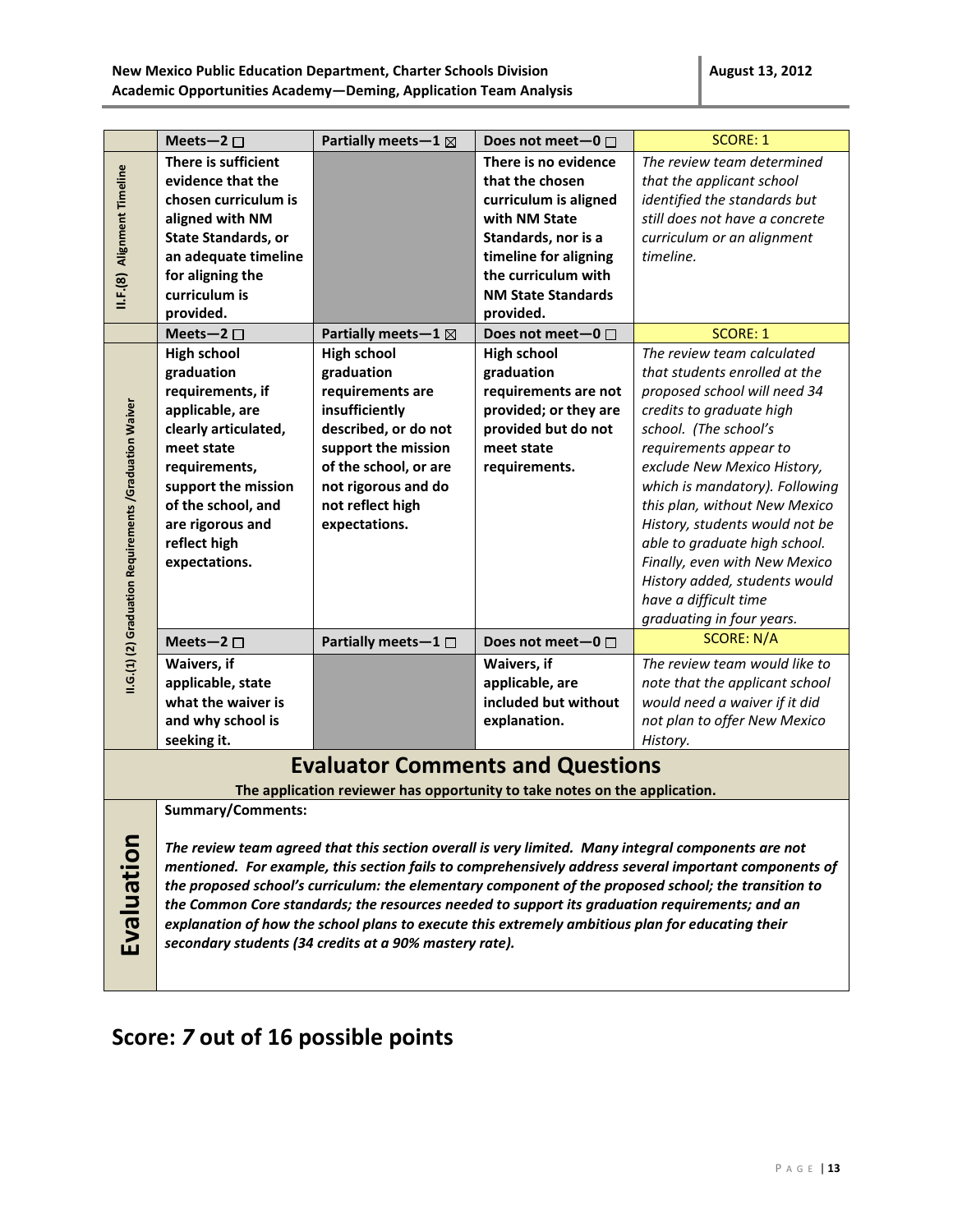#### **H. INSTRUCTION**

**Evaluation Criteria: The school identifies quality methods and strategies that have been demonstrated to be effective in meeting the needs of the targeted student population. For unique or innovative practices, the charter school applicant presents a compelling rationale for their effectiveness.**

| <b>Topic</b>                                | <b>Ranking</b>                      |                                                                            |                        | <b>Comments &amp; References</b>                                                                   |
|---------------------------------------------|-------------------------------------|----------------------------------------------------------------------------|------------------------|----------------------------------------------------------------------------------------------------|
|                                             | Meets-2 $\square$                   | Partially meets-1 ⊠                                                        | Does not meet-0 □      | <b>SCORE: 1</b>                                                                                    |
|                                             | The school's                        | The school's proposed                                                      | The connection         | The review team agreed that                                                                        |
|                                             | proposed                            | instructional practices                                                    | between the school's   | some of what is provided could                                                                     |
|                                             | instructional                       | partially align with the                                                   | proposed               | be considered an instructional                                                                     |
|                                             | practices support                   | school's mission,                                                          | instructional          | strategy. However, some is                                                                         |
| II.H.(1) Instructional<br><b>Strategies</b> | and are aligned with                | vision, and                                                                | practices and the      | not, such as "physical                                                                             |
|                                             | the school's mission,               | educational                                                                | school's mission,      | education, curriculum mapping                                                                      |
|                                             | vision and                          | philosophy                                                                 | vision, and            | database" etc.(pp 26-27).                                                                          |
|                                             | educational                         |                                                                            | educational            |                                                                                                    |
|                                             | philosophy                          |                                                                            | philosophy has not     |                                                                                                    |
|                                             |                                     |                                                                            | been established.      |                                                                                                    |
|                                             | Meets-2 $\square$                   | Partially meets-1 ⊠                                                        | Does not meet-0 $\Box$ | <b>SCORE: 1</b>                                                                                    |
|                                             | <b>Evidence of the</b>              | <b>Evidence of the</b>                                                     | <b>Evidence of the</b> | The review team agreed that                                                                        |
|                                             | effectiveness of the                | effectiveness of the                                                       | effectiveness of the   | there appears to be no                                                                             |
|                                             | proposed methods/                   | proposed methods/                                                          | proposed methods/      | narrative or description of how                                                                    |
|                                             | strategies with the                 | strategies with the                                                        | strategies with the    | the proposed school's                                                                              |
|                                             | target student                      | target student                                                             | target student         | elementary students will be                                                                        |
| II.H.(2) Effectiveness                      | population is                       | population is not                                                          | population is not      | taught (p. 28).                                                                                    |
|                                             | included.                           | clearly stated.                                                            | provided.              |                                                                                                    |
|                                             | Meets-2 $\square$                   | Partially meets-1 $\boxtimes$                                              | Does not meet-0 □      | <b>SCORE: 1</b>                                                                                    |
|                                             | The school describes                | The school describes                                                       | The school does not    | The review team agreed that                                                                        |
|                                             | how instruction will                | how instruction will                                                       | sufficiently describe  | what is provided lacks                                                                             |
| II.H.(3) Differentiated<br>nstruction       | be differentiated                   | be differentiated to                                                       | how instruction will   | specificity (p. 29).                                                                               |
|                                             | based on identified                 | meet student needs,                                                        | be differentiated to   |                                                                                                    |
|                                             | student needs, and                  | but there are no                                                           | meet student needs,    |                                                                                                    |
|                                             | examples are                        | examples.                                                                  | and there are no       |                                                                                                    |
|                                             | provided.                           |                                                                            | examples.              |                                                                                                    |
|                                             |                                     | <b>Evaluator Comments and Questions</b>                                    |                        |                                                                                                    |
|                                             |                                     | The application reviewer has opportunity to take notes on the application. |                        |                                                                                                    |
|                                             | <b>Summary/Comments:</b>            |                                                                            |                        |                                                                                                    |
| Evaluation                                  |                                     |                                                                            |                        | The review team determined that there is inadequate research provided to support the instructional |
|                                             | model proposed in this application. |                                                                            |                        |                                                                                                    |
|                                             |                                     |                                                                            |                        |                                                                                                    |
|                                             |                                     |                                                                            |                        |                                                                                                    |
|                                             |                                     |                                                                            |                        |                                                                                                    |
|                                             |                                     |                                                                            |                        |                                                                                                    |

## **Score:** *3* **out of 6 possible points**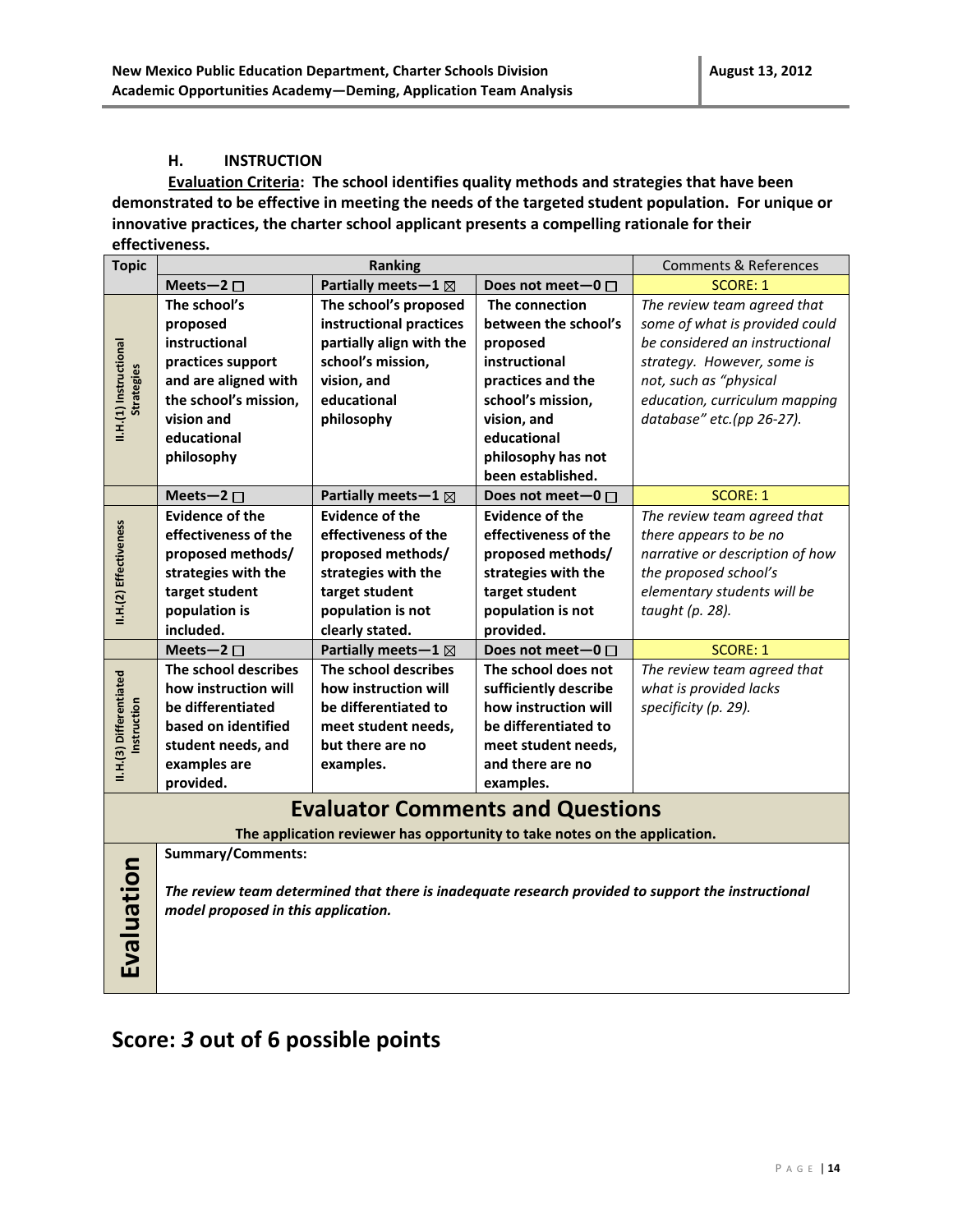#### **I. SPECIAL POPULATIONS**

**Evaluation Criteria: The school has plans in place to meet the legal requirements and individual needs of those determined to be special needs students (including gifted students), English Language Learners, at-risk students, or those students performing below grade level.**

| <b>Topic</b>                           | Ranking                                 |                                 |                           | <b>Comments &amp; References</b> |
|----------------------------------------|-----------------------------------------|---------------------------------|---------------------------|----------------------------------|
|                                        | Meets-2 $\square$                       | Partially meets - $1 \boxtimes$ | Does not meet $-0$ $\Box$ | <b>SCORE: 1</b>                  |
|                                        | The school                              | The school                      | The response does         | The review team agreed that      |
|                                        | demonstrates a clear                    | demonstrates a partial          | not demonstrate an        | the applicant did not explain    |
|                                        | understanding of and                    | understanding of and            | understanding of and      | how they will use Universal      |
|                                        | capacity to meet all                    | capacity to meet state          | capacity to meet          | Design for Learning to serve     |
|                                        | legal requirements                      | and federal                     | state and federal         | the proposed school's student    |
|                                        | regarding identifying,                  | requirements                    | requirements              | population (p. 29).              |
|                                        | providing an                            | regarding students              | regarding students        |                                  |
|                                        | appropriate                             | receiving special               | receiving special         |                                  |
|                                        | continuum of                            | education services,             | education services,       |                                  |
|                                        | services, and                           | including students              | including students        |                                  |
|                                        | monitoring students                     | who are gifted.                 | who are gifted.           |                                  |
|                                        | that are receiving                      |                                 |                           |                                  |
|                                        | special education                       |                                 |                           |                                  |
|                                        |                                         |                                 |                           |                                  |
|                                        | services, including<br>students who are |                                 |                           |                                  |
|                                        |                                         |                                 |                           |                                  |
|                                        | gifted.                                 |                                 |                           |                                  |
|                                        | Meets-2 $\square$                       | Partially meets - $1 \boxtimes$ | Does not meet-0 $\Box$    | <b>SCORE: 1</b>                  |
|                                        | The school has a plan                   | The school has a                | The school has no         | The review team agreed that      |
|                                        | in place to meet all                    | partial plan in place to        | stated process in         | while the applicants appear to   |
|                                        | legal requirements to                   | meet the needs of               | place to monitor          | know the law, they do not        |
|                                        | regularly evaluate                      | students with IEPs;             | students with IEPs.       | describe how they will apply it  |
| II.I.(1)(a) – (d)<br>Special Education | and monitor progress                    | but details are not             |                           | at the proposed school.          |
|                                        | of special education                    | provided.                       |                           |                                  |
|                                        | students to ensure                      |                                 |                           |                                  |
|                                        | attainment of IEP                       |                                 |                           |                                  |
|                                        | goals.                                  |                                 |                           |                                  |
|                                        | Meets-2 $\square$                       | Partially meets - $1 \boxtimes$ | Does not meet-0 $\Box$    | <b>SCORE: 1</b>                  |
|                                        | The school provides                     | There is an incomplete          | The plan for              | The review team agreed that      |
|                                        | a complete plan for                     | plan for graduating             | graduating students       | this section lacked sufficient   |
|                                        | graduating students                     | students with special           | with special              | detail.                          |
|                                        | with special                            | education needs (if             | education needs (if       |                                  |
|                                        | education needs (if                     | applicable).                    | applicable) is not        |                                  |
|                                        | applicable) that is in                  |                                 | provided; or the plan     |                                  |
|                                        | compliance with                         |                                 | provided is not in        |                                  |
|                                        | <b>Federal and State</b>                |                                 | compliance with           |                                  |
|                                        | regulations.                            |                                 | <b>Federal and State</b>  |                                  |
|                                        |                                         |                                 | regulations.              |                                  |
|                                        | Meets-2 $\square$                       | Partially meets-1 ⊠             | Does not meet-0 □         | <b>SCORE: 1</b>                  |
|                                        | The school has                          | The school has                  | The school has not        | The review team agreed that      |
|                                        | identified the                          | identified some of the          | identified                | this plan is not adequately      |
|                                        | appropriate staff and                   | staff needed to meet            | appropriate staffing      | developed and has not            |
|                                        | ancillary services to                   | the needs of special            | to adequately             | demonstrated the personnel       |
|                                        | adequately meet the                     | education and ELL               | address the needs of      | capacity to meet the needs of    |
|                                        | needs of special                        | students. An                    | special populations;      | these two student populations.   |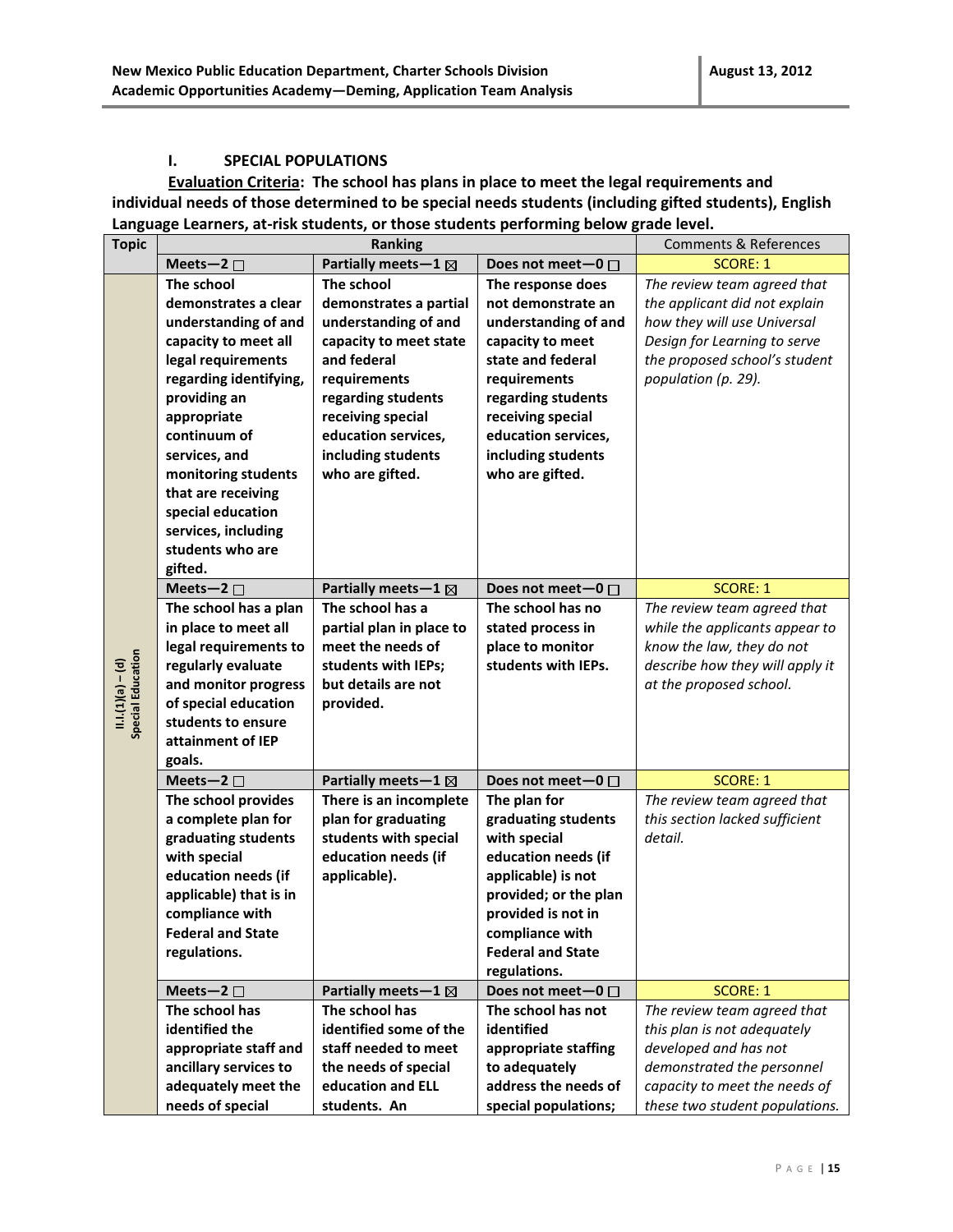|                                    | education and ELL<br>students, and<br>provides an<br>explanation for how<br>they will be<br>adequately<br>budgeted.                                                 | explanation is<br>provided indicating<br>how they will be<br>adequately budgeted.                                                                                         | or the plan for how<br>they will be budgeted<br>is not provided; or<br>the budget does not<br>appear adequate.                                            | The budget for this section<br>appears insufficient (Appendix<br>K, pp. 1-2). There is provision<br>for only one special education<br>teacher for 400 students.                                                                                                                                                       |
|------------------------------------|---------------------------------------------------------------------------------------------------------------------------------------------------------------------|---------------------------------------------------------------------------------------------------------------------------------------------------------------------------|-----------------------------------------------------------------------------------------------------------------------------------------------------------|-----------------------------------------------------------------------------------------------------------------------------------------------------------------------------------------------------------------------------------------------------------------------------------------------------------------------|
|                                    | Meets-2 $\square$                                                                                                                                                   | Partially meets-1 □                                                                                                                                                       | Does not meet-0 ⊠                                                                                                                                         | <b>SCORE: 0</b>                                                                                                                                                                                                                                                                                                       |
| with 504 Plans<br>II.I(2) Students | The school<br>demonstrates<br>understanding and<br>capacity to meet all<br>legal requirements<br>regarding students<br>with Section 504<br>Plans.                   |                                                                                                                                                                           | The school does not<br>demonstrate<br>understanding and<br>capacity to meet all<br>legal requirements<br>regarding students<br>with Section 504<br>Plans. | The review team agreed that<br>while the application<br>addresses the curricular needs<br>of students with 504 plans<br>through the curriculum<br>mapping database, it fails to<br>address the medical needs of<br>students with 504 plans, which<br>also fall within the Americans<br>with Disabilities Act (p. 30). |
|                                    | Meets-2 $\square$                                                                                                                                                   | Partially meets - $1 \boxtimes$                                                                                                                                           | Does not meet-0 □                                                                                                                                         | <b>SCORE: 1</b>                                                                                                                                                                                                                                                                                                       |
|                                    | The school has a plan<br>in place to identify<br>and meet the needs<br>of English Language<br>Learners.<br><b>Intervention</b><br>strategies are fully<br>described | The school has a<br>partial plan in place to<br>identify and meet the<br>needs of English<br>Language Learners.<br>Intervention<br>strategies are partially<br>described. | The school has no<br>plan in place to<br>identify or meet the<br>needs of English<br>Language Learners.                                                   | The review team agreed that a<br>limited plan was provided for<br>identifying ELL students.<br>However, intervention<br>strategies are not fully<br>described (p. 30).                                                                                                                                                |
|                                    | Meets-2 $\square$                                                                                                                                                   | Partially meets-1 ⊠                                                                                                                                                       | Does not meet-0 $\Box$                                                                                                                                    | <b>SCORE: 1</b>                                                                                                                                                                                                                                                                                                       |
| uage Learners (ELL)<br>$(a)-(s)$   | The school describes<br>how instruction will<br>be differentiated<br>based on identified<br>student needs and<br>examples are<br>provided.                          | The school describes<br>how instruction will<br>be differentiated to<br>meet student needs,<br>but there are no<br>examples.                                              | The school does not<br>sufficiently describe<br>how instruction will<br>be differentiated to<br>meet student needs,<br>and there are no<br>examples.      | The review team observed that<br>the proposed school's plan<br>appears to address the needs<br>of ELL students through<br>differentiation by hiring<br>Spanish-speaking staff, who<br>may not necessarily be<br>certified (p. 30).                                                                                    |
|                                    | Meets-2 $\square$                                                                                                                                                   | Partially meets - $1 \boxtimes$                                                                                                                                           | Does not meet-0 $\Box$                                                                                                                                    | <b>SCORE: 1</b>                                                                                                                                                                                                                                                                                                       |
|                                    | The school has a plan<br>in place to meet all<br>legal requirements to<br>regularly evaluate<br>and monitor the<br>progress of English<br>Language Learners.        | The school has a<br>partial plan in place to<br>meet the needs of<br><b>English Language</b><br>Learners; but details<br>are not provided.                                | The school has no<br>process in place to<br>monitor the progress<br>of English Language<br>Learners.                                                      | The review team agreed that<br>enrollment in a 50/50 dual<br>language program does not<br>ensure that the learning needs<br>of all ELL students will be<br>addressed.                                                                                                                                                 |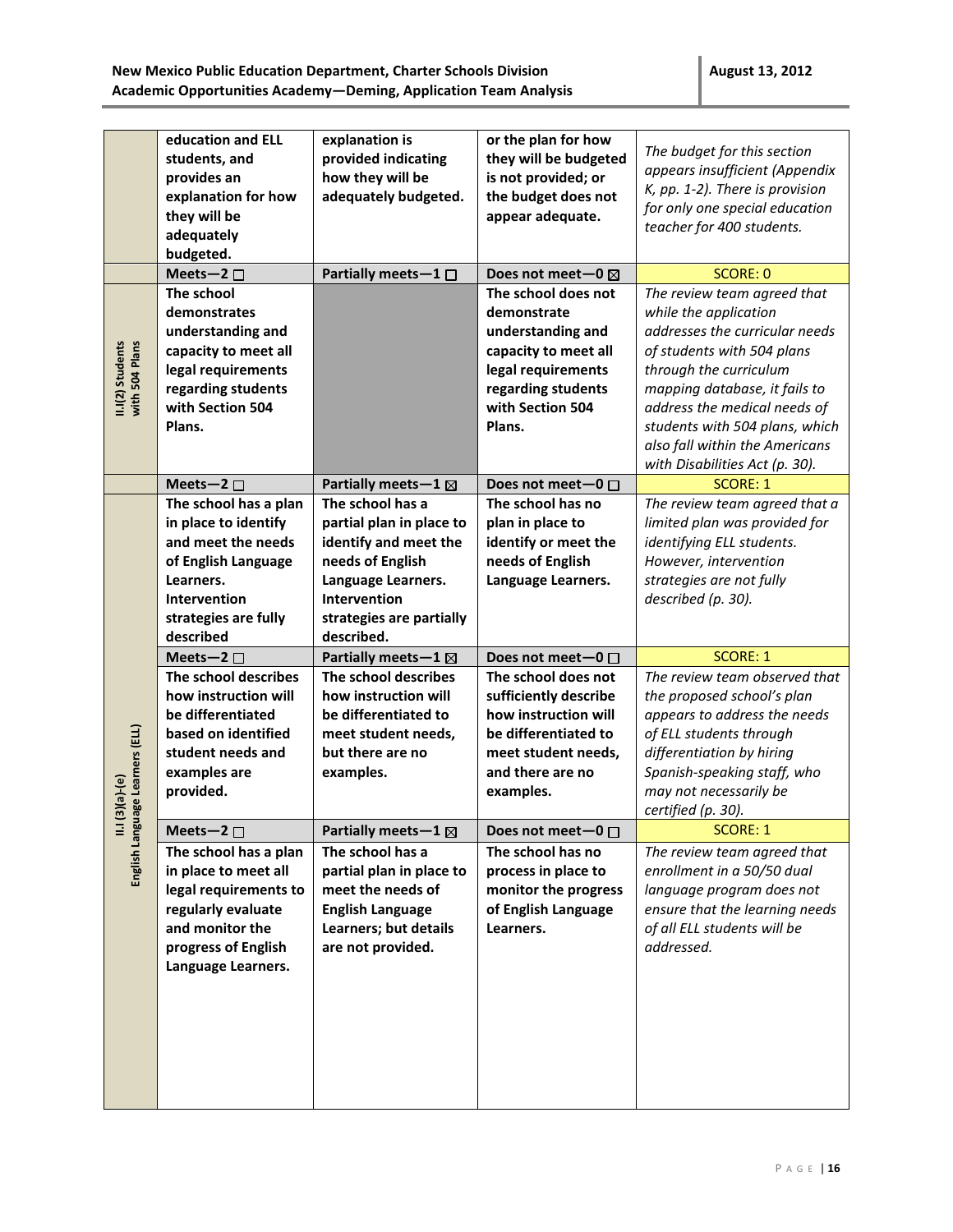|                                         | Meets-2 $\square$                                                          | Partially meets $-1$ $\Box$ | Does not meet-0 $\boxtimes$ | SCORE: 0                                                                                                |  |  |
|-----------------------------------------|----------------------------------------------------------------------------|-----------------------------|-----------------------------|---------------------------------------------------------------------------------------------------------|--|--|
|                                         | The budget reflects                                                        | The budget reflects         | The budget does not         | The review team agreed that                                                                             |  |  |
|                                         | allocation(s) for                                                          | some of the costs           | reflect costs involved      | the budget appears                                                                                      |  |  |
|                                         | resources, staffing,                                                       | involved in addressing      | in addressing the           | inadequate for the following                                                                            |  |  |
|                                         | and training to serve                                                      | ELL students;               | needs of ELL                | services:                                                                                               |  |  |
|                                         | the needs of ELL                                                           | however, sufficient         | students.                   | • Bilingual or TESOL endorsed                                                                           |  |  |
|                                         | students.                                                                  | detail is not provided.     |                             | teachers;                                                                                               |  |  |
|                                         |                                                                            |                             |                             | Testing;<br>٠                                                                                           |  |  |
|                                         |                                                                            |                             |                             | $\bullet$ ELL supplies;                                                                                 |  |  |
|                                         |                                                                            |                             |                             | • Curriculum (p. 31).                                                                                   |  |  |
| <b>Evaluator Comments and Questions</b> |                                                                            |                             |                             |                                                                                                         |  |  |
|                                         | The application reviewer has opportunity to take notes on the application. |                             |                             |                                                                                                         |  |  |
| Evaluation                              | <b>Summary/Comments:</b><br>appears insufficiently resourced.              |                             |                             | The review team agreed that the proposed school plans in this section were insufficiently developed and |  |  |

## **Score:** *7* **out of 18 possible points**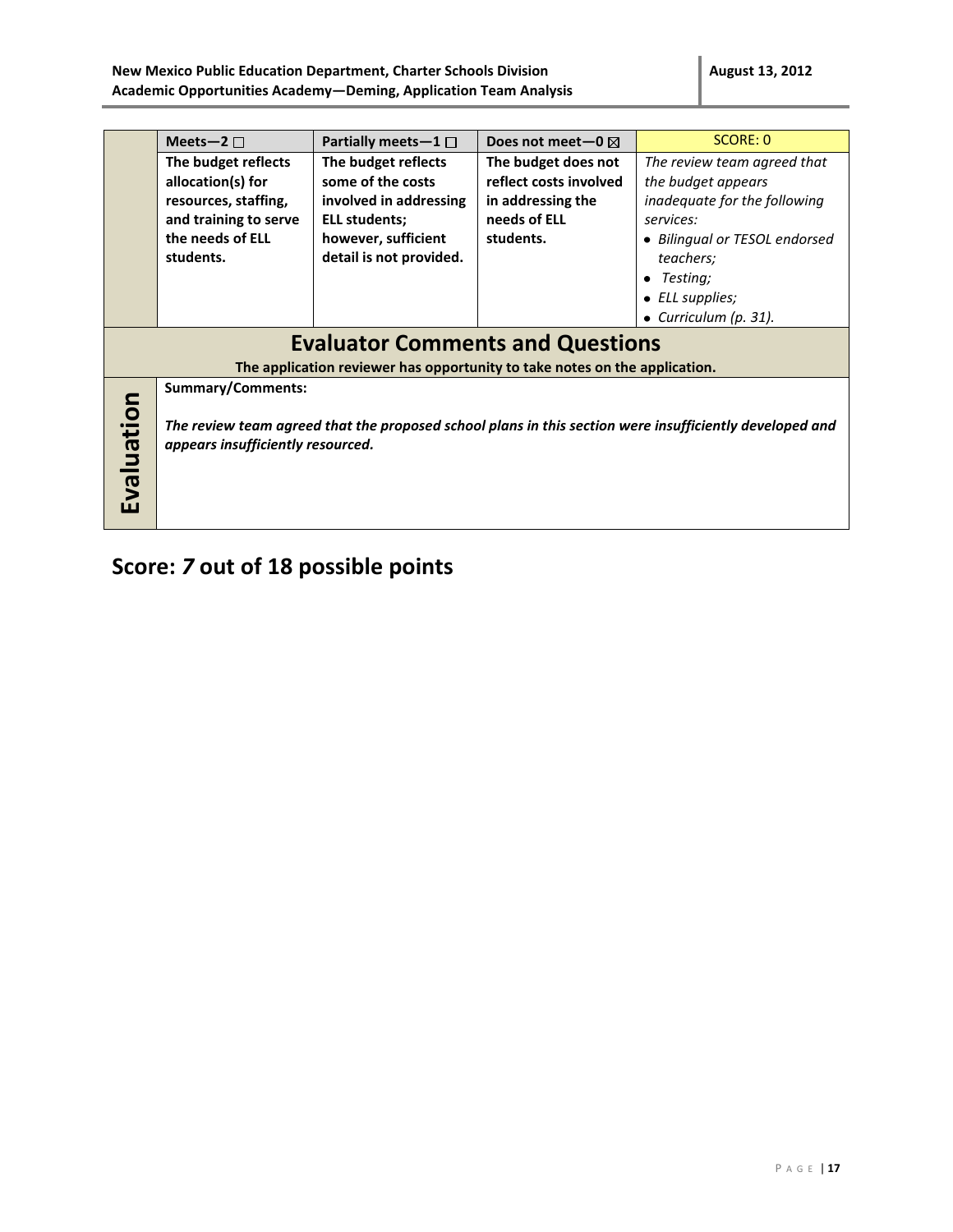#### **J. ASSESSMENT AND ACCOUNTABILITY**

**Evaluation Criteria: The school has appropriate assessments in place to evaluate student needs, the effectiveness of the educational program, and progress toward school goals. The school will use the assessment data to affect teaching and learning to improve student achievement, or meet other goals of the school.** 

| Partially meets-1<br><b>SCORE: N/A</b><br>Meets-2 $\square$<br>Does not meet-0 $\Box$<br>A comprehensive list<br>A partial list of<br>A list of assessment<br><b>Organizational Goals (If</b><br>of assessments that<br>assessment tools to<br>tools to measure<br>II.J.(1) Measuring<br>will specifically<br>organizational goals is<br>measure<br>applicable)<br>organizational goals is<br>not provided; or the<br>measure<br>assessment tools do<br>organizational goals<br>provided. The<br>that align with the<br>assessment tools only<br>not align with the<br>mission of the school<br>partially align with the<br>mission of the school.<br>mission of the school.<br>is provided.<br><b>SCORE: 1</b><br>Partially meets - $1 \boxtimes$<br>Meets-2 $\square$<br>Does not meet-0 $\Box$<br>A comprehensive list<br>A list of assessments is<br>A list of assessments<br>The review team noted that<br>of assessment tools<br>provided; however,<br>is not provided, or the<br>this section lacked necessary<br>II.J.(2)Assessments to Measure<br>list of assessments do<br>that measure<br>the list only partially<br>information about the grade |
|-------------------------------------------------------------------------------------------------------------------------------------------------------------------------------------------------------------------------------------------------------------------------------------------------------------------------------------------------------------------------------------------------------------------------------------------------------------------------------------------------------------------------------------------------------------------------------------------------------------------------------------------------------------------------------------------------------------------------------------------------------------------------------------------------------------------------------------------------------------------------------------------------------------------------------------------------------------------------------------------------------------------------------------------------------------------------------------------------------------------------------------------------------------|
|                                                                                                                                                                                                                                                                                                                                                                                                                                                                                                                                                                                                                                                                                                                                                                                                                                                                                                                                                                                                                                                                                                                                                             |
|                                                                                                                                                                                                                                                                                                                                                                                                                                                                                                                                                                                                                                                                                                                                                                                                                                                                                                                                                                                                                                                                                                                                                             |
|                                                                                                                                                                                                                                                                                                                                                                                                                                                                                                                                                                                                                                                                                                                                                                                                                                                                                                                                                                                                                                                                                                                                                             |
|                                                                                                                                                                                                                                                                                                                                                                                                                                                                                                                                                                                                                                                                                                                                                                                                                                                                                                                                                                                                                                                                                                                                                             |
|                                                                                                                                                                                                                                                                                                                                                                                                                                                                                                                                                                                                                                                                                                                                                                                                                                                                                                                                                                                                                                                                                                                                                             |
|                                                                                                                                                                                                                                                                                                                                                                                                                                                                                                                                                                                                                                                                                                                                                                                                                                                                                                                                                                                                                                                                                                                                                             |
|                                                                                                                                                                                                                                                                                                                                                                                                                                                                                                                                                                                                                                                                                                                                                                                                                                                                                                                                                                                                                                                                                                                                                             |
|                                                                                                                                                                                                                                                                                                                                                                                                                                                                                                                                                                                                                                                                                                                                                                                                                                                                                                                                                                                                                                                                                                                                                             |
|                                                                                                                                                                                                                                                                                                                                                                                                                                                                                                                                                                                                                                                                                                                                                                                                                                                                                                                                                                                                                                                                                                                                                             |
|                                                                                                                                                                                                                                                                                                                                                                                                                                                                                                                                                                                                                                                                                                                                                                                                                                                                                                                                                                                                                                                                                                                                                             |
|                                                                                                                                                                                                                                                                                                                                                                                                                                                                                                                                                                                                                                                                                                                                                                                                                                                                                                                                                                                                                                                                                                                                                             |
|                                                                                                                                                                                                                                                                                                                                                                                                                                                                                                                                                                                                                                                                                                                                                                                                                                                                                                                                                                                                                                                                                                                                                             |
|                                                                                                                                                                                                                                                                                                                                                                                                                                                                                                                                                                                                                                                                                                                                                                                                                                                                                                                                                                                                                                                                                                                                                             |
| academic goals is<br>aligns with the mission<br>not align with the<br>levels to be assessed, and                                                                                                                                                                                                                                                                                                                                                                                                                                                                                                                                                                                                                                                                                                                                                                                                                                                                                                                                                                                                                                                            |
| Academic Goals<br>of the school. The<br>mission of the school;<br>the anticipated schedule or<br>provided and align                                                                                                                                                                                                                                                                                                                                                                                                                                                                                                                                                                                                                                                                                                                                                                                                                                                                                                                                                                                                                                         |
| with the mission of<br>grade levels to be<br>or the grade levels to<br>frequency for assessing (p.                                                                                                                                                                                                                                                                                                                                                                                                                                                                                                                                                                                                                                                                                                                                                                                                                                                                                                                                                                                                                                                          |
| the school. Grade<br>assessed and<br>be assessed,<br>31.                                                                                                                                                                                                                                                                                                                                                                                                                                                                                                                                                                                                                                                                                                                                                                                                                                                                                                                                                                                                                                                                                                    |
| anticipated schedule<br>levels to be assessed<br>anticipated schedule                                                                                                                                                                                                                                                                                                                                                                                                                                                                                                                                                                                                                                                                                                                                                                                                                                                                                                                                                                                                                                                                                       |
| and anticipated<br>or frequency of<br>or frequency of<br>Also, it is unclear why the                                                                                                                                                                                                                                                                                                                                                                                                                                                                                                                                                                                                                                                                                                                                                                                                                                                                                                                                                                                                                                                                        |
| assessing is not<br>schedule or frequency<br>assessing is not<br>application references                                                                                                                                                                                                                                                                                                                                                                                                                                                                                                                                                                                                                                                                                                                                                                                                                                                                                                                                                                                                                                                                     |
| addressed.<br>Indiana State Standards.<br>of assessing is<br>sufficiently addressed.                                                                                                                                                                                                                                                                                                                                                                                                                                                                                                                                                                                                                                                                                                                                                                                                                                                                                                                                                                                                                                                                        |
| provided.                                                                                                                                                                                                                                                                                                                                                                                                                                                                                                                                                                                                                                                                                                                                                                                                                                                                                                                                                                                                                                                                                                                                                   |
| Partially meets-1 □<br>Meets-2 $\square$<br>Does not meet-0 $\boxtimes$<br>SCORE: 0                                                                                                                                                                                                                                                                                                                                                                                                                                                                                                                                                                                                                                                                                                                                                                                                                                                                                                                                                                                                                                                                         |
| There is no evidence<br><b>Strategies to monitor</b><br>A plan for taking<br>The review team agreed that                                                                                                                                                                                                                                                                                                                                                                                                                                                                                                                                                                                                                                                                                                                                                                                                                                                                                                                                                                                                                                                    |
| corrective action is<br>all students and to<br>of a plan for<br>no corrective action plan is                                                                                                                                                                                                                                                                                                                                                                                                                                                                                                                                                                                                                                                                                                                                                                                                                                                                                                                                                                                                                                                                |
| take appropriate<br>only generally<br>corrective action, or<br>described (p. 32).                                                                                                                                                                                                                                                                                                                                                                                                                                                                                                                                                                                                                                                                                                                                                                                                                                                                                                                                                                                                                                                                           |
| corrective actions are<br>described.<br>II.1.(1)(3)(4) Use of Assessments / Self-Monitoring<br>the plan does not                                                                                                                                                                                                                                                                                                                                                                                                                                                                                                                                                                                                                                                                                                                                                                                                                                                                                                                                                                                                                                            |
| address what<br>clearly defined,                                                                                                                                                                                                                                                                                                                                                                                                                                                                                                                                                                                                                                                                                                                                                                                                                                                                                                                                                                                                                                                                                                                            |
| including<br>adjustments the                                                                                                                                                                                                                                                                                                                                                                                                                                                                                                                                                                                                                                                                                                                                                                                                                                                                                                                                                                                                                                                                                                                                |
| interventions and a<br>school will make                                                                                                                                                                                                                                                                                                                                                                                                                                                                                                                                                                                                                                                                                                                                                                                                                                                                                                                                                                                                                                                                                                                     |
| plan to close the<br>based upon grade-                                                                                                                                                                                                                                                                                                                                                                                                                                                                                                                                                                                                                                                                                                                                                                                                                                                                                                                                                                                                                                                                                                                      |
| level or school-wide<br>achievement gap                                                                                                                                                                                                                                                                                                                                                                                                                                                                                                                                                                                                                                                                                                                                                                                                                                                                                                                                                                                                                                                                                                                     |
| between student<br>data.                                                                                                                                                                                                                                                                                                                                                                                                                                                                                                                                                                                                                                                                                                                                                                                                                                                                                                                                                                                                                                                                                                                                    |
| subgroups.                                                                                                                                                                                                                                                                                                                                                                                                                                                                                                                                                                                                                                                                                                                                                                                                                                                                                                                                                                                                                                                                                                                                                  |
|                                                                                                                                                                                                                                                                                                                                                                                                                                                                                                                                                                                                                                                                                                                                                                                                                                                                                                                                                                                                                                                                                                                                                             |
|                                                                                                                                                                                                                                                                                                                                                                                                                                                                                                                                                                                                                                                                                                                                                                                                                                                                                                                                                                                                                                                                                                                                                             |
|                                                                                                                                                                                                                                                                                                                                                                                                                                                                                                                                                                                                                                                                                                                                                                                                                                                                                                                                                                                                                                                                                                                                                             |
|                                                                                                                                                                                                                                                                                                                                                                                                                                                                                                                                                                                                                                                                                                                                                                                                                                                                                                                                                                                                                                                                                                                                                             |
|                                                                                                                                                                                                                                                                                                                                                                                                                                                                                                                                                                                                                                                                                                                                                                                                                                                                                                                                                                                                                                                                                                                                                             |
|                                                                                                                                                                                                                                                                                                                                                                                                                                                                                                                                                                                                                                                                                                                                                                                                                                                                                                                                                                                                                                                                                                                                                             |
|                                                                                                                                                                                                                                                                                                                                                                                                                                                                                                                                                                                                                                                                                                                                                                                                                                                                                                                                                                                                                                                                                                                                                             |
|                                                                                                                                                                                                                                                                                                                                                                                                                                                                                                                                                                                                                                                                                                                                                                                                                                                                                                                                                                                                                                                                                                                                                             |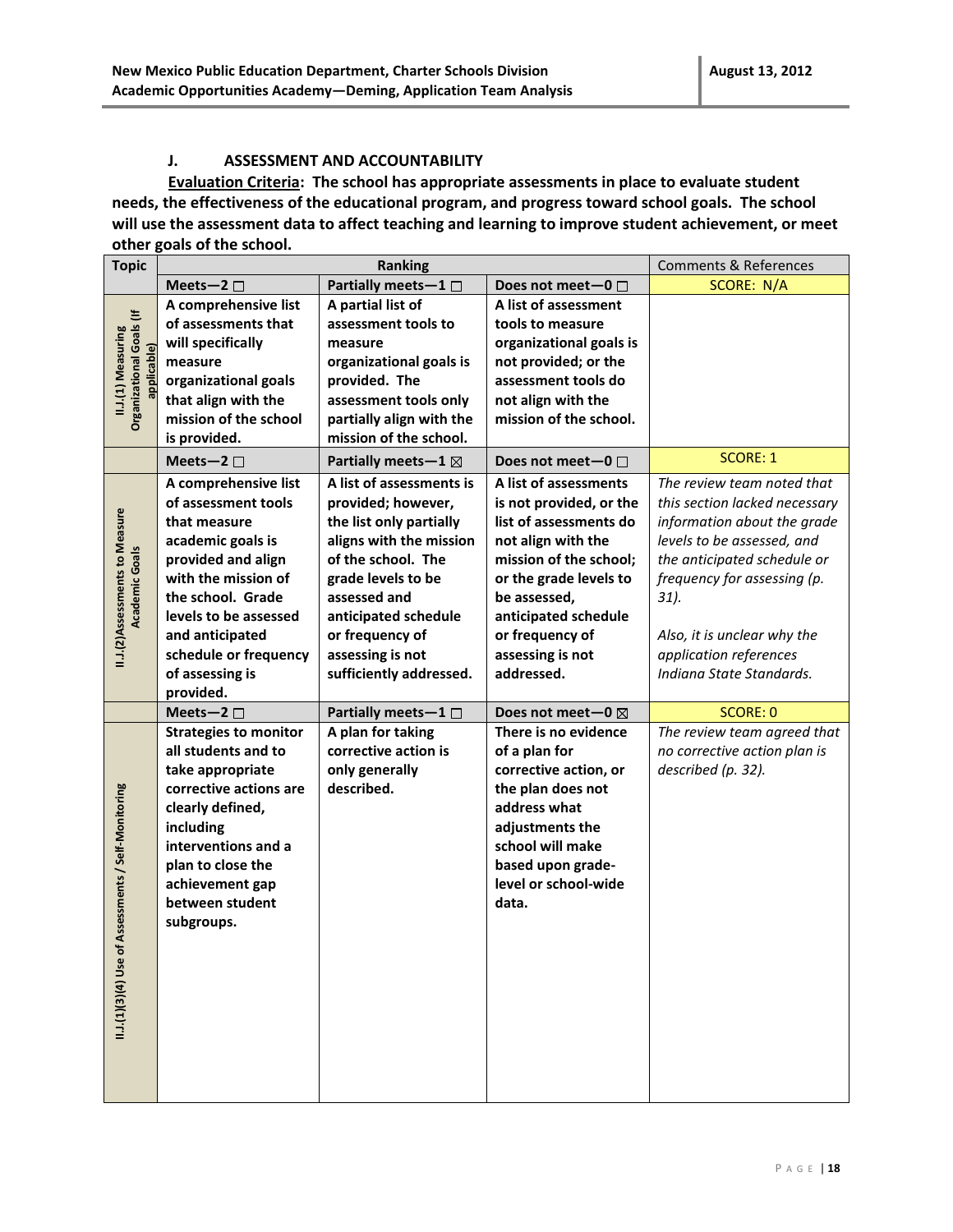|                                | Meets-2 $\square$                 | Partially meets-1 $\Box$                   | Does not meet-0 $\boxtimes$  | <b>SCORE: 0</b>              |
|--------------------------------|-----------------------------------|--------------------------------------------|------------------------------|------------------------------|
|                                | <b>Remediation/At-Risk</b>        | <b>Remediation/At-Risk</b>                 | <b>Remediation/At-Risk</b>   | The review team agreed that  |
|                                | <b>Students</b>                   | <b>Students</b>                            | <b>Students</b>              | no remediation plan is       |
|                                | The school                        | The school has a                           | The school does not          | Provided (p. 31-32).         |
|                                | demonstrates                      | partial plan in place                      | provide a plan that          |                              |
|                                | understanding and                 | that complies with                         | complies with legal          |                              |
|                                | capacity to meet all              | legal requirements to                      | requirements; or the         |                              |
|                                | legal requirements                | identify and meet the                      | plan does not                |                              |
|                                | regarding identifying,            | needs of students who                      | demonstrate the              |                              |
|                                | providing an                      | are struggling and to                      | capacity to meet the         |                              |
|                                | appropriate range of              | identify students with                     | needs of remedial or         |                              |
|                                | services, and                     | special needs. Student                     | at-risk students.            |                              |
|                                | monitoring students               | <b>Assistance Teams and</b>                |                              |                              |
|                                | who are struggling.               | <b>RTI are mentioned but</b>               |                              |                              |
|                                | <b>Student Assistance</b>         | details are not                            |                              |                              |
|                                | <b>Teams and Response</b>         | provided.                                  |                              |                              |
|                                | to Intervention                   |                                            |                              |                              |
|                                | strategies for the 3              |                                            |                              |                              |
|                                | tiers are fully                   |                                            |                              |                              |
|                                | described.                        |                                            |                              |                              |
|                                | Meets-2 $\boxtimes$               | Partially meets-1 $\Box$                   | Does not meet-0 $\boxtimes$  | <b>SCORE: 0</b>              |
|                                | <b>School-Wide Practices</b>      | <b>School-Wide Practices</b>               | <b>School-Wide Practices</b> | The review team agreed that  |
|                                | The school has                    | The school has                             | The school does not          | no school-wide practices are |
|                                | provided a                        | described a plan to                        | provide a plan.              | provided (P. 31-32).         |
|                                | comprehensive plan                | analyze data and                           |                              |                              |
|                                | to analyze data,                  | identify school-wide                       |                              |                              |
|                                | indentify school-wide             | practices in need of                       |                              |                              |
|                                | practices that need to            | change; however, the                       |                              |                              |
|                                | be changed, and                   | plan does not include                      |                              |                              |
|                                | implement the                     | effective structures or                    |                              |                              |
|                                | necessary                         | processes for                              |                              |                              |
|                                | adjustments in order              | implementation.                            |                              |                              |
|                                | to improve student                |                                            |                              |                              |
|                                | outcomes.                         |                                            |                              |                              |
|                                | Meets-2 $\square$                 | Partially meets - $1 \boxtimes$            | Does not meet-0 □            | <b>SCORE: 0</b>              |
|                                | The school provides a             | The school provides a                      | There is no plan             | The application appears to   |
|                                | plan that explains<br>how student | plan, but it does not<br>include           | provided to                  | not provide a plan to ensure |
|                                |                                   |                                            | communicate                  | that communication about     |
|                                | assessment and                    | communication of                           | assessment results or        | student assessment and       |
|                                | progress will be                  | student assessment                         | student progress.            | progress would occur with    |
|                                | appropriately<br>communicated to  | and progress to all<br>identified parties. |                              | all stakeholders (p. 32).    |
|                                | parents, the school's             |                                            |                              |                              |
|                                | <b>Governing Council,</b>         |                                            |                              |                              |
|                                | the school's                      |                                            |                              |                              |
|                                | authorizer, and the               |                                            |                              |                              |
| II.J.(5) Reporting on Progress | broader community.                |                                            |                              |                              |
|                                |                                   |                                            |                              |                              |
|                                |                                   |                                            |                              |                              |
|                                |                                   |                                            |                              |                              |
|                                |                                   |                                            |                              |                              |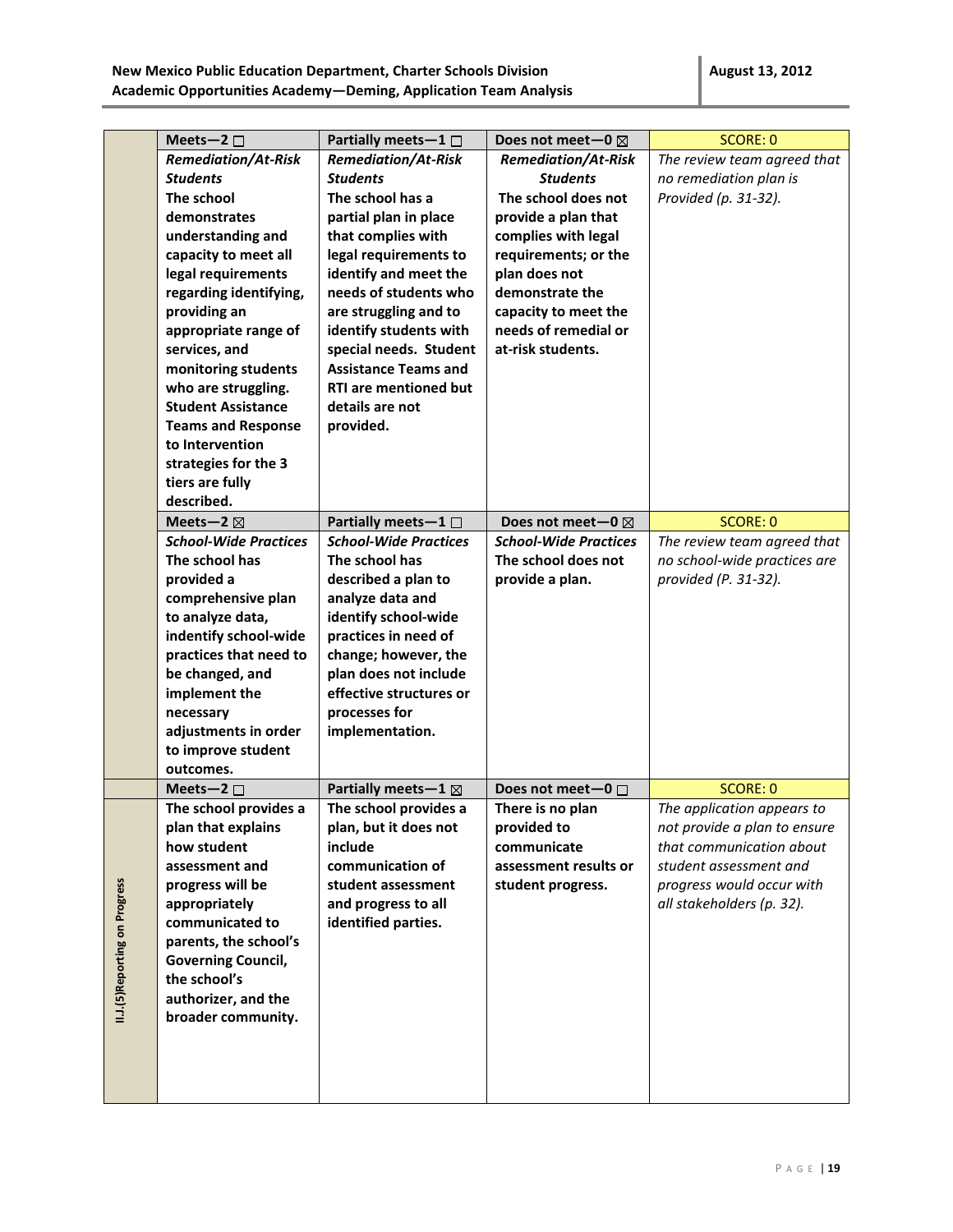| <b>Evaluator Comments and Questions</b> |                                                                                                 |  |  |  |  |  |
|-----------------------------------------|-------------------------------------------------------------------------------------------------|--|--|--|--|--|
|                                         | The application reviewer has opportunity to take notes on the application.<br>Summary/Comments: |  |  |  |  |  |
| Evaluation                              | The review team agreed that this section lacked sufficient plans.                               |  |  |  |  |  |

# **Score:** *2* **out of 10 possible points**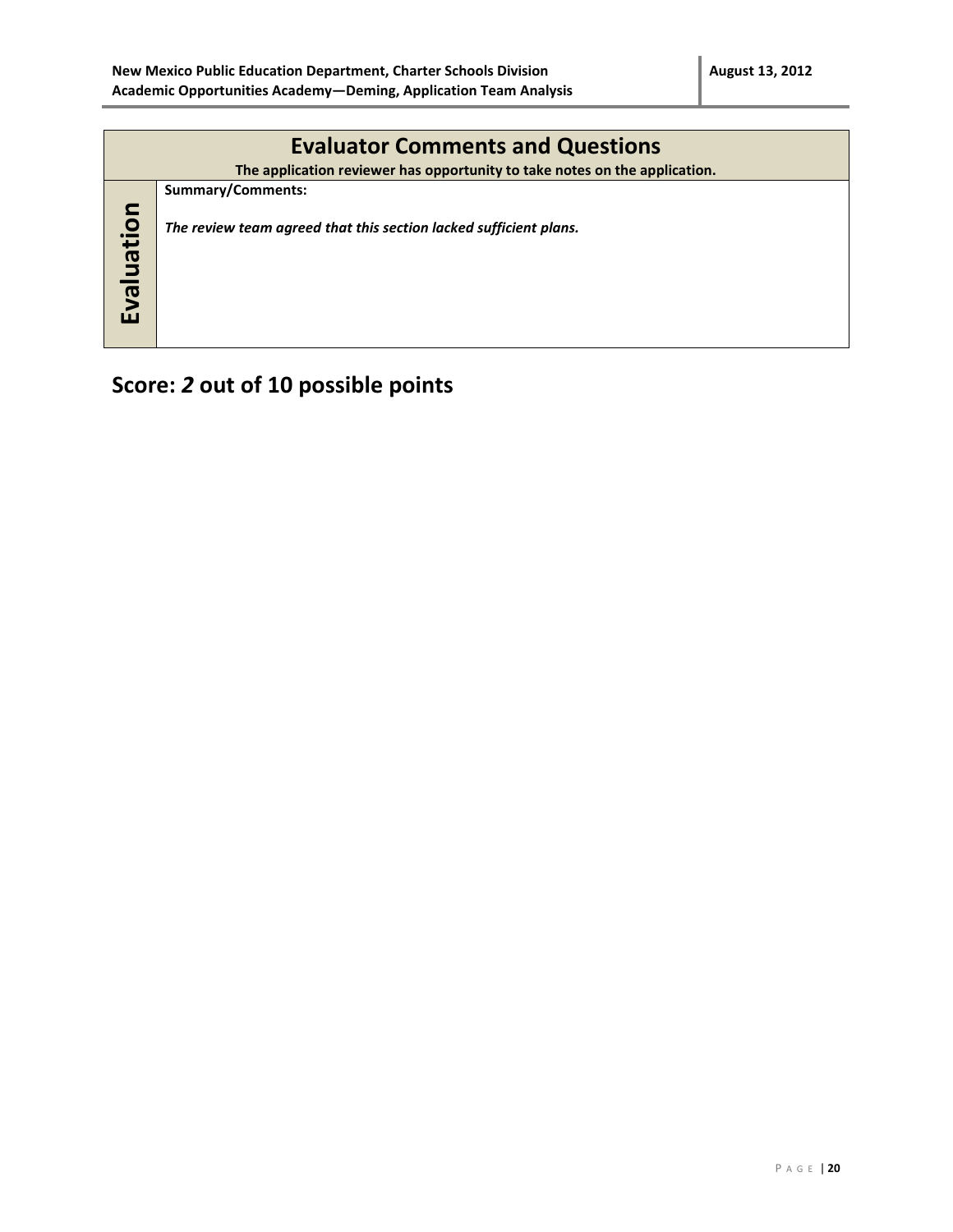### **III. ORGANIZATIONAL PLAN AND GOVERNANCE**

#### **A. GOVERNING BODY CREATION/CAPACITY**

**Evaluation Criteria: The composition of the Governing Body ("GB") reflects a wide range of expertise, knowledge and experience, and demonstrates the capacity to oversee a successful school (i.e., assure student success, develop, implement, oversee the management of public funds, and oversee the school's compliance with legal obligations)**

| <b>Topic</b><br>Ranking<br><b>Comments &amp; References</b>                                                                                                                                                                                                                                                                                                                                                                                                                                                                                                                                                                                                                                                                                                                                                                                                                                                                                                                                             |  |
|---------------------------------------------------------------------------------------------------------------------------------------------------------------------------------------------------------------------------------------------------------------------------------------------------------------------------------------------------------------------------------------------------------------------------------------------------------------------------------------------------------------------------------------------------------------------------------------------------------------------------------------------------------------------------------------------------------------------------------------------------------------------------------------------------------------------------------------------------------------------------------------------------------------------------------------------------------------------------------------------------------|--|
| Partially meets-1 ⊠<br><b>SCORE: 1</b><br>Meets-2 $\square$<br>Does not meet-0 □                                                                                                                                                                                                                                                                                                                                                                                                                                                                                                                                                                                                                                                                                                                                                                                                                                                                                                                        |  |
| The roles and<br>There is a partial<br>The review team agreed that the<br>There is no<br>description of the<br>responsibilities of<br>description provided<br>description provided frequently<br>the GB members<br>roles and<br>of the roles and<br>blurs the lines of responsibility<br>responsibilities of<br>responsibilities of<br>are specifically<br>between management, governance,<br>outlined, and<br>the GB and the roles<br>the GB and the roles<br>and stakeholder involvement (32-<br>there is a clear<br>and responsibilities<br>and responsibilities<br>$35$ ).<br>description of the<br>of the school's<br>of the school's<br>separation<br>administrator; or the<br>administrator.<br>between the roles<br>description is either<br>and<br>inappropriate or<br>responsibilities of<br>does not sufficiently<br>the GB and the<br>address the<br>roles and<br>distinction between<br>responsibilities of<br>roles.<br>the school's<br>administrator.<br>II.A.(1) Governance Description |  |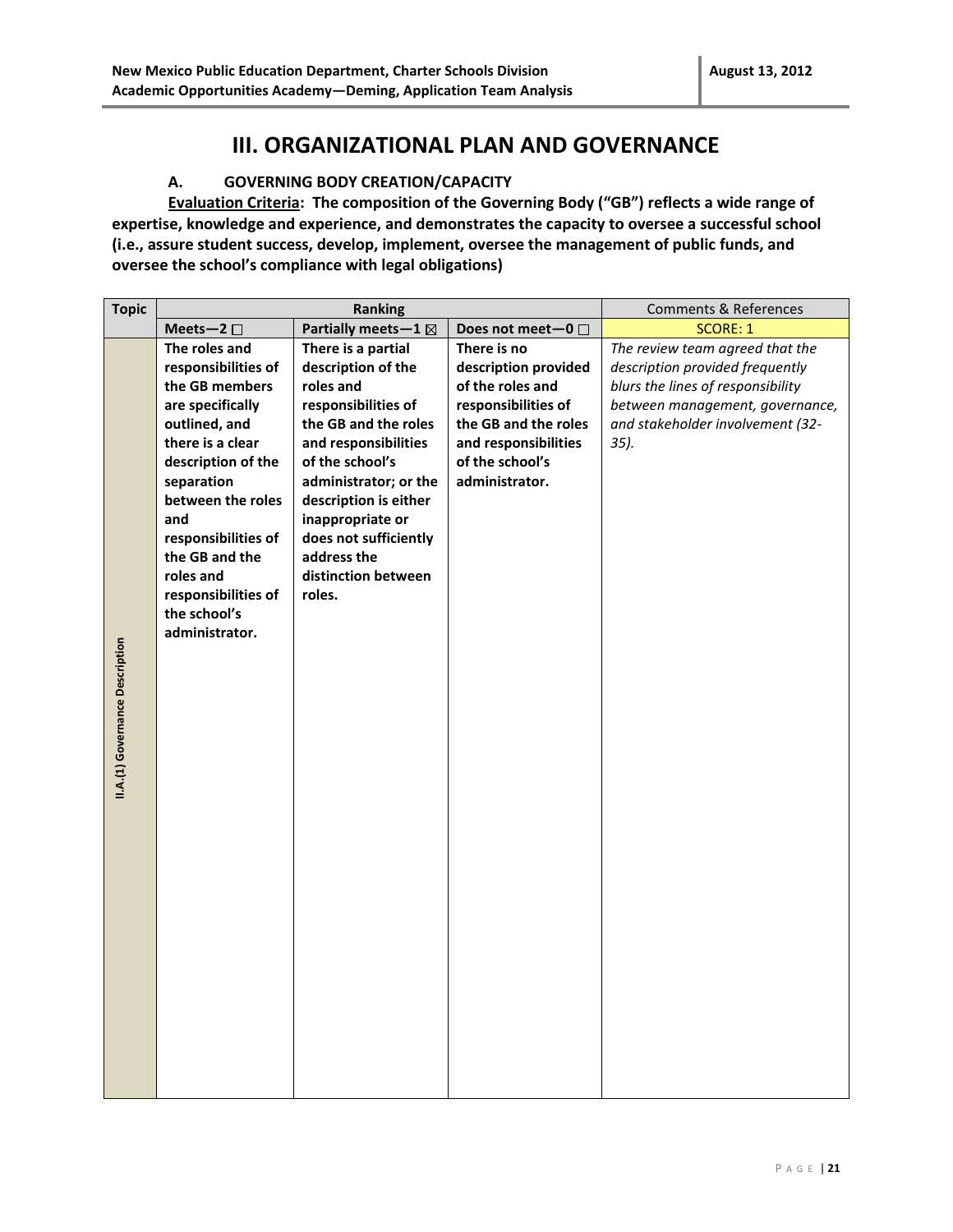|                                              | Meets-2 $\square$                                                                                                                                                       | Partially meets-1 ⊠                                                                                                                                                                                                           | Does not meet-0 $\square$                                                                                                                                                                                                                | <b>SCORE: 1</b>                                                                                                                                                                                                                                                                                                                                                                                                                                                                                                                                                                                                                                                                                                                                                                                                                                                                                                                                                                                                                                                                                                                                                                                                                                                                                                                                                                           |
|----------------------------------------------|-------------------------------------------------------------------------------------------------------------------------------------------------------------------------|-------------------------------------------------------------------------------------------------------------------------------------------------------------------------------------------------------------------------------|------------------------------------------------------------------------------------------------------------------------------------------------------------------------------------------------------------------------------------------|-------------------------------------------------------------------------------------------------------------------------------------------------------------------------------------------------------------------------------------------------------------------------------------------------------------------------------------------------------------------------------------------------------------------------------------------------------------------------------------------------------------------------------------------------------------------------------------------------------------------------------------------------------------------------------------------------------------------------------------------------------------------------------------------------------------------------------------------------------------------------------------------------------------------------------------------------------------------------------------------------------------------------------------------------------------------------------------------------------------------------------------------------------------------------------------------------------------------------------------------------------------------------------------------------------------------------------------------------------------------------------------------|
| III.A.(2) Description of Founders' Expertise | The applicant's<br>expertise<br>demonstrates<br>relevant<br>qualifications and<br>experience in<br>areas that are<br>important to<br>implementing the<br>proposed plan. | The applicant has<br>some relevant<br>experience in<br>operating a public<br>school or business,<br>but does not<br>demonstrate how<br>that experience is<br>relevant to<br>implementing the<br>plan for a charter<br>school. | The applicant does<br>not have experience<br>in operating a public<br>school or private<br>business and has not<br>otherwise<br>demonstrated that<br>the applicant has the<br>capacity to<br>implement the<br>planned charter<br>school. | The review team researched<br>Academic Opportunities Academy in<br>order to determine if the proposed<br>model described in this application<br>has met with success elsewhere.<br>There is one similarly named private<br>school in EL Paso, Texas, serving<br>between $9 - 14$ students that is<br>administered by the developers of<br>this application. (This information is<br>missing from the founders'<br>experience section); however, the<br>team located this information in the<br>resumes elsewhere in the<br>application.<br>The review team also reviewed the<br>resumes of the proposed schools'<br>two identified founders. The team<br>is concerned that the scope of<br>opening five holistic and complex<br>dual-language schools offering<br>$grades 1 - 12$ , each with enrollment<br>caps of 400, demands founders/<br>implementers with documented<br>expertise and successful experiences<br>in opening and managing such<br>schools.<br>While the team agreed that the<br>founders resumes reveal broad<br>professional experiences, including<br>military, general contracting,<br>pastoral work, education,<br>scholarship, teaching, and school<br>administration, no evidence was<br>provided that these founders have<br>successfully undertaken such a<br>large-scale project as contemplated<br>in the Academic Opportunities<br>Academies applications. |
|                                              |                                                                                                                                                                         |                                                                                                                                                                                                                               |                                                                                                                                                                                                                                          |                                                                                                                                                                                                                                                                                                                                                                                                                                                                                                                                                                                                                                                                                                                                                                                                                                                                                                                                                                                                                                                                                                                                                                                                                                                                                                                                                                                           |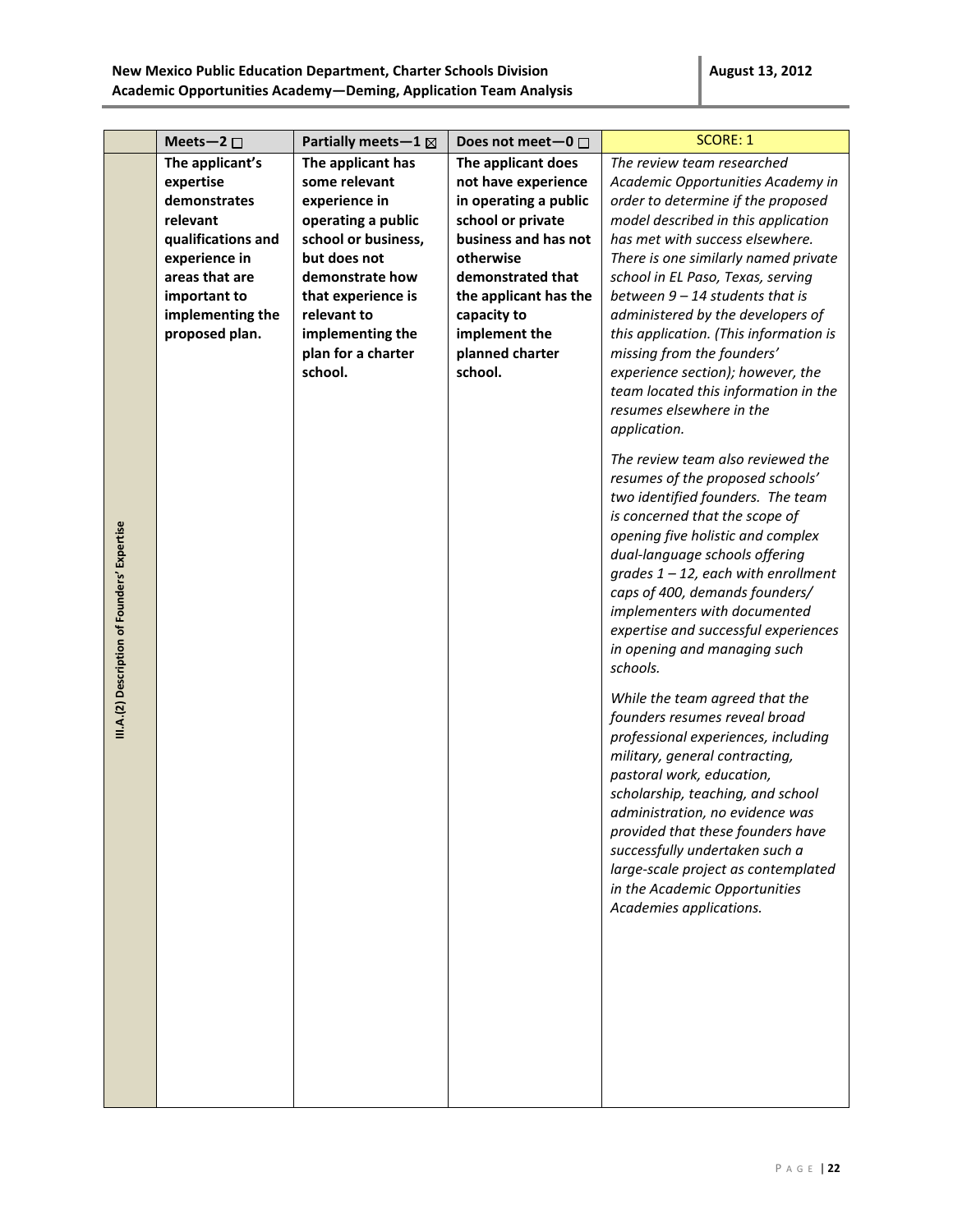| Meets-2 $\square$                                                                                                                                                                                                                                                                                                                                                                                                                                                                                                                                                                                                                                                                                                                                                                                                                                                                                                                                                                                                                                                                                                                                                                                                                                                                                                                                                                                                          | Partially meets-1 $\Box$                                                                                                                                                 | Does not meet-0 $\boxtimes$                                                                                                                                 | <b>SCORE: 0</b>                                                                                                                                                                                                                                                                                                                                                                                                               |  |
|----------------------------------------------------------------------------------------------------------------------------------------------------------------------------------------------------------------------------------------------------------------------------------------------------------------------------------------------------------------------------------------------------------------------------------------------------------------------------------------------------------------------------------------------------------------------------------------------------------------------------------------------------------------------------------------------------------------------------------------------------------------------------------------------------------------------------------------------------------------------------------------------------------------------------------------------------------------------------------------------------------------------------------------------------------------------------------------------------------------------------------------------------------------------------------------------------------------------------------------------------------------------------------------------------------------------------------------------------------------------------------------------------------------------------|--------------------------------------------------------------------------------------------------------------------------------------------------------------------------|-------------------------------------------------------------------------------------------------------------------------------------------------------------|-------------------------------------------------------------------------------------------------------------------------------------------------------------------------------------------------------------------------------------------------------------------------------------------------------------------------------------------------------------------------------------------------------------------------------|--|
| <b>GB members are</b><br>listed with<br>qualifications.<br>Membership<br>reflects (or will<br>reflect) diverse<br>experiences and<br>skills necessary to<br>oversee all<br>aspects of the<br>school.                                                                                                                                                                                                                                                                                                                                                                                                                                                                                                                                                                                                                                                                                                                                                                                                                                                                                                                                                                                                                                                                                                                                                                                                                       | <b>GB</b> membership<br>reflects (or will<br>reflect) some<br>diversity of<br>experience and<br>skills.                                                                  | <b>GB</b> membership<br>reflects a lack of<br>diverse experiences<br>and skills, or no list is<br>provided.                                                 | The Review Team noted that no<br>prospective members of the schools'<br>governing bodies were identified.<br>Rather, the application suggests<br>that these will be identified at a<br>later date. (p. 39).                                                                                                                                                                                                                   |  |
| Meets-2 $\square$                                                                                                                                                                                                                                                                                                                                                                                                                                                                                                                                                                                                                                                                                                                                                                                                                                                                                                                                                                                                                                                                                                                                                                                                                                                                                                                                                                                                          | Partially meets-1 $\boxtimes$                                                                                                                                            | Does not meet $-0$ $\Box$                                                                                                                                   | <b>SCORE: 1</b>                                                                                                                                                                                                                                                                                                                                                                                                               |  |
| The process<br>described for<br>selecting new GB<br>members is<br>focused on<br>selecting leaders<br>who have the<br>skills necessary to<br>govern the<br>proposed school.                                                                                                                                                                                                                                                                                                                                                                                                                                                                                                                                                                                                                                                                                                                                                                                                                                                                                                                                                                                                                                                                                                                                                                                                                                                 | The process<br>described for<br>selecting GB<br>members attends to<br>the method of<br>selection, but only<br>vaguely addresses<br>the qualifications for<br>membership. | A plan to recruit GB<br>with identified skill<br>sets is not provided;<br>or no specific needs<br>or qualifications for<br><b>GB</b> members are<br>listed. | The review team agreed that the<br>applicant school generally<br>addresses governing body<br>membership qualifications (p. 39).<br>However, no mention is made of the<br>diverse needs of a charter school's<br>governing body, such as finance,<br>previous successful experience as a<br>charter school administrator or with<br>charter school governance, law,<br>human resources, public relations or<br>marketing, etc. |  |
|                                                                                                                                                                                                                                                                                                                                                                                                                                                                                                                                                                                                                                                                                                                                                                                                                                                                                                                                                                                                                                                                                                                                                                                                                                                                                                                                                                                                                            |                                                                                                                                                                          |                                                                                                                                                             |                                                                                                                                                                                                                                                                                                                                                                                                                               |  |
| The application reviewer has opportunity to take notes on the application.<br><b>Summary/Comments:</b><br>The review team recognizes the value of the founders' professional experiences, especially in education.<br>The team is concerned, however, that these general experiences may not be sufficient to support the<br>scale of opening and administering five relatively large and complex schools. The team is not clear if the<br>application contemplates five individual governing bodies, or one governing body overseeing all five<br>5<br>0<br>schools (referenced in the application as "the New Mexico Board"). The application does not clearly<br>Evaluati<br>describe how the two founders will successfully transition onto the governing body or bodies of the five<br>schools.<br>The founders have laid plans for a close, working relationship between the school's governing body and<br>the community. However, the plan does not draw clear lines between governance, advisory, and<br>administration. Nor has the plan adequately balanced the community voice (in the body of the<br>Community Advisory Group) in decision-making without creating potential conflicts. The Community<br>Advisory Group's role may also serve to confuse reporting lines for the school administration.<br>The application reveals little understanding of New Mexico charter school governance requirements. |                                                                                                                                                                          |                                                                                                                                                             |                                                                                                                                                                                                                                                                                                                                                                                                                               |  |
|                                                                                                                                                                                                                                                                                                                                                                                                                                                                                                                                                                                                                                                                                                                                                                                                                                                                                                                                                                                                                                                                                                                                                                                                                                                                                                                                                                                                                            |                                                                                                                                                                          |                                                                                                                                                             | <b>Evaluator Comments and Questions</b>                                                                                                                                                                                                                                                                                                                                                                                       |  |

# **Score:** *3* **out of 8 possible points**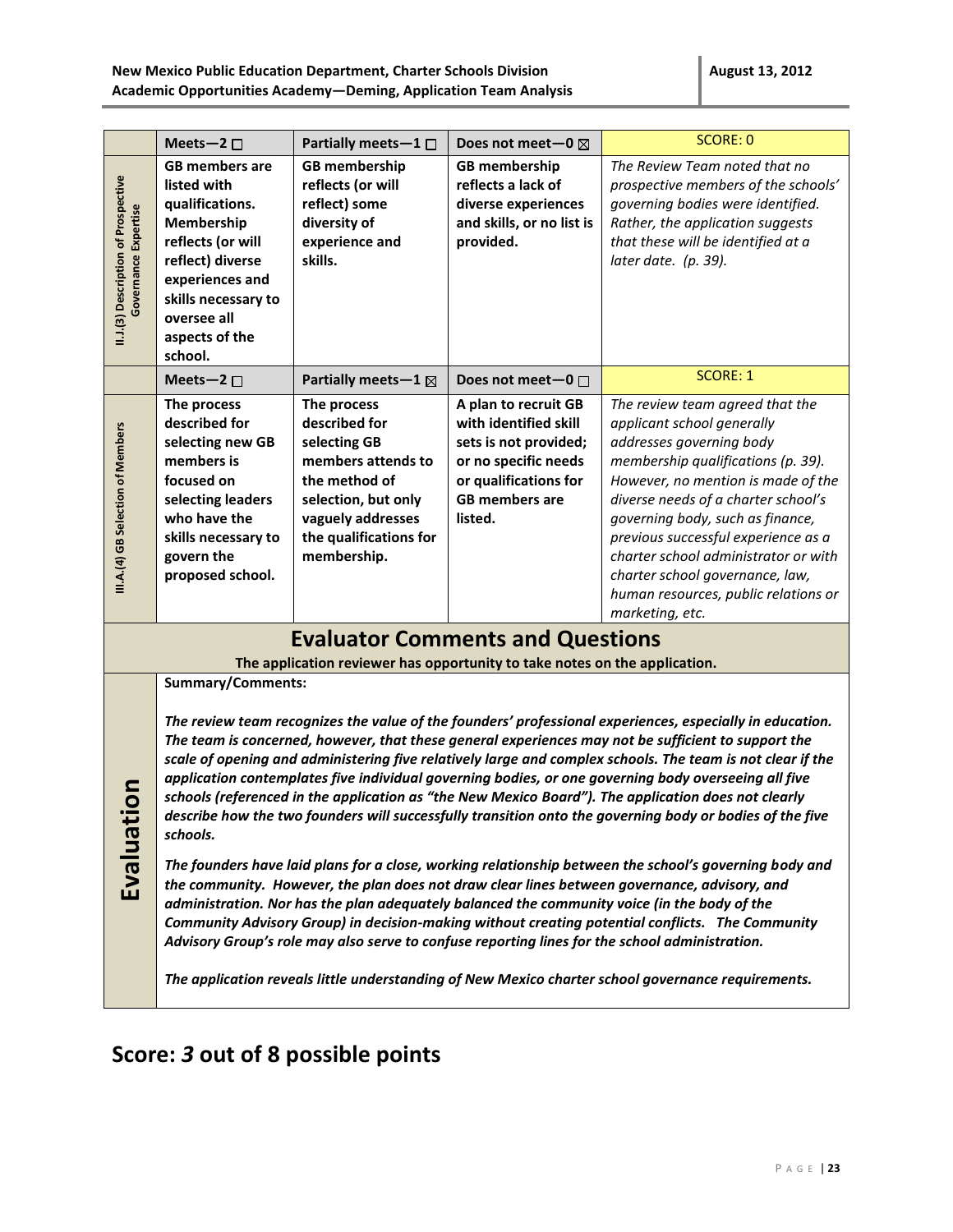#### **B. GOVERNING BODY TRAINING AND EVALUATION**

#### **Evaluation Criteria: There is an ongoing and comprehensive plan for Governing Body trainings, evaluations, and continuous improvement and complies with state requirements.**

| <b>Topic</b>                            | Ranking                                                                                                                                                                                                                                                                                             |                               |                                                                            | <b>Comments &amp; References</b> |  |  |
|-----------------------------------------|-----------------------------------------------------------------------------------------------------------------------------------------------------------------------------------------------------------------------------------------------------------------------------------------------------|-------------------------------|----------------------------------------------------------------------------|----------------------------------|--|--|
|                                         | Meets-2 $\boxtimes$                                                                                                                                                                                                                                                                                 | Partially meets-1 $\Box$      | Does not meet-0 $\Box$                                                     | <b>SCORE: 2</b>                  |  |  |
|                                         | There is a plan for GB                                                                                                                                                                                                                                                                              |                               | There is no plan for                                                       | Adequate information             |  |  |
|                                         | training that                                                                                                                                                                                                                                                                                       |                               | GB training, or the                                                        | provided.                        |  |  |
|                                         | complies with state                                                                                                                                                                                                                                                                                 |                               | training does not                                                          |                                  |  |  |
| III.B.(1) Governance<br><b>Training</b> | requirements and is                                                                                                                                                                                                                                                                                 |                               | comply with state                                                          |                                  |  |  |
|                                         | supported by the                                                                                                                                                                                                                                                                                    |                               | requirements, or the                                                       |                                  |  |  |
|                                         | budget.                                                                                                                                                                                                                                                                                             |                               | plan is not supported                                                      |                                  |  |  |
|                                         |                                                                                                                                                                                                                                                                                                     |                               | by the budget.                                                             |                                  |  |  |
|                                         | Meets-2 $\square$                                                                                                                                                                                                                                                                                   | Partially meets-1 $\boxtimes$ | Does not meet-0 $\Box$                                                     | <b>SCORE: 1</b>                  |  |  |
|                                         | There is a plan for an                                                                                                                                                                                                                                                                              | There is an                   | There is no plan for                                                       | The team had concerns that a     |  |  |
|                                         | annual self-                                                                                                                                                                                                                                                                                        | incomplete or partial         | evaluating the GB.                                                         | plan of self-evaluation may not  |  |  |
|                                         | evaluation of the GB                                                                                                                                                                                                                                                                                | plan for an annual            |                                                                            | adequately provide for an        |  |  |
| III.B.(2) Governance<br>Evaluation      | that reflects that                                                                                                                                                                                                                                                                                  | self-evaluation of the        |                                                                            | evaluation of the governing      |  |  |
|                                         | body's effectiveness                                                                                                                                                                                                                                                                                | GB; or the plan as            |                                                                            | body's overall effectiveness.    |  |  |
|                                         | and focuses on                                                                                                                                                                                                                                                                                      | described appears             |                                                                            |                                  |  |  |
|                                         | continuous                                                                                                                                                                                                                                                                                          | insufficient.                 |                                                                            |                                  |  |  |
|                                         | improvement.                                                                                                                                                                                                                                                                                        |                               |                                                                            |                                  |  |  |
|                                         |                                                                                                                                                                                                                                                                                                     |                               | <b>Evaluator Comments and Questions</b>                                    |                                  |  |  |
|                                         |                                                                                                                                                                                                                                                                                                     |                               | The application reviewer has opportunity to take notes on the application. |                                  |  |  |
| Evaluation                              | <b>Summary/Comments:</b><br>The review team agreed that the application's governance body's training plan does comply with state<br>requirements; however, the self- evaluation proposal is inadequate because there is no plan to evaluate<br>the governance body's overall effectiveness (p. 44). |                               |                                                                            |                                  |  |  |

## **Score:** *3* **out of 4 possible points**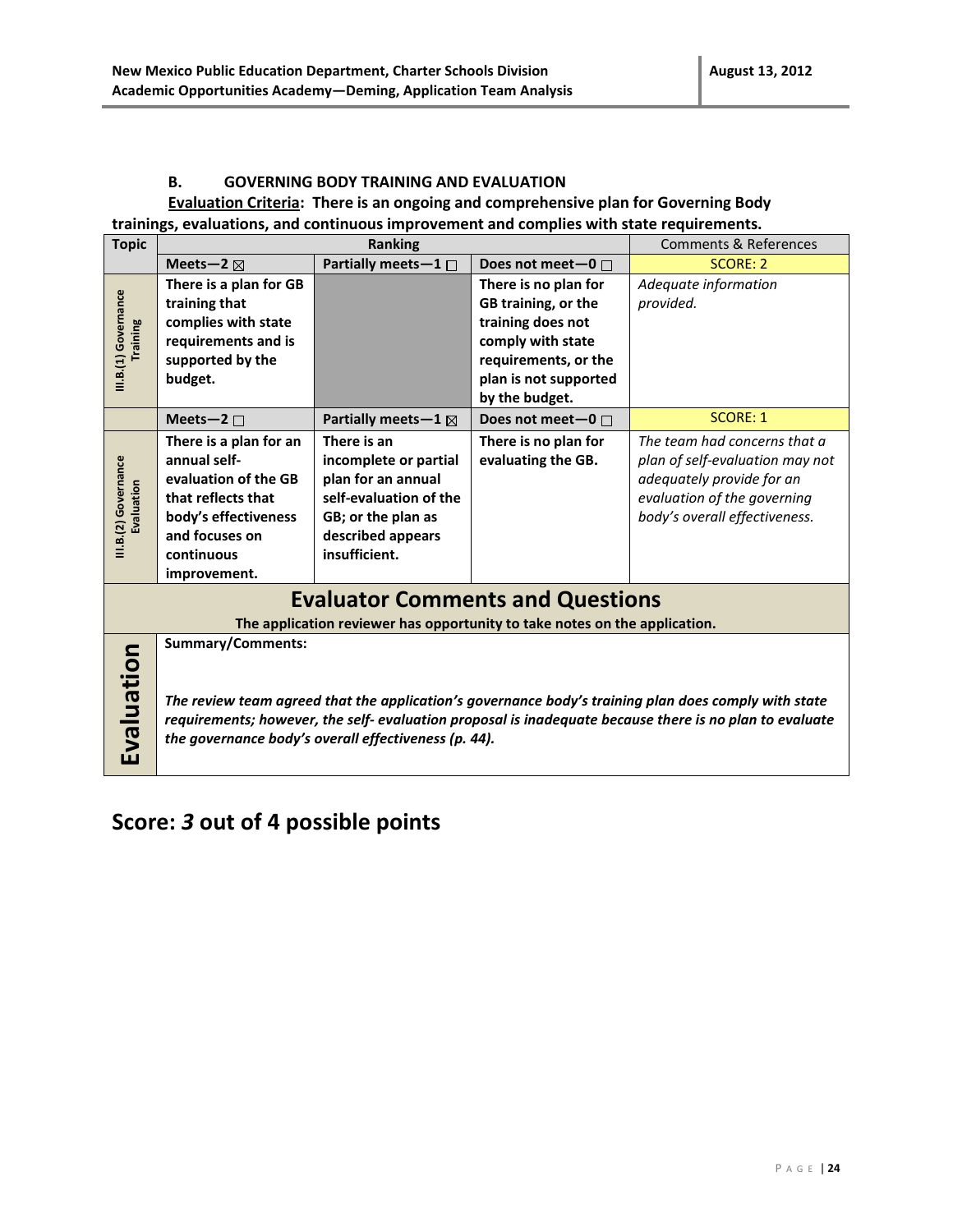#### **C. LEADERSHIP AND MANAGEMENT**

**Evaluation Criteria: There is clear description about the roles and responsibilities of the Governing Body vs. those of the school's administrator; administrator employment process; and structure of the board to provide rigorous oversight and support.**

| <b>Topic</b>                                                       |                                                                                                | <b>Comments &amp; References</b>                                                             |                          |                               |
|--------------------------------------------------------------------|------------------------------------------------------------------------------------------------|----------------------------------------------------------------------------------------------|--------------------------|-------------------------------|
|                                                                    | Meets-2 $\boxtimes$                                                                            | Partially meets-1 $\Box$                                                                     | Does not meet-0 $\Box$   | <b>SCORE: 2</b>               |
|                                                                    | The provided plans                                                                             |                                                                                              | The provided plans       | Adequate response provided.   |
|                                                                    | describing the                                                                                 |                                                                                              | describing the           |                               |
|                                                                    | <b>Governing Body</b>                                                                          |                                                                                              | <b>Governing Body do</b> |                               |
|                                                                    | demonstrate its                                                                                |                                                                                              | not demonstrate its      |                               |
|                                                                    | capacity to monitor                                                                            |                                                                                              | capacity to monitor      |                               |
| III.C.(1) Monitoring                                               | the operational,                                                                               |                                                                                              | the operational,         |                               |
|                                                                    | financial and                                                                                  |                                                                                              | financial and            |                               |
|                                                                    | academic success of                                                                            |                                                                                              | academic success of      |                               |
|                                                                    | the school, to ensure                                                                          |                                                                                              | the school, to ensure    |                               |
|                                                                    | the school is meeting                                                                          |                                                                                              | the school is meeting    |                               |
|                                                                    | its mission and to                                                                             |                                                                                              | its mission and to       |                               |
|                                                                    | sustain a quality                                                                              |                                                                                              | sustain a quality        |                               |
|                                                                    | school.                                                                                        |                                                                                              | school.                  |                               |
|                                                                    | Meets-2 $\square$                                                                              | Partially meets - $1 \boxtimes$                                                              | Does not meet-0 □        | <b>SCORE: 1</b>               |
|                                                                    | The administrator's                                                                            | The administrator's                                                                          | The administrator's      | The review team determined    |
|                                                                    | qualifications are                                                                             | qualifications are                                                                           | qualifications are not   | that there was not process in |
|                                                                    | clearly described.                                                                             | described; however,                                                                          | described, and there     | place for hiring and          |
| Administrator Selection/<br>III.C.(2)(3) Head<br><b>Evaluation</b> | Evidence of a plan to                                                                          | there is no description                                                                      | is no description of a   | evaluating the administrator. |
|                                                                    | hire and evaluate a                                                                            | of a process for hiring                                                                      | process for hiring and   |                               |
|                                                                    | highly qualified                                                                               | and evaluating the                                                                           | evaluating the           |                               |
|                                                                    | administrator is                                                                               | administrator.                                                                               | administrator.           |                               |
|                                                                    | provided.                                                                                      |                                                                                              |                          |                               |
|                                                                    |                                                                                                | <b>Evaluator Comments and Questions</b>                                                      |                          |                               |
|                                                                    |                                                                                                | The application reviewer has opportunity to take notes on the application.                   |                          |                               |
|                                                                    | <b>Summary/Comments:</b>                                                                       |                                                                                              |                          |                               |
| Evaluation                                                         | The review team agreed that this section on Leadership and Management causes concern, as these |                                                                                              |                          |                               |
|                                                                    |                                                                                                | founders plan to open five distinct schools in five different cities in southern New Mexico. |                          |                               |
|                                                                    |                                                                                                |                                                                                              |                          |                               |
|                                                                    |                                                                                                |                                                                                              |                          |                               |
|                                                                    |                                                                                                |                                                                                              |                          |                               |
|                                                                    |                                                                                                |                                                                                              |                          |                               |

### **Score:** *3* **out of 4 possible points**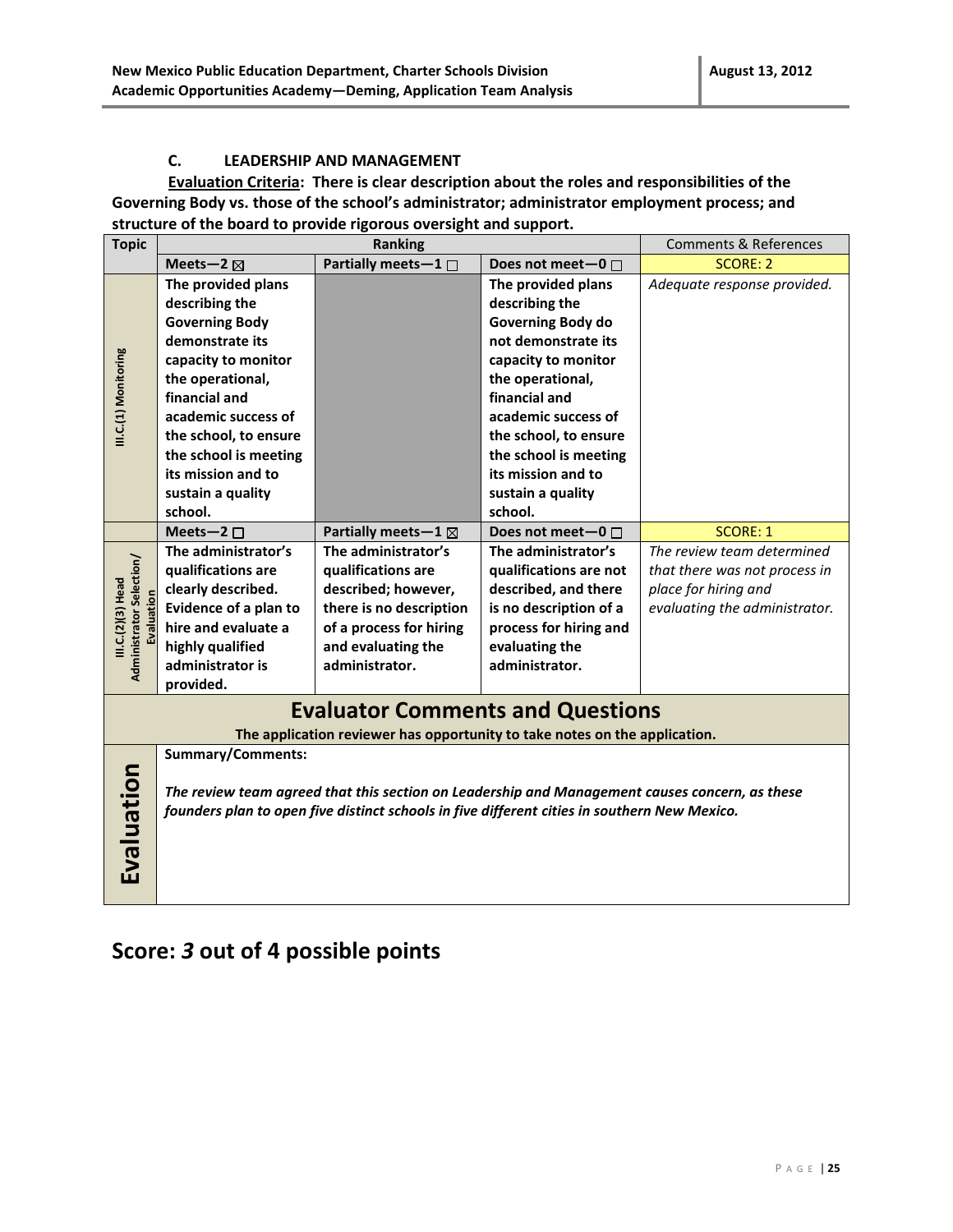#### **D. ORGANIZATIONAL STRUCTURE OF THE SCHOOL**

**Evaluation Criteria: The school's organizational chart and accompanying descriptions clearly delineate and justifies the roles and responsibilities and lines of authority and reporting within the school.** 

| <b>Topic</b> |                                   | Ranking                                                                                                                                                                                         |                                                                                                                                                                                                      |                                                                                                                                                                                                         | <b>Comments &amp; References</b>                                                                                                                                                                                                                                                                     |
|--------------|-----------------------------------|-------------------------------------------------------------------------------------------------------------------------------------------------------------------------------------------------|------------------------------------------------------------------------------------------------------------------------------------------------------------------------------------------------------|---------------------------------------------------------------------------------------------------------------------------------------------------------------------------------------------------------|------------------------------------------------------------------------------------------------------------------------------------------------------------------------------------------------------------------------------------------------------------------------------------------------------|
|              |                                   | Meets-2 $\square$                                                                                                                                                                               | Partially meets-1 $\boxtimes$                                                                                                                                                                        | Does not meet-0 $\Box$                                                                                                                                                                                  | <b>SCORE: 1</b>                                                                                                                                                                                                                                                                                      |
|              | III.D.(1)Organizational Structure | The school's<br>organizational chart and<br>narrative description<br>clearly reflect the<br>relationship between<br>administrative,<br>teaching, and support<br>staff.<br>Meets-2 $\square$     | The organizational chart<br>and narrative<br>description identifies<br>staff, but the<br>relationships are not<br>clear.<br>Partially meets - $1 \boxtimes$                                          | The organizational<br>chart is not provided;<br>or the chart or<br>narrative does not<br>demonstrate an<br>understanding of<br>appropriate<br>relationships<br>between staff.<br>Does not meet-0 $\Box$ | The review team agreed<br>that the relationship<br>between the Community<br>Advisory Group, the<br>Governing Body, and the<br>Administration is unclear,<br>and two volunteer groups<br>to oversee the school is<br>complicated and difficult<br>to manage (c.f., Appendix<br>E).<br><b>SCORE: 1</b> |
|              |                                   | Job descriptions are                                                                                                                                                                            | Job descriptions are                                                                                                                                                                                 | Job descriptions are                                                                                                                                                                                    | The review team agreed                                                                                                                                                                                                                                                                               |
|              | III.D.(2) Job Descriptions        | provided for all key<br>staff.                                                                                                                                                                  | provided for most key<br>staff.                                                                                                                                                                      | not provided.                                                                                                                                                                                           | that not all job<br>descriptions are provided,<br>the listing of licensure<br>requirements is not<br>consistent, and the job<br>descriptions are general<br>and limited, especially<br>considering the specific<br>needs called for by the<br>school's complex<br>program (Appendix D).              |
|              |                                   | Meets-2 $\boxtimes$                                                                                                                                                                             | Partially meets-1 $\Box$                                                                                                                                                                             | Does not meet-0 □                                                                                                                                                                                       | <b>SCORE: 2</b>                                                                                                                                                                                                                                                                                      |
|              | III.D.(3) Staff Evaluation        | A clear process is<br>provided for evaluating<br>teacher effectiveness<br>that is tied to student<br>performance and the<br>school's mission and<br>goals.                                      | The process is provided<br>for evaluating teachers;<br>however, it is unclear<br>how the teacher<br>evaluation process is<br>tied to student<br>performance or the<br>school's mission and<br>goals. | No clear process is<br>provided for<br>evaluating teacher<br>performance.                                                                                                                               | Adequate information<br>provided.                                                                                                                                                                                                                                                                    |
|              |                                   | Meets-2 $\square$                                                                                                                                                                               | Partially meets $-1$ $\square$                                                                                                                                                                       | Does not meet-0                                                                                                                                                                                         | <b>SCORE: 0</b>                                                                                                                                                                                                                                                                                      |
|              | III.D.(4) Staffing Plan           | The staffing plan<br>demonstrates a sound<br>understanding of<br>staffing needs and<br>appears viable and<br>adequate for effectively<br>implementing the<br>educational<br>program/curriculum. | The staffing plan is<br>provided but does not<br>demonstrate enough<br>support to effectively<br>implement the<br>educational<br>program/curriculum.                                                 | The staffing plan is<br>not adequate to<br>support effective<br>implementation of<br>the educational<br>program/<br>curriculum.                                                                         | The staffing plan as<br>provided is inadequate to<br>support effective<br>implementation of the<br>educational program/<br>curriculum.                                                                                                                                                               |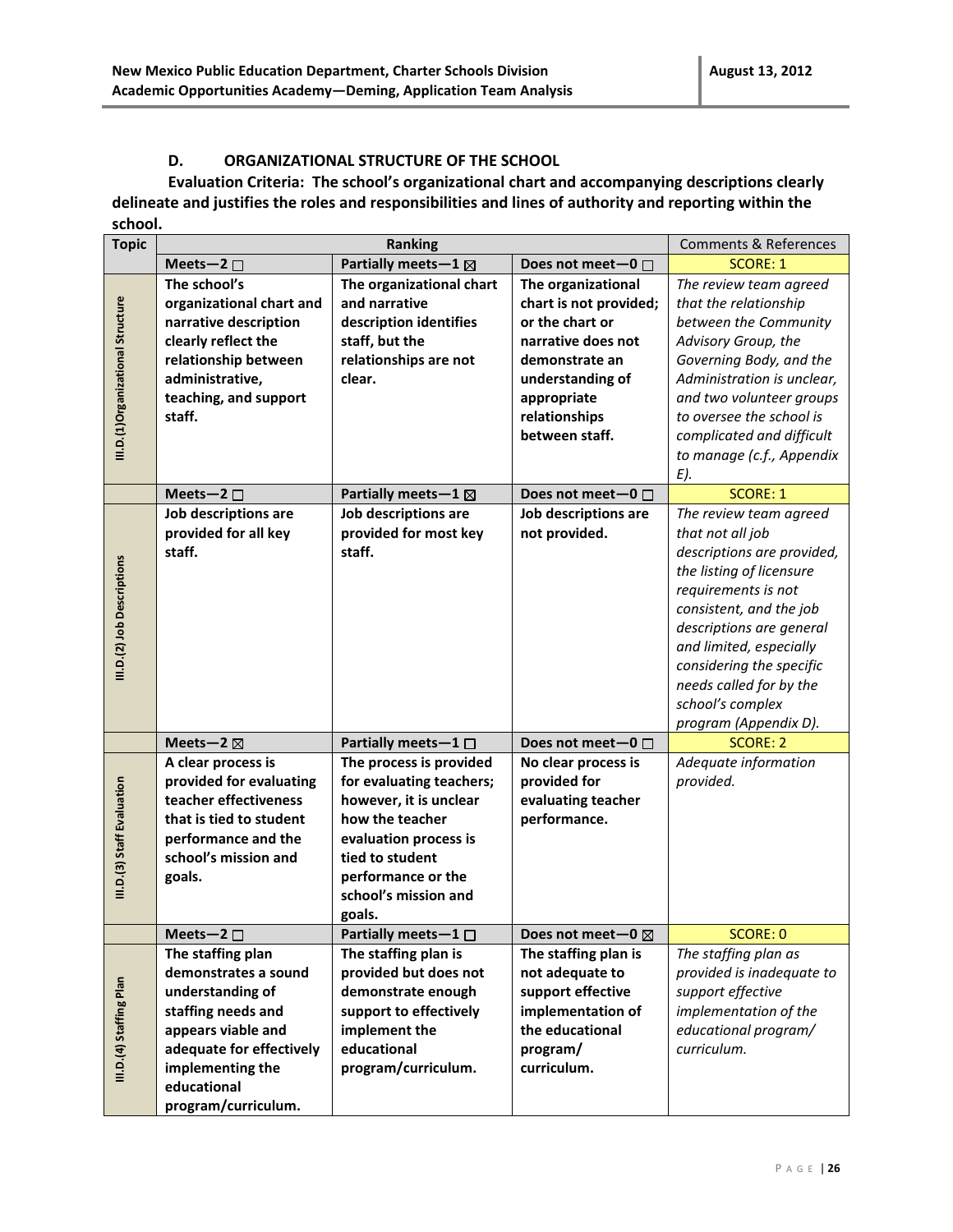|                           | Meets-2 $\square$                             | Partially meets $-1$ $\Box$                                                                          | Does not meet-0 $\boxtimes$ | <b>SCORE: 0</b>             |
|---------------------------|-----------------------------------------------|------------------------------------------------------------------------------------------------------|-----------------------------|-----------------------------|
|                           | The staffing plan is                          | The staffing plan                                                                                    | The staffing plan           | The staffing plan does not  |
|                           | aligned with the budget                       | partially aligns with the                                                                            | does not align with         | appear to align with the    |
|                           | and projected                                 | budget and projected                                                                                 | the budget and              | budget, as the              |
|                           | enrollment.                                   | enrollment.                                                                                          | projected                   | application proposes a      |
|                           |                                               |                                                                                                      | enrollment.                 | student: teacher ratio of   |
|                           |                                               |                                                                                                      |                             | 30:1.                       |
|                           |                                               |                                                                                                      |                             |                             |
|                           |                                               |                                                                                                      |                             | The application also        |
|                           |                                               |                                                                                                      |                             | proposes to pay teachers    |
|                           |                                               |                                                                                                      |                             | at state minimum salaries   |
|                           |                                               |                                                                                                      |                             | (180-day assumption) for    |
|                           |                                               |                                                                                                      |                             | a 227-day contract for      |
|                           |                                               |                                                                                                      |                             | teachers working nine-      |
|                           |                                               |                                                                                                      |                             | hour days, and providing    |
|                           |                                               |                                                                                                      |                             | only four personal days     |
|                           |                                               |                                                                                                      |                             |                             |
|                           | Meets-2 $\boxtimes$                           | Partially meets $-1$ $\Box$                                                                          | Does not meet-0 $\Box$      | $(43)$ .<br><b>SCORE: 2</b> |
|                           | The school calendar and                       | The school calendar and                                                                              | The school calendar         |                             |
|                           | schedule demonstrates                         | schedule do not comply                                                                               |                             | Adequate information        |
| III.D.(5) School Day/Year |                                               |                                                                                                      | and schedule are not        | provided.                   |
|                           | compliance with state<br>requirements and are | with state requirements,<br>or are not sufficient to                                                 | provided.                   |                             |
|                           |                                               |                                                                                                      |                             |                             |
|                           | sufficient to ensure                          | ensure successful                                                                                    |                             |                             |
|                           | successful                                    | implementation of the                                                                                |                             |                             |
|                           | implementation of the                         | educational program/                                                                                 |                             |                             |
|                           | educational program/                          | curriculum.                                                                                          |                             |                             |
|                           | curriculum.                                   |                                                                                                      |                             | <b>SCORE: 1</b>             |
|                           | Meets-2 $\square$                             | Partially meets-1 ⊠                                                                                  | Does not meet-0 $\Box$      |                             |
|                           | A plan for Professional                       | A partial plan for                                                                                   | <b>No Professional</b>      | The review team noted       |
|                           | <b>Development is</b>                         | Professional                                                                                         | <b>Development Plan is</b>  | that there is no training   |
| III.D.(6) Professional    | provided that supports                        | <b>Development is provided</b>                                                                       | provided.                   | discussed for the           |
| Development Plan          | the implementation of                         | that partially supports                                                                              |                             | curriculum mapping          |
|                           | the school's educational                      | the implementation of                                                                                |                             | database software, which    |
|                           | plan, mission, and goals,                     | the school's educational                                                                             |                             | is by the applicant's own   |
|                           | and meets state                               | plan, mission, and goals;                                                                            |                             | assessment, is critical to  |
|                           | requirements.                                 | or the development plan                                                                              |                             | managing the proposed       |
|                           |                                               | does not meet state                                                                                  |                             | school's goals, students'   |
|                           |                                               | requirements.                                                                                        |                             | 504 Plans, etc. (p. 44-46). |
|                           |                                               | <b>Evaluator Comments and Questions</b>                                                              |                             |                             |
|                           |                                               | The application reviewer has opportunity to take notes on the application.                           |                             |                             |
|                           | Summary/Comments:                             |                                                                                                      |                             |                             |
|                           |                                               | The review team agreed that the applicant school's organizational chart and delineation of roles is  |                             |                             |
|                           |                                               | inadequate considering the complexity of the educational proposal presented. In addition, it appears |                             |                             |
|                           |                                               | that the staffing plan suggested to execute this plan is insufficient.                               |                             |                             |
|                           |                                               |                                                                                                      |                             |                             |
| Evaluatio                 |                                               |                                                                                                      |                             |                             |
|                           |                                               |                                                                                                      |                             |                             |
|                           |                                               |                                                                                                      |                             |                             |

# **Score:** *6* **out of 14 possible points**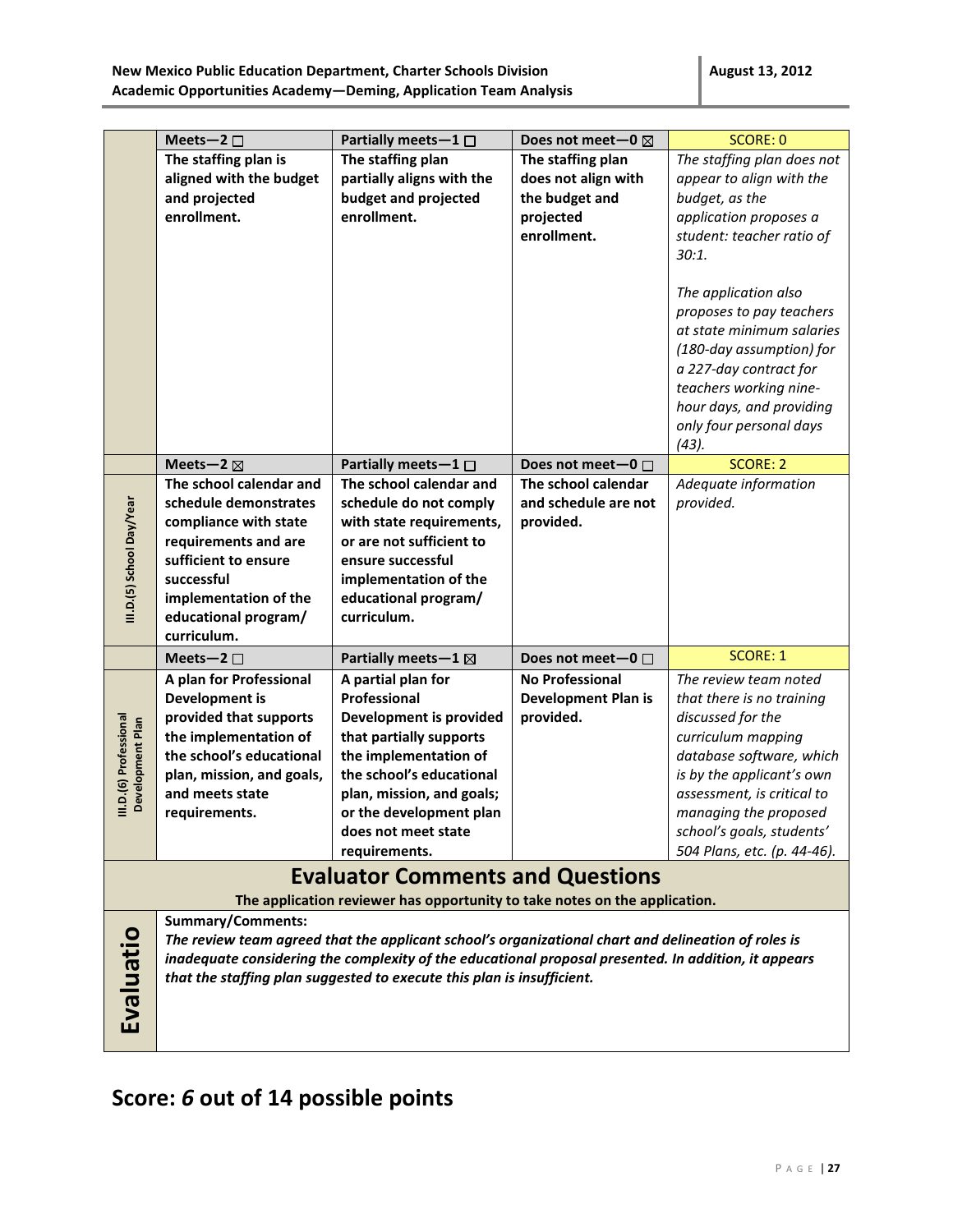#### **E. EMPLOYEES**

**Evaluation Criteria: The school provides an explanation of the relationship between the school and the employees, establishes policies; including an employee discipline and grievance processes.**

| <b>Topic</b>                             | <b>Ranking</b>                                                                                                                                                                                                                                                                                     |                                 | <b>Comments &amp; References</b>                                                                                                                                                                                                                                  |                                                                                                                                                                                                                                                                                                                                                                                                             |
|------------------------------------------|----------------------------------------------------------------------------------------------------------------------------------------------------------------------------------------------------------------------------------------------------------------------------------------------------|---------------------------------|-------------------------------------------------------------------------------------------------------------------------------------------------------------------------------------------------------------------------------------------------------------------|-------------------------------------------------------------------------------------------------------------------------------------------------------------------------------------------------------------------------------------------------------------------------------------------------------------------------------------------------------------------------------------------------------------|
|                                          | Meets-2 $\square$                                                                                                                                                                                                                                                                                  | Partially meets - $1 \boxtimes$ | Does not meet-0 □                                                                                                                                                                                                                                                 | <b>SCORE: 1</b>                                                                                                                                                                                                                                                                                                                                                                                             |
| III.E.(1) Employer/Employee Relationship | The school provides a<br>clear description of the<br>terms of employment<br>for all classes of<br>employees and how<br>the school will address<br>employees' recognized<br>representatives.                                                                                                        |                                 | The school does not<br>provide a clear<br>description of the<br>terms of employment<br>for all classes of<br>employees and how<br>the school will address<br>employees' recognized<br>representatives.                                                            | The review team does not<br>understand what is meant<br>by the application asserting<br>that employees would be<br>represented by the<br><b>Community Advisory Group</b><br>$(p. 46)$ .<br>In addition, the application<br>states that the school will be<br>a "non-union shop." It is not<br>the leadership's decision<br>whether teachers unionize<br>or not. It is the teachers'<br>collective decision. |
|                                          | Meets-2 $\square$                                                                                                                                                                                                                                                                                  | Partially meets - $1 \boxtimes$ | Does not meet-0 $\Box$                                                                                                                                                                                                                                            | <b>SCORE: 1</b>                                                                                                                                                                                                                                                                                                                                                                                             |
| III.E.(2)Personnel Policies              | <b>Personnel policies and</b><br>procedures are<br>provided and there is a<br>plan to ensure that the<br>policies align with the<br>mission of the school<br>and comply with all<br>applicable federal and<br>state regulations; or<br>there is a defined plan<br>for developing these<br>polices. |                                 | <b>Personnel policies and</b><br>procedures are not<br>provided and there is<br>no plan for ensuring<br>policies will be<br>developed and that<br>they will align with the<br>school's mission and<br>comply with applicable<br>federal and state<br>regulations. | The review team agreed<br>that these policies are<br>insufficient and focus on<br>issues that are not essential<br>(e.g., assault).                                                                                                                                                                                                                                                                         |
|                                          | Meets-2 $\square$                                                                                                                                                                                                                                                                                  | Partially meets-1 $\boxtimes$   | Does not meet-0 $\Box$                                                                                                                                                                                                                                            | <b>SCORE: 1</b>                                                                                                                                                                                                                                                                                                                                                                                             |
| cipline Process<br>III.E.(3) Staff<br>ä  | A staff discipline<br>process is provided<br>that is clear and<br>follows an appropriate<br>route for due process.                                                                                                                                                                                 |                                 | There is no staff<br>discipline process<br>provided that is clear<br>and follows an<br>appropriate route for<br>due process.                                                                                                                                      | The review team agreed<br>that the staff discipline<br>policy is not consistent with<br>New Mexico's due process<br>$(p. 46$ and appendix $E$ ).                                                                                                                                                                                                                                                            |
|                                          | Meets-2 $\square$                                                                                                                                                                                                                                                                                  | Partially meets-1 $\boxtimes$   | Does not meet-0 □                                                                                                                                                                                                                                                 | <b>SCORE: 1</b>                                                                                                                                                                                                                                                                                                                                                                                             |
| III.E.(4) Grievance<br>Process           | An employee<br>grievance process is<br>provided that is clear<br>and follows<br>appropriate legal<br>guidelines.                                                                                                                                                                                   |                                 | An employee grievance<br>process is not<br>provided.                                                                                                                                                                                                              | The review team agreed<br>that the grievance process is<br>not consistent with New<br>Mexico's due process (p. 47<br>and appendix E).                                                                                                                                                                                                                                                                       |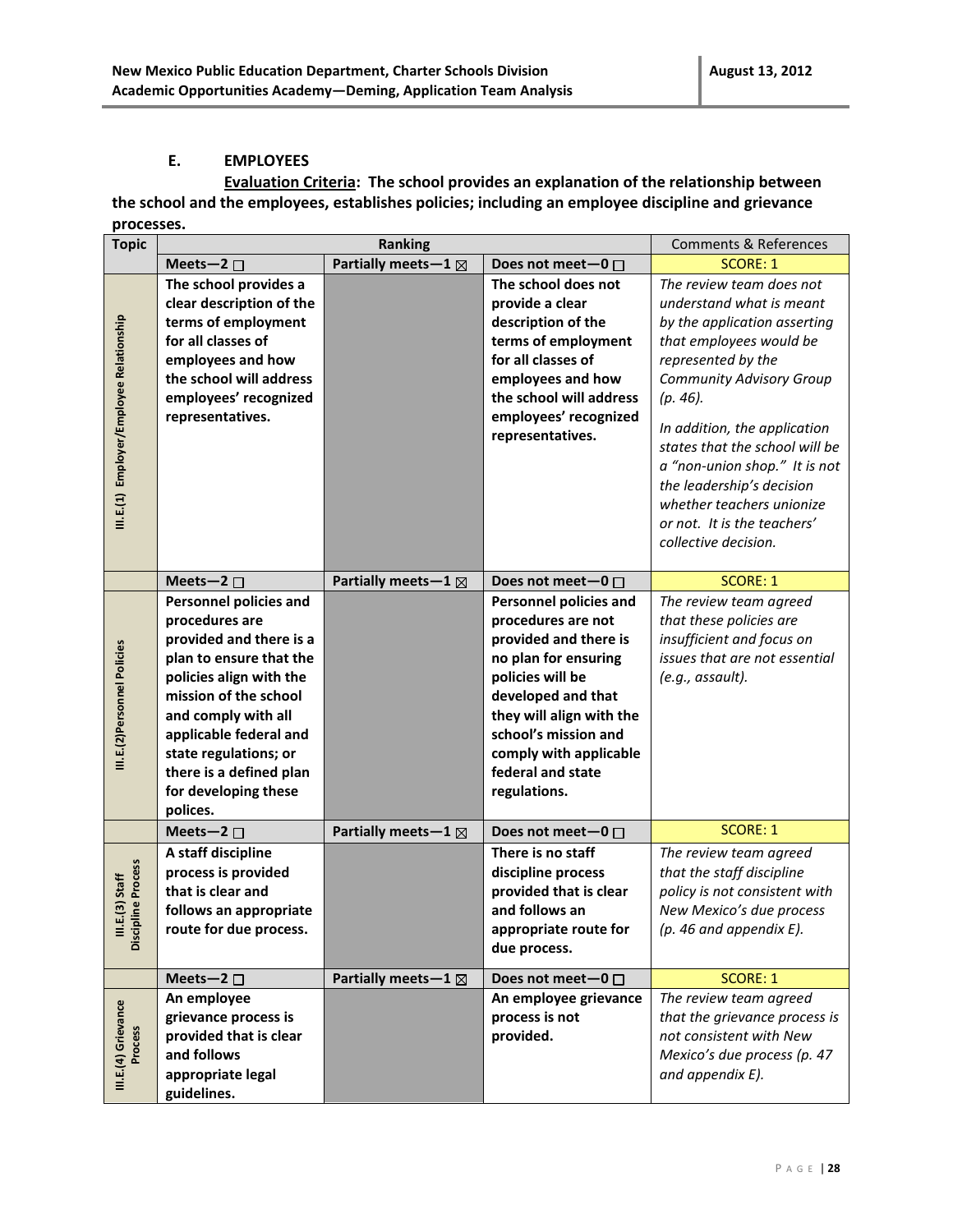|           | <b>Evaluator Comments and Questions</b><br>The application reviewer has opportunity to take notes on the application.                                        |
|-----------|--------------------------------------------------------------------------------------------------------------------------------------------------------------|
| Evaluatio | Summary/Comments:<br>The review team agreed that the employee section was insufficient to be in accordance with New<br><b>Mexico State and Federal Laws.</b> |

## **Score:** *4* **out of 8 possible points**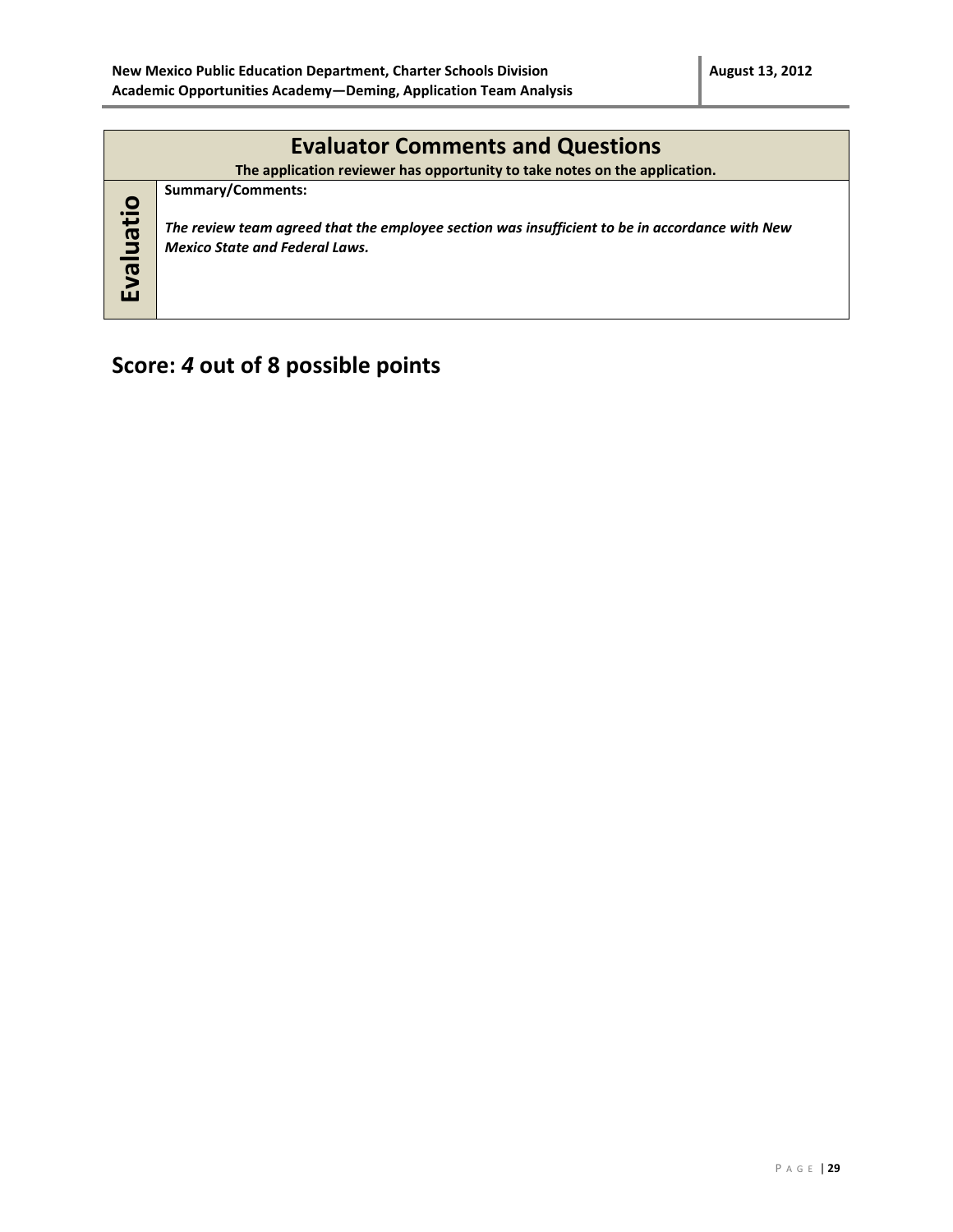#### **F. COMMUNITY/PARENT/EMPLOYEE INVOLVEMENT IN GOVERNANCE.**

**Evaluation Criteria: The applicant provides a clear process for including the community, parents and employees in the governance of the school and a stated process for receiving and responding to concerns.** 

| <b>Topic</b>                                                                                                          | Ranking                                                                                                                                                                                                                                        |                                                                                                                                                                                | <b>Comments &amp; References</b>                                                                                  |                                                                                                                                                                                                                                                                                                                                                                                                      |  |
|-----------------------------------------------------------------------------------------------------------------------|------------------------------------------------------------------------------------------------------------------------------------------------------------------------------------------------------------------------------------------------|--------------------------------------------------------------------------------------------------------------------------------------------------------------------------------|-------------------------------------------------------------------------------------------------------------------|------------------------------------------------------------------------------------------------------------------------------------------------------------------------------------------------------------------------------------------------------------------------------------------------------------------------------------------------------------------------------------------------------|--|
|                                                                                                                       | Meets-2 $\square$                                                                                                                                                                                                                              | Partially meets-1 ⊠                                                                                                                                                            | Does not meet-0 $\Box$                                                                                            | <b>SCORE: 1</b>                                                                                                                                                                                                                                                                                                                                                                                      |  |
|                                                                                                                       | The plan clearly<br>describes<br>meaningful                                                                                                                                                                                                    | There is a partial plan<br>to involve parental,<br>professional                                                                                                                | There is no<br>description of<br>parental,                                                                        | The review team agreed that there<br>is insufficient clarity about the<br>structure and role of the                                                                                                                                                                                                                                                                                                  |  |
| III.F.(1) Community involvement.                                                                                      | parental,<br>professional<br>educator, and<br>community<br>involvement in<br>the governance<br>and operation of<br>the school and<br>includes how their<br>involvement will<br>help to advance<br>the school's<br>mission and<br>vision.       | educator, and<br>community in the<br>governance and<br>operation of the<br>school.                                                                                             | professional<br>educator, and<br>community<br>involvement in the<br>governance and<br>operation of the<br>school. | Community Advisory Group (CAG)<br>in the application. For example,<br>"employees will be represented by<br>the CAG" (p. 46); it is also the body<br>that develops policies, including<br>the student discipline policies<br>(p.48). Yet, it is also described in<br>the application as an advisory body<br>(p. 1 of Appendix E). Thus, the<br>there is a "partial plan" to involve<br>the community. |  |
|                                                                                                                       | Meets-2 $\square$                                                                                                                                                                                                                              | Partially meets - $1 \boxtimes$                                                                                                                                                | Does not meet-0 $\Box$                                                                                            | <b>SCORE: 1</b>                                                                                                                                                                                                                                                                                                                                                                                      |  |
| III.F(.2) Complaint Resolution                                                                                        | The applicant<br>provides a plan to<br>receive and<br>process concerns<br>and complaints<br>from the<br>community and<br>parents that<br>assures a timely<br>and meaningful<br>response from the<br>school<br>administration<br>and/or the GB. | A plan to receive and<br>process concerns is<br>provided, but it does<br>not address how the<br>concerns will be<br>resolved by the<br>school administration<br>and/or the GB. | No plan to address<br>community and/or<br>parent complaints is<br>provided.                                       | The review team agreed that this<br>section presents a confused plan<br>that will compromise the head<br>administrator's ability to ensure<br>that complaints are handled<br>confidentially, and that complaints<br>will be resolved in a timely way,<br>consistent with school policies (pp.<br>47-48).                                                                                             |  |
| <b>Evaluator Comments and Questions</b><br>The application reviewer has opportunity to take notes on the application. |                                                                                                                                                                                                                                                |                                                                                                                                                                                |                                                                                                                   |                                                                                                                                                                                                                                                                                                                                                                                                      |  |
|                                                                                                                       |                                                                                                                                                                                                                                                |                                                                                                                                                                                |                                                                                                                   |                                                                                                                                                                                                                                                                                                                                                                                                      |  |
| Evaluation                                                                                                            | <b>Summary/Comments:</b>                                                                                                                                                                                                                       | were not sufficiently developed or explained.                                                                                                                                  |                                                                                                                   | The review team agreed that the plans in place regarding community/parent/employee involvement                                                                                                                                                                                                                                                                                                       |  |

### **Score:** *2* **out of 4 possible points**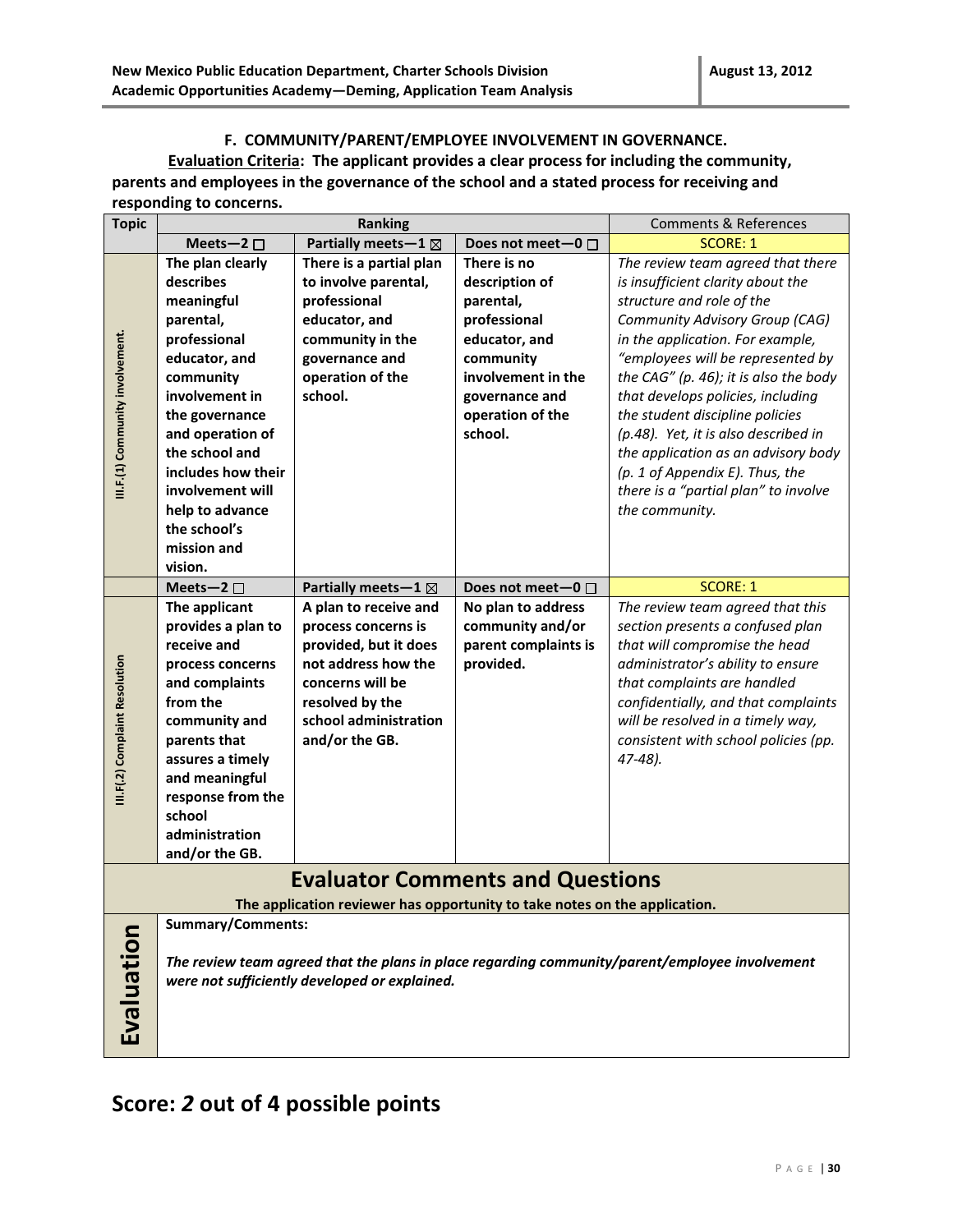#### **G. STUDENT POLICIES**

**Evaluation Criteria: The applicant understands the legal requirements for student discipline which is demonstrated by providing a student discipline policy that is in accordance with the Student Rights and Responsibilities rule of the NMPED.** 

| <b>Topic</b>                        | Ranking                                                                                                                                                                                                                                                                                                                                                                      |                                                                                                                                                                                                                                                                                                                                                                                        | <b>Comments &amp; References</b>                                                                                                                                                             |                                                                                                                                                                                                                                                                       |  |
|-------------------------------------|------------------------------------------------------------------------------------------------------------------------------------------------------------------------------------------------------------------------------------------------------------------------------------------------------------------------------------------------------------------------------|----------------------------------------------------------------------------------------------------------------------------------------------------------------------------------------------------------------------------------------------------------------------------------------------------------------------------------------------------------------------------------------|----------------------------------------------------------------------------------------------------------------------------------------------------------------------------------------------|-----------------------------------------------------------------------------------------------------------------------------------------------------------------------------------------------------------------------------------------------------------------------|--|
|                                     | Meets-2 $\boxtimes$                                                                                                                                                                                                                                                                                                                                                          | Partially meets-1 □                                                                                                                                                                                                                                                                                                                                                                    | Does not meet-0 □                                                                                                                                                                            | <b>SCORE: 2</b>                                                                                                                                                                                                                                                       |  |
| III.G.(1) Student Discipline Policy | There is a description<br>of the Student<br><b>Discipline Policies that</b><br>complies with the<br><b>Student Rights and</b><br><b>Responsibilities set</b><br>forth in the Public<br><b>Education Department</b><br>rules and regulations.<br>An explanation is<br>provided of how the<br>school will take into<br>account the rights of<br>students with<br>disabilities. | There is a partial<br>description of Student<br><b>Discipline Polices that</b><br>complies with the<br><b>Student Rights and</b><br><b>Responsibilities set</b><br>forth in the Public<br><b>Education Department</b><br>rules and regulations.<br>A partial explanation<br>is provided of how the<br>school will take into<br>account the rights of<br>students with<br>disabilities. | There is no<br>description of the<br><b>Student Policies or</b><br>the policies provided;<br>or the description<br>does not comply with<br>the Public Education<br>rules and<br>regulations. | Adequate information<br>provided.                                                                                                                                                                                                                                     |  |
| III.G.(2)Alternative Placements     | Meets-2 $\square$<br>The application and/or<br>student discipline<br>policy describes how<br>the school will address<br>alternative<br>educational settings<br>for eligible students<br>who are long term<br>suspended or expelled<br>that is consistent with<br>the Students' Rights<br>and Responsibilities.                                                               | Partially meets-1 $\Box$<br>The application and/or<br>student discipline<br>policy describes how<br>the school will address<br>alternative<br>educational settings<br>for eligible students,<br>but fails to<br>demonstrate an<br>understanding of the<br>school's legal<br>obligations.                                                                                               | Does not meet-0 □<br>The application does<br>not address<br>alternative<br>educational settings<br>for eligible students.                                                                    | <b>SCORE: 1.5</b><br>The review team noted that<br>the alternative placement<br>provision is not in the student<br>policies.<br>The review team noted that<br>no alternative placements or<br>provisions for off-campus<br>suspensions or exclusions is<br>made (48). |  |
|                                     | <b>Evaluator Comments and Questions</b><br>The application reviewer has opportunity to take notes on the application.                                                                                                                                                                                                                                                        |                                                                                                                                                                                                                                                                                                                                                                                        |                                                                                                                                                                                              |                                                                                                                                                                                                                                                                       |  |
| Evaluation                          | <b>Summary/Comments:</b><br>See above comments.                                                                                                                                                                                                                                                                                                                              |                                                                                                                                                                                                                                                                                                                                                                                        |                                                                                                                                                                                              |                                                                                                                                                                                                                                                                       |  |

# **Score:** *3* **out of 4 possible points**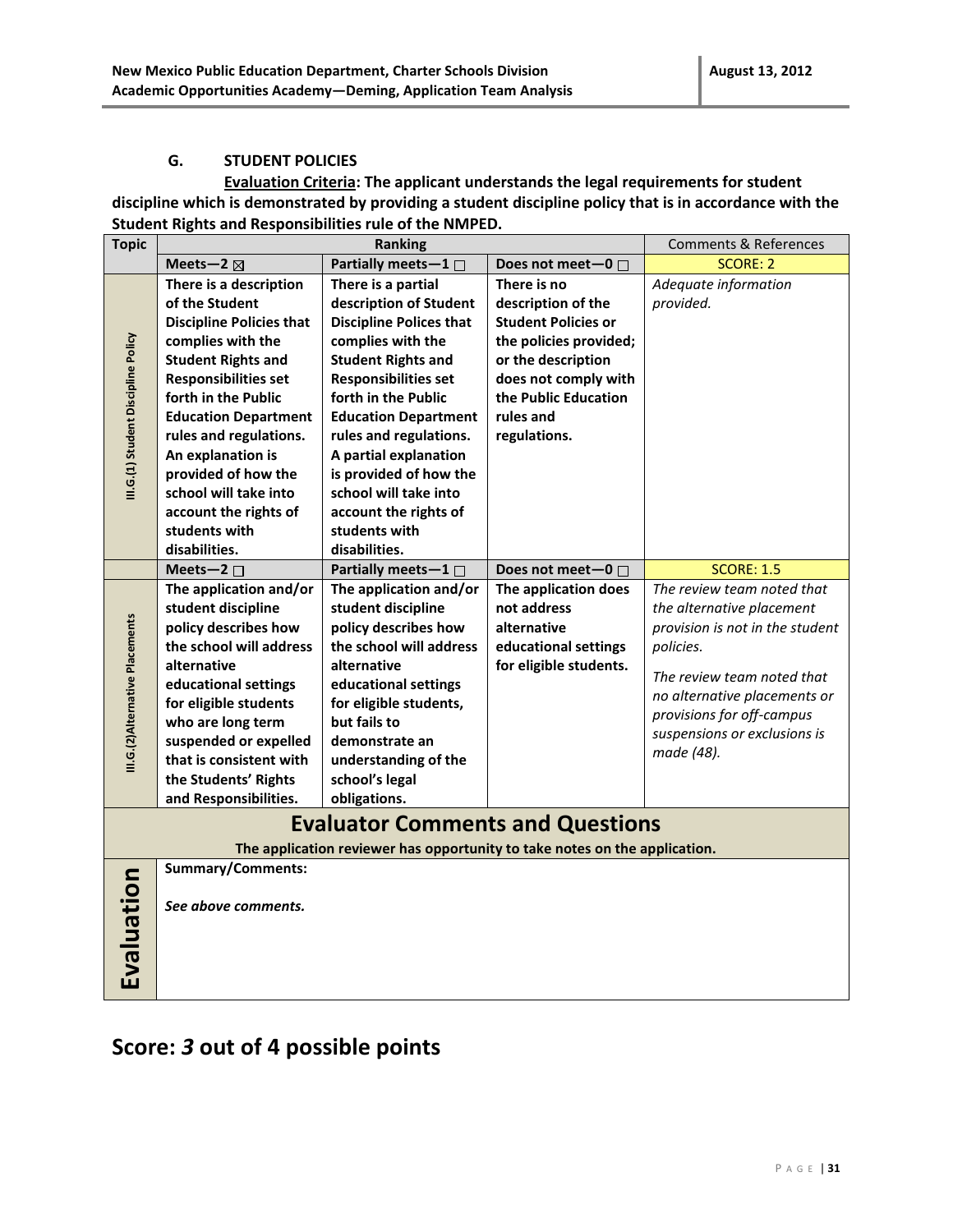#### **H. STUDENT RECRUITMENT AND ENROLLMENT**

**Evaluation Criteria: Outreach activities to increase awareness of the school to families are in place. Lottery and Enrollment policies reflect compliance with state statutes, and are fair and equitable.**

| <b>Topic</b>                  | Ranking                                       |                                                  |                                           | <b>Comments &amp; References</b> |
|-------------------------------|-----------------------------------------------|--------------------------------------------------|-------------------------------------------|----------------------------------|
|                               | Meets-2 $\boxtimes$                           | Partially meets $-1$ $\Box$                      | Does not meet-0 $\square$                 | <b>SCORE: 2</b>                  |
|                               | The school has a                              | The school has an                                | The school does not                       | Adequate information             |
|                               | comprehensive                                 | outreach and                                     | provide an outreach                       | provided.                        |
|                               | outreach and                                  | recruitment plan, but it                         | and recruitment plan                      |                                  |
|                               | recruitment plan that                         | may not be effective in                          | designed specifically                     |                                  |
|                               | is likely to be                               | attracting students from                         | for the targeted                          |                                  |
| III.H.(1) Student Recruitment | effective in attracting                       | the targeted population;                         | population.                               |                                  |
|                               | students from the                             | or the timelines for                             |                                           |                                  |
|                               | targeted population.                          | recruiting/enrolling                             |                                           |                                  |
|                               | The recruitment                               | students do not appear                           |                                           |                                  |
|                               | /enrollment timelines                         | reasonable.                                      |                                           |                                  |
|                               | presented are                                 |                                                  |                                           |                                  |
|                               | reasonable.                                   |                                                  |                                           |                                  |
|                               | Meets-2 $\square$                             | Partially meets - $1 \boxtimes$                  | Does not meet-0 $\Box$                    | <b>SCORE: 1</b>                  |
|                               | The lottery                                   | The lottery procedures                           | The lottery                               | The review team noted that       |
|                               | procedures are                                | are partially explained.                         | procedures are not                        | home language survey             |
|                               | clearly explained and                         | Tentative dates may or                           | explained or do not                       | questions may not be asked       |
| Process                       | comply with state                             | may not be provided.                             | comply with state                         | prior to enrollment, as it       |
| III.H.(2) Lottery             | statutes. Tentative                           |                                                  | statutes. Tentative                       | might be viewed as a form of     |
|                               | dates are provided.                           |                                                  | dates are not                             | screening students (p. 50).      |
|                               |                                               |                                                  | provided.                                 |                                  |
|                               | Meets-2 $\boxtimes$<br>The school has a clear | Partially meets $-1$ $\Box$<br>The school has an | Does not meet-0 $\Box$                    | <b>SCORE: 2</b>                  |
|                               |                                               |                                                  | No description of the                     | Adequate information             |
|                               | description of the                            | enrollment process that                          | enrollment process                        | provided.                        |
|                               | enrollment process<br>that is in full         | is in partial compliance<br>with statutes.       | is provided; or the<br>enrollment process |                                  |
|                               | compliance with                               |                                                  | is not in compliance                      |                                  |
|                               | state statutes.                               |                                                  | with statutes.                            |                                  |
|                               | Meets-2 $\boxtimes$                           | Partially meets-1 □                              | Does not meet-0 $\Box$                    | SCORE: 2                         |
|                               | The school has                                |                                                  | <b>Conditions identified</b>              | Adequate information             |
| III.H.(3) Enrollment Process  | described conditions                          |                                                  | for dis-enrollment of                     | provided.                        |
|                               | for dis-enrollment of                         |                                                  | students are not                          |                                  |
|                               | students that comply                          |                                                  | stated or do not                          |                                  |
|                               | with legal and state                          |                                                  | comply with legal                         |                                  |
|                               | requirements.                                 |                                                  | and state                                 |                                  |
|                               |                                               |                                                  | requirements.                             |                                  |
|                               |                                               |                                                  |                                           |                                  |
|                               |                                               |                                                  |                                           |                                  |
|                               |                                               |                                                  |                                           |                                  |
|                               |                                               |                                                  |                                           |                                  |
|                               |                                               |                                                  |                                           |                                  |
|                               |                                               |                                                  |                                           |                                  |
|                               |                                               |                                                  |                                           |                                  |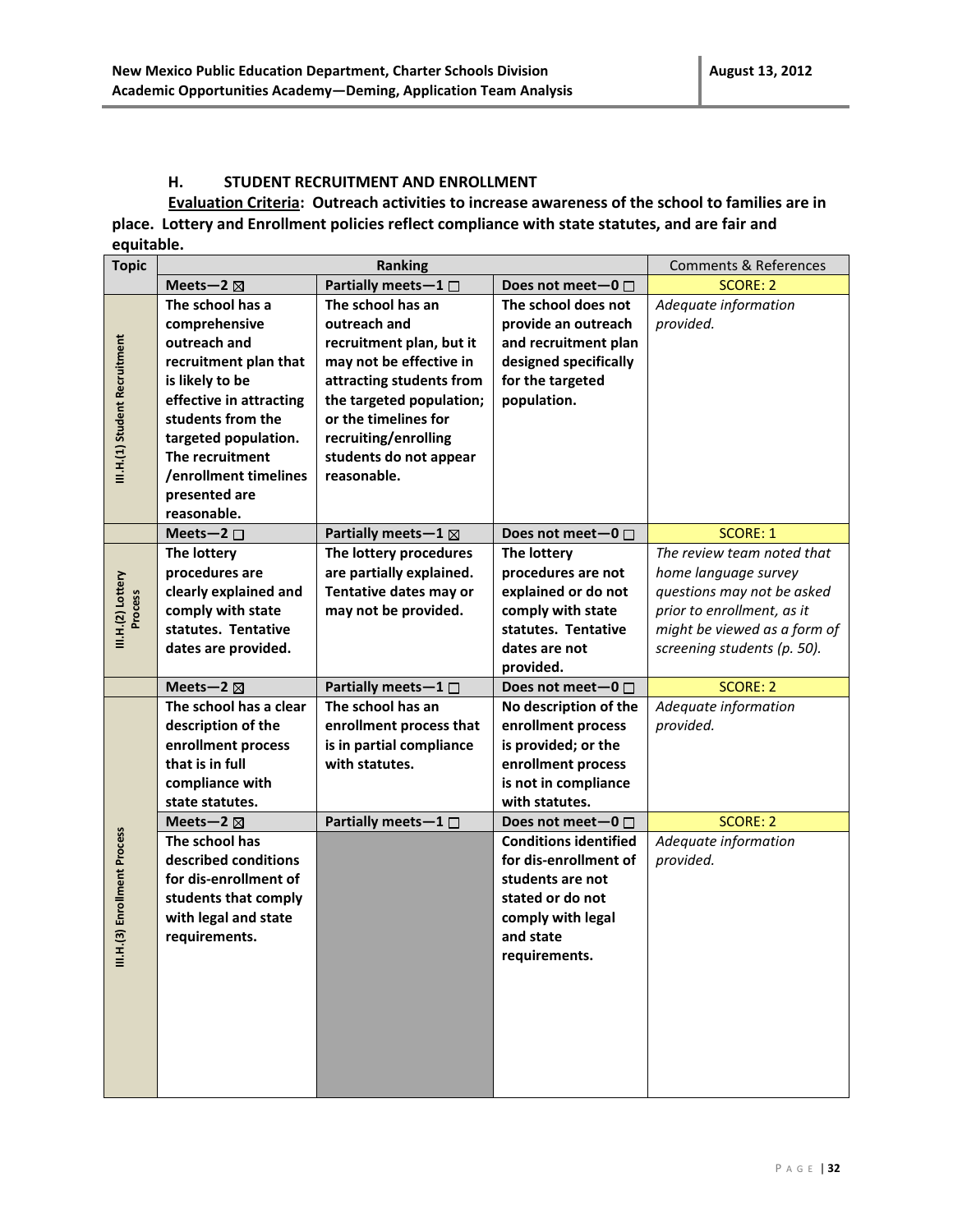|           | <b>Evaluator Comments and Questions</b>                                                                                                              |  |  |  |  |  |
|-----------|------------------------------------------------------------------------------------------------------------------------------------------------------|--|--|--|--|--|
|           | The application reviewer has opportunity to take notes on the application.                                                                           |  |  |  |  |  |
| Evaluatio | <b>Summary/Comments:</b><br>In general, the review team agreed that this section represented a sound plan for student enrollment<br>and recruitment. |  |  |  |  |  |

# **Score:** *7* **out of 8 possible points**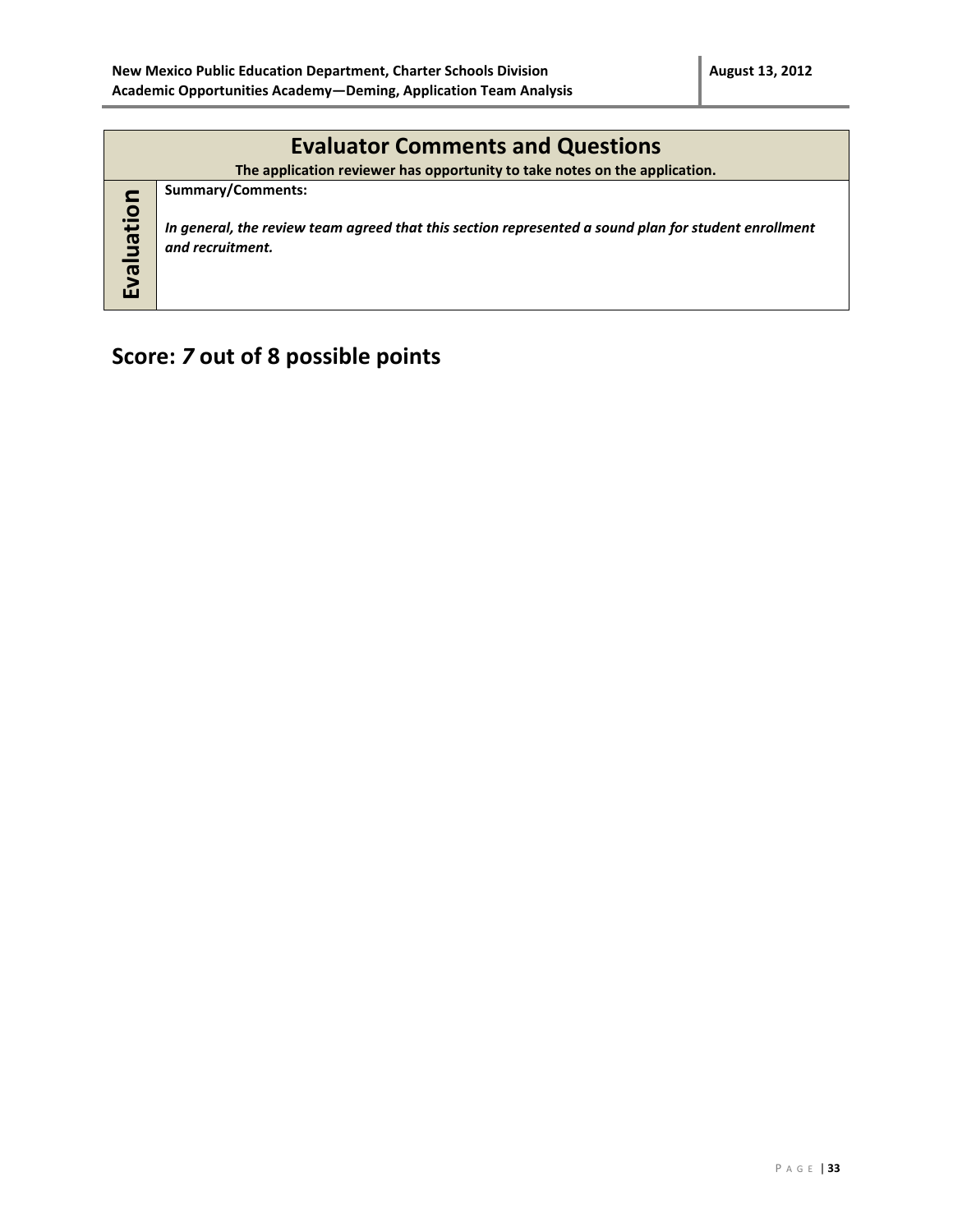#### **I. LEGAL COMPLIANCE.**

#### **Evaluation Criteria. Legal compliance with the Open Meetings Act and Inspection of Public Records Act and conflicts of interest law are explained.**

| <b>Topic</b>                  | <b>Ranking</b>                                                             |                                 | <b>Comments &amp; References</b> |                                       |  |  |
|-------------------------------|----------------------------------------------------------------------------|---------------------------------|----------------------------------|---------------------------------------|--|--|
|                               | Meets-2 $\boxtimes$                                                        | Partially meets $-1$ $\Box$     | Does not meet-0 $\Box$           | <b>SCORE: 2</b>                       |  |  |
|                               | <b>The Conflict of</b>                                                     |                                 | The Conflict of                  | While the conflict of interest policy |  |  |
|                               | <b>Interest Policy is</b>                                                  |                                 | <b>Interest Policy is not</b>    | provided in this section meets        |  |  |
|                               | provided and                                                               |                                 | provided or does not             | requirements, the potential for a     |  |  |
|                               | demonstrates an                                                            |                                 | comply with                      | conflict of interest remains          |  |  |
|                               | understanding of                                                           |                                 | requirements.                    | between the proposed school's         |  |  |
|                               | the issue and                                                              |                                 |                                  | Community Advisory Group and          |  |  |
|                               | requirements of                                                            |                                 |                                  | the school's governing body.          |  |  |
| III.I(1) Conflict of Interest | the law.                                                                   |                                 |                                  | Additionally, the state's expanded    |  |  |
|                               |                                                                            |                                 |                                  | definition of family needs to be      |  |  |
|                               |                                                                            |                                 |                                  | included in the definitions section   |  |  |
|                               |                                                                            |                                 |                                  | of the policy. Finally, the proposed  |  |  |
|                               |                                                                            |                                 |                                  | school identifies itself as a tax     |  |  |
|                               |                                                                            |                                 |                                  | exempt organization, rather than a    |  |  |
|                               |                                                                            |                                 |                                  | state agency.                         |  |  |
|                               | Meets-2 $\square$                                                          | Partially meets - $1 \boxtimes$ | Does not meet-0 □                | <b>SCORE: 1</b>                       |  |  |
|                               | There is an                                                                | There is a partial              | There is no                      | The review team noted that the        |  |  |
|                               | explanation of                                                             | explanation of how              | explanation of how               | application provides a partial        |  |  |
|                               | how the school                                                             | the school plans to             | the school plans to              | explanation of the Open Meetings      |  |  |
|                               | will comply with                                                           | comply with the                 | comply with the Open             | Act-"appropriately advertised"        |  |  |
|                               | the Open                                                                   | <b>Open Meetings Act</b>        | <b>Meetings Act and</b>          | but does not state that they will     |  |  |
|                               | <b>Meetings Act</b>                                                        | and Inspection of               | <b>Inspection of Public</b>      | comply with the Open Meetings         |  |  |
|                               | (agendas posted                                                            | <b>Public Records Act.</b>      | <b>Records Act.</b>              | Act or the Inspection of Public       |  |  |
|                               | 24 hours in                                                                |                                 |                                  | Records Act (p. 52).                  |  |  |
|                               | advance,                                                                   |                                 |                                  |                                       |  |  |
|                               | quorums,                                                                   |                                 |                                  |                                       |  |  |
| III.I(2) Transparency         | executive or                                                               |                                 |                                  |                                       |  |  |
|                               | closed session                                                             |                                 |                                  |                                       |  |  |
|                               | procedures, etc.)                                                          |                                 |                                  |                                       |  |  |
|                               | and Inspection of                                                          |                                 |                                  |                                       |  |  |
|                               | <b>Public Records Act</b>                                                  |                                 |                                  |                                       |  |  |
|                               | (meeting minutes,                                                          |                                 |                                  |                                       |  |  |
|                               | accessibility to                                                           |                                 |                                  |                                       |  |  |
|                               | public records,                                                            |                                 |                                  |                                       |  |  |
|                               | etc.)                                                                      |                                 |                                  |                                       |  |  |
|                               | <b>Evaluator Comments and Questions</b>                                    |                                 |                                  |                                       |  |  |
|                               | The application reviewer has opportunity to take notes on the application. |                                 |                                  |                                       |  |  |
|                               | <b>Summary/Comments:</b>                                                   |                                 |                                  |                                       |  |  |
| Evaluation                    |                                                                            |                                 |                                  |                                       |  |  |
|                               | Please see above comments.                                                 |                                 |                                  |                                       |  |  |
|                               |                                                                            |                                 |                                  |                                       |  |  |
|                               |                                                                            |                                 |                                  |                                       |  |  |
|                               |                                                                            |                                 |                                  |                                       |  |  |

### **Score:** *3* **out of 4 possible points**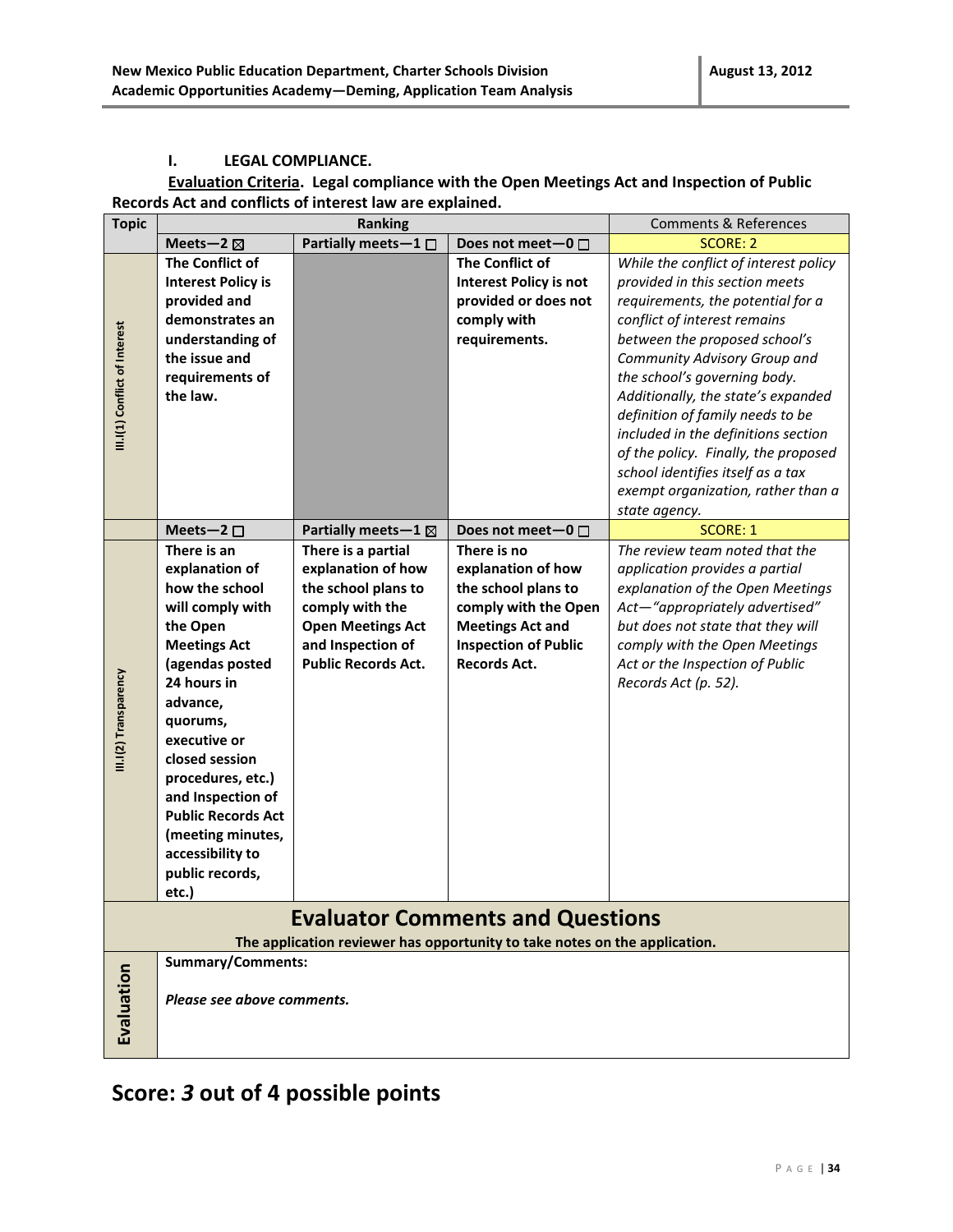#### **J. EVIDENCE OF PARTNERSHIP/CONTRACTOR RELATIONSHIP (If Applicable).**

**Evaluation Criteria. The application describes any third party relationships that will have a legal impact on the school if entered after approval. A copy of any and all proposed agreements is attached.** 

| <b>Topic</b>                         | <b>Ranking</b>           |                             | <b>Comments &amp; References</b>                                           |                   |  |
|--------------------------------------|--------------------------|-----------------------------|----------------------------------------------------------------------------|-------------------|--|
|                                      | Meets-2 $\square$        | Partially meets $-1$ $\Box$ | Does not meet-0 $\Box$                                                     | <b>SCORE: N/A</b> |  |
|                                      | The application          | The application             | The application                                                            |                   |  |
|                                      | describes in sufficient  | partially describes         | mentions important                                                         |                   |  |
|                                      | detail all third-party   | third-party                 | third-party                                                                |                   |  |
|                                      | relationships that are   | relationships, but          | relationships but                                                          |                   |  |
|                                      | considered integral to   | does not tie the            | does not describe                                                          |                   |  |
|                                      | accomplishing the        | relationship to the         | how the relationship                                                       |                   |  |
| III.J.(1). Third Party Relationships | mission and vision of    | school's mission and        | is tied to the mission                                                     |                   |  |
|                                      | the school and           | vision. The applicant       | and vision of the                                                          |                   |  |
|                                      | demonstrates an          | does not does not           | school or provide an                                                       |                   |  |
|                                      | understanding of the     | sufficiently                | explanation of the                                                         |                   |  |
|                                      | legal implication of     | demonstrate the             | legal relationship of                                                      |                   |  |
|                                      | the relationship to the  | legal implications of       | that third-party to                                                        |                   |  |
|                                      | school.                  | the proposed                | the school.                                                                |                   |  |
|                                      |                          | relationship.               |                                                                            |                   |  |
|                                      | Meets-2 $\square$        | Partially meets-1 □         | Does not meet-0 $\Box$                                                     | <b>SCORE: N/A</b> |  |
|                                      | A proposed formal        |                             | No proposed                                                                |                   |  |
|                                      | agreement or             |                             | agreement or                                                               |                   |  |
| III.J.(2) Proposed                   | memorandum of            |                             | memorandum of                                                              |                   |  |
| Agreement                            | understanding            |                             | understanding                                                              |                   |  |
|                                      | between the school       |                             | between the school                                                         |                   |  |
|                                      | and the prospective      |                             | and the prospective                                                        |                   |  |
|                                      | third-party is           |                             | third-party is                                                             |                   |  |
|                                      | provided.                |                             | provided.                                                                  |                   |  |
|                                      |                          |                             | <b>Evaluator Comments and Questions</b>                                    |                   |  |
|                                      |                          |                             | The application reviewer has opportunity to take notes on the application. |                   |  |
|                                      | <b>Summary/Comments:</b> |                             |                                                                            |                   |  |
|                                      |                          |                             |                                                                            |                   |  |
|                                      |                          |                             |                                                                            |                   |  |
|                                      |                          |                             |                                                                            |                   |  |
|                                      |                          |                             |                                                                            |                   |  |
| Evaluatio                            |                          |                             |                                                                            |                   |  |
|                                      |                          |                             |                                                                            |                   |  |

## **Score:** *0* **out of 0 possible points**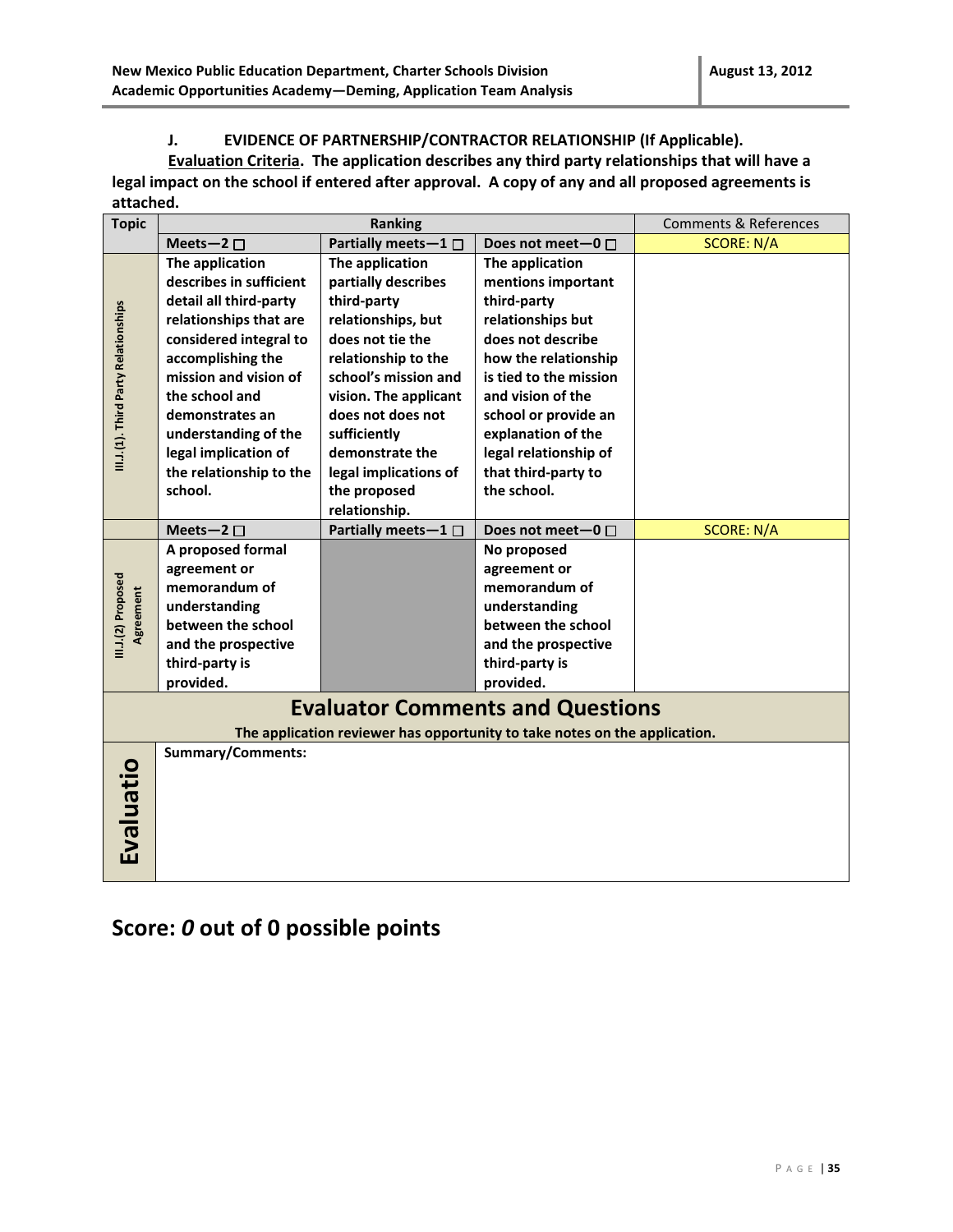#### **K. WAIVERS.**

#### **Evaluation Criteria. Waiver requests are presented clearly and demonstrate alignment with the school's mission and educational plan.**

| <b>Topic</b><br><b>Ranking</b> |                                |                                                                            | <b>Comments &amp; References</b>        |                      |
|--------------------------------|--------------------------------|----------------------------------------------------------------------------|-----------------------------------------|----------------------|
|                                | Meets-2 $\boxtimes$            | Partially meets-1 □                                                        | Does not meet-0 $\Box$                  | <b>SCORE: 2</b>      |
|                                | The school has                 |                                                                            | The school has                          | Adequate information |
|                                | provided a list of             |                                                                            | provided a list of state                | provided.            |
|                                | state laws or                  |                                                                            | laws or rules for which                 |                      |
|                                | policies for which a           |                                                                            | a waiver is requested;                  |                      |
|                                | waiver is                      |                                                                            | however, the rationale                  |                      |
|                                | requested,                     |                                                                            | for the waiver is not                   |                      |
|                                | including a                    |                                                                            | included.                               |                      |
|                                | rationale for why              |                                                                            |                                         |                      |
|                                | the wavier is being            |                                                                            |                                         |                      |
|                                | requested.                     |                                                                            |                                         |                      |
|                                | Meets-2 $\square$              | Partially meets $-1$ $\Box$                                                | Does not meet-0 $\Box$                  | <b>SCORE: N/A</b>    |
|                                | (This is to be                 |                                                                            | (This is to be                          |                      |
|                                | completed only by              |                                                                            | completed only by                       |                      |
|                                | schools seeking                |                                                                            | schools seeking local                   |                      |
|                                | local district                 |                                                                            | district authorization.)                |                      |
| III.K.(1)(2) (3) Waivers       | authorization.)                |                                                                            | The school has                          |                      |
|                                | The school has                 |                                                                            | provided a list of                      |                      |
|                                | provided a list of             |                                                                            | authorizer policies for                 |                      |
|                                | authorizer policies            |                                                                            | which a waiver is                       |                      |
|                                | for which a waiver             |                                                                            | requested; however,                     |                      |
|                                | is requested                   |                                                                            | the rationale for the                   |                      |
|                                | including a                    |                                                                            | waiver not included.                    |                      |
|                                | rationale for why              |                                                                            |                                         |                      |
|                                | the wavier is being            |                                                                            |                                         |                      |
|                                | requested.                     |                                                                            |                                         |                      |
|                                | Meets-2 $\boxtimes$            | Partially meets $-1$ $\Box$                                                | Does not meet $-0$ $\Box$               | <b>SCORE: 2</b>      |
|                                | The requested                  | The waivers align with                                                     | The requested waivers                   |                      |
|                                | waivers align with             | the school's proposed                                                      | do not align with the                   |                      |
|                                | the school's                   | autonomy, but no                                                           | school's mission.                       |                      |
|                                | proposed                       | clear alignment of the                                                     |                                         |                      |
|                                | autonomy and its               | requested waivers                                                          |                                         |                      |
|                                | mission, and that              | with the school's                                                          |                                         |                      |
|                                | alignment is                   | mission is described.                                                      |                                         |                      |
|                                | clearly described.             |                                                                            |                                         |                      |
|                                |                                |                                                                            | <b>Evaluator Comments and Questions</b> |                      |
|                                |                                | The application reviewer has opportunity to take notes on the application. |                                         |                      |
|                                | Summary/Comments:              |                                                                            |                                         |                      |
| Evaluation                     | Adequate information provided. |                                                                            |                                         |                      |
|                                |                                |                                                                            |                                         |                      |
|                                |                                |                                                                            |                                         |                      |
|                                |                                |                                                                            |                                         |                      |
|                                |                                |                                                                            |                                         |                      |

## **Score:** *4* **out of 4 possible points**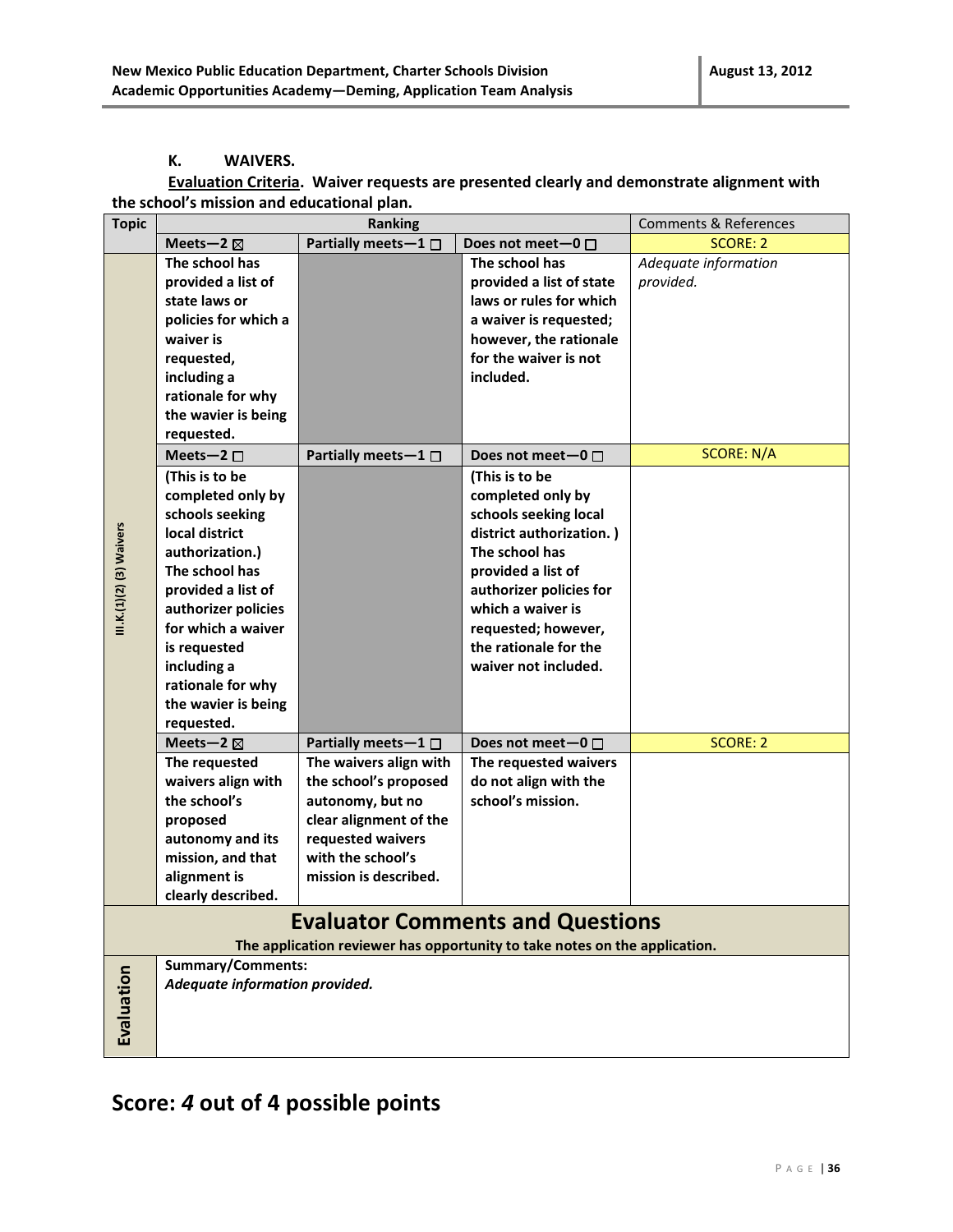#### **L. TRANSPORTATION AND FOOD**

#### **Evaluation Criteria: The school considers the transportation and food services for the students and develops adequate plans to address those needs.**

| <b>Topic</b>                                                                                                          | Ranking                                                                                                                                                                                                                                       |                                                                                                                                                                                                                                                              | <b>Comments &amp; References</b>                                                                                                                                                                                                                                         |                                   |  |
|-----------------------------------------------------------------------------------------------------------------------|-----------------------------------------------------------------------------------------------------------------------------------------------------------------------------------------------------------------------------------------------|--------------------------------------------------------------------------------------------------------------------------------------------------------------------------------------------------------------------------------------------------------------|--------------------------------------------------------------------------------------------------------------------------------------------------------------------------------------------------------------------------------------------------------------------------|-----------------------------------|--|
|                                                                                                                       | Meets-2 $\boxtimes$                                                                                                                                                                                                                           | Partially meets-1 $\Box$                                                                                                                                                                                                                                     | Does not meet-0 $\Box$                                                                                                                                                                                                                                                   | SCORE: 2                          |  |
|                                                                                                                       | The school states<br>whether or not it<br>plans to offer<br>transportation to its<br>students.                                                                                                                                                | The school has stated<br>whether or not it<br>plans to offer<br>transportation to its<br>students.                                                                                                                                                           | The school has not<br>stated whether or<br>not it plans to offer<br>transportation to its<br>students.                                                                                                                                                                   | Adequate information<br>provided. |  |
| III.L.(1)Transportation                                                                                               | If yes, the school has<br>provided a clear<br>description of how<br>transportation will be<br>provided that is<br>supported by the<br>proposed budget.                                                                                        | If yes, the school has<br>provided only a<br>partial description of<br>how student<br>transportation will be<br>provided. The plan is<br>supported by the<br>budget.                                                                                         | Or, if stated, the<br>school does not<br>provide a description<br>of how student<br>transportation needs<br>will be met; or the<br>plan is not supported<br>by the budget.                                                                                               |                                   |  |
|                                                                                                                       | Meets-2 $\boxtimes$                                                                                                                                                                                                                           | Partially meets-1 $\Box$                                                                                                                                                                                                                                     | Does not meet-0 □                                                                                                                                                                                                                                                        | <b>SCORE: 2</b>                   |  |
| III.L.(2)Food Services                                                                                                | The school states<br>whether or not it<br>plans to offer food<br>services to its<br>students.<br>If yes, the school has<br>provided a clear<br>description of how<br>food services will be<br>provided that is<br>supported by the<br>budget. | The school states<br>whether or not it<br>plans to offer food<br>services to its<br>students.<br>If yes, The school has<br>provided a partial<br>description of how<br>student food services<br>will be provided. The<br>plan is supported by<br>the budget. | The school has not<br>stated whether or<br>not it plans to offer<br>food services to its<br>students.<br>Or, if stated, the<br>school does not<br>provide a description<br>of how the food<br>services will be met;<br>or the plan is not<br>supported by the<br>budget. | Adequate information<br>provided. |  |
| <b>Evaluator Comments and Questions</b><br>The application reviewer has opportunity to take notes on the application. |                                                                                                                                                                                                                                               |                                                                                                                                                                                                                                                              |                                                                                                                                                                                                                                                                          |                                   |  |
|                                                                                                                       | <b>Summary/Comments:</b>                                                                                                                                                                                                                      |                                                                                                                                                                                                                                                              |                                                                                                                                                                                                                                                                          |                                   |  |
| Evaluation                                                                                                            | Adequate information provided.                                                                                                                                                                                                                |                                                                                                                                                                                                                                                              |                                                                                                                                                                                                                                                                          |                                   |  |

## **Score:** *4* **out of 4 possible points**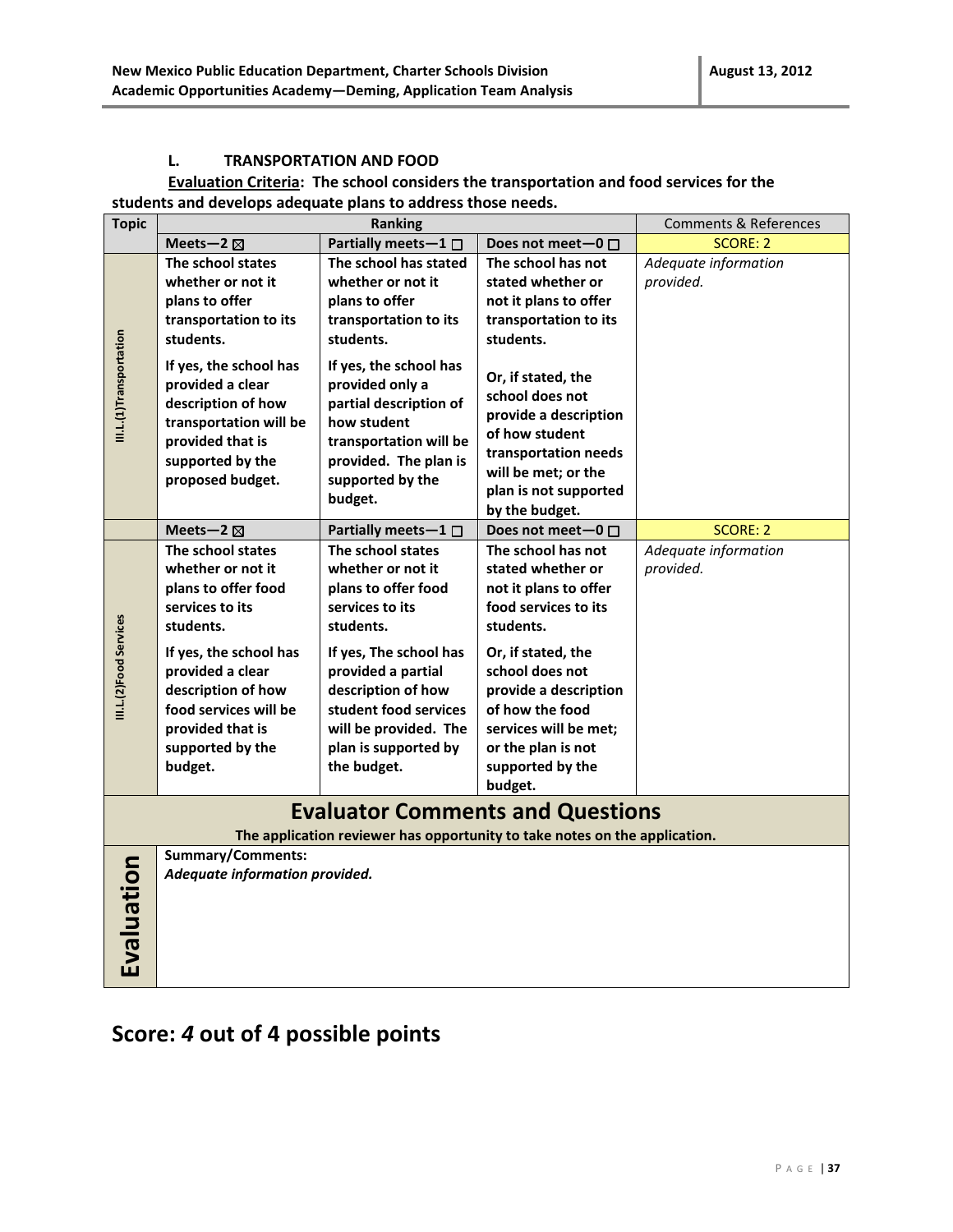#### **M. FACILITIES**

**Evaluation Criteria: The proposed description of the facility and plan for proposed capital outlay needs provides sufficient detail to demonstrate capacity for implementation and support of the school program.**

| <b>Topic</b>                       |                             | <b>Ranking</b>                |                          |                                 |
|------------------------------------|-----------------------------|-------------------------------|--------------------------|---------------------------------|
|                                    | Meets-2 $\boxtimes$         | Partially meets-1 $\Box$      | Does not meet-0 □        | <b>SCORE: 2</b>                 |
|                                    | The applicant has           |                               | The applicant did not    | Adequate information            |
|                                    | attached appropriate        |                               | attach appropriate       | provided.                       |
|                                    | documentation from          |                               | documentation from       |                                 |
|                                    | the Public School           |                               | the PSFA director that   |                                 |
|                                    | <b>Facilities Authority</b> |                               | demonstrates the         |                                 |
|                                    | (PSFA) director that        |                               | applicant's proposed     |                                 |
|                                    | demonstrates the            |                               | capital outlay needs     |                                 |
| III.M.(1) Projected Facility Needs | applicant's proposed        |                               | are in alignment with    |                                 |
|                                    | capital outlay needs        |                               | <b>New Mexico public</b> |                                 |
|                                    | are in alignment with       |                               | school facility          |                                 |
|                                    | <b>New Mexico public</b>    |                               | requirements.            |                                 |
|                                    | school facility             |                               |                          |                                 |
|                                    | requirements.               |                               |                          |                                 |
|                                    | Meets-2 $\boxtimes$         | Partially meets $-1$ $\Box$   | Does not meet-0 $\Box$   | <b>SCORE: 2</b>                 |
|                                    | The application             | The application               | The application does     | Adequate information            |
|                                    | provides evidence that      | provides some                 | not provide evidence     | provided.                       |
|                                    | efforts have been           | evidence that school          | that the school has      |                                 |
|                                    | made to begin a             | facility requirements         | begun to consider it     |                                 |
| III.M.(2) Facility Plan            | search for an               | must be met, but no           | facility needs.          |                                 |
|                                    | appropriate facility in     | efforts have begun            |                          |                                 |
|                                    | the desired geographic      | to locate an                  |                          |                                 |
|                                    | location.                   | appropriate facility          |                          |                                 |
|                                    |                             | in the desired                |                          |                                 |
|                                    |                             | geographic location.          |                          |                                 |
|                                    | Meets-2 $\square$           | Partially meets-1 $\boxtimes$ | Does not meet-0 □        | <b>SCORE: 1</b>                 |
|                                    | A detailed description      | A detailed                    | A description of the     | The review team noted that      |
|                                    | of the school's             | description of the            | school's proposed        | there was an effort to find a   |
|                                    | proposed capital            | school's proposed             | capital outlay needs,    | loan and that is not permitted  |
|                                    | outlay needs,               | capital outlay needs,         | including projected      | of charter schools in the state |
|                                    | including projected         | including projected           | requests for capital     | of New Mexico.                  |
|                                    | requests for capital        | requests for capital          | outlay assistance, is    |                                 |
|                                    | outlay assistance, is       | outlay assistance, is         | not provided or is not   |                                 |
|                                    | provided, and is            | provided but may              | sufficient to support    |                                 |
|                                    | sufficient to support       | not be sufficient to          | the school program.      |                                 |
|                                    | the school program.         | support the school            |                          |                                 |
|                                    | The school provides a       | program. The school           |                          |                                 |
|                                    | realistic projection for    | identifies facility           |                          |                                 |
| III.M.(3) Projected Facility Costs | facility maintenance,       | maintenance, repair           |                          |                                 |
|                                    | repair and equipment        | and equipment                 |                          |                                 |
|                                    | needs.                      | needs, but does not           |                          |                                 |
|                                    |                             | provide for these             |                          |                                 |
|                                    |                             | costs in the                  |                          |                                 |
|                                    |                             | projected budget.             |                          |                                 |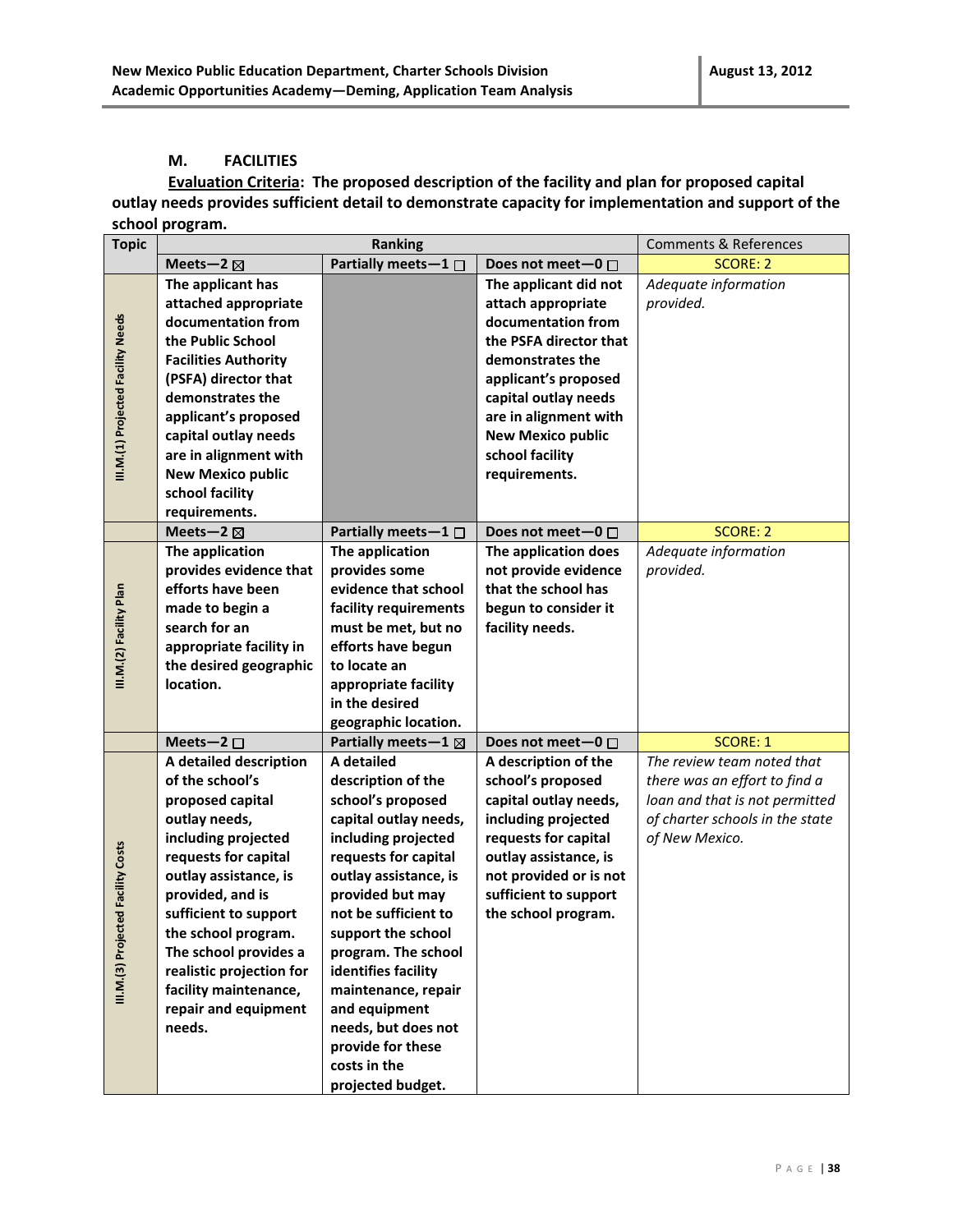|            | <b>Evaluator Comments and Questions</b><br>The application reviewer has opportunity to take notes on the application. |  |  |  |  |
|------------|-----------------------------------------------------------------------------------------------------------------------|--|--|--|--|
| Evaluation | <b>Summary/Comments:</b><br>See comments above.                                                                       |  |  |  |  |

# **Score:** *5* **out of 6 possible points**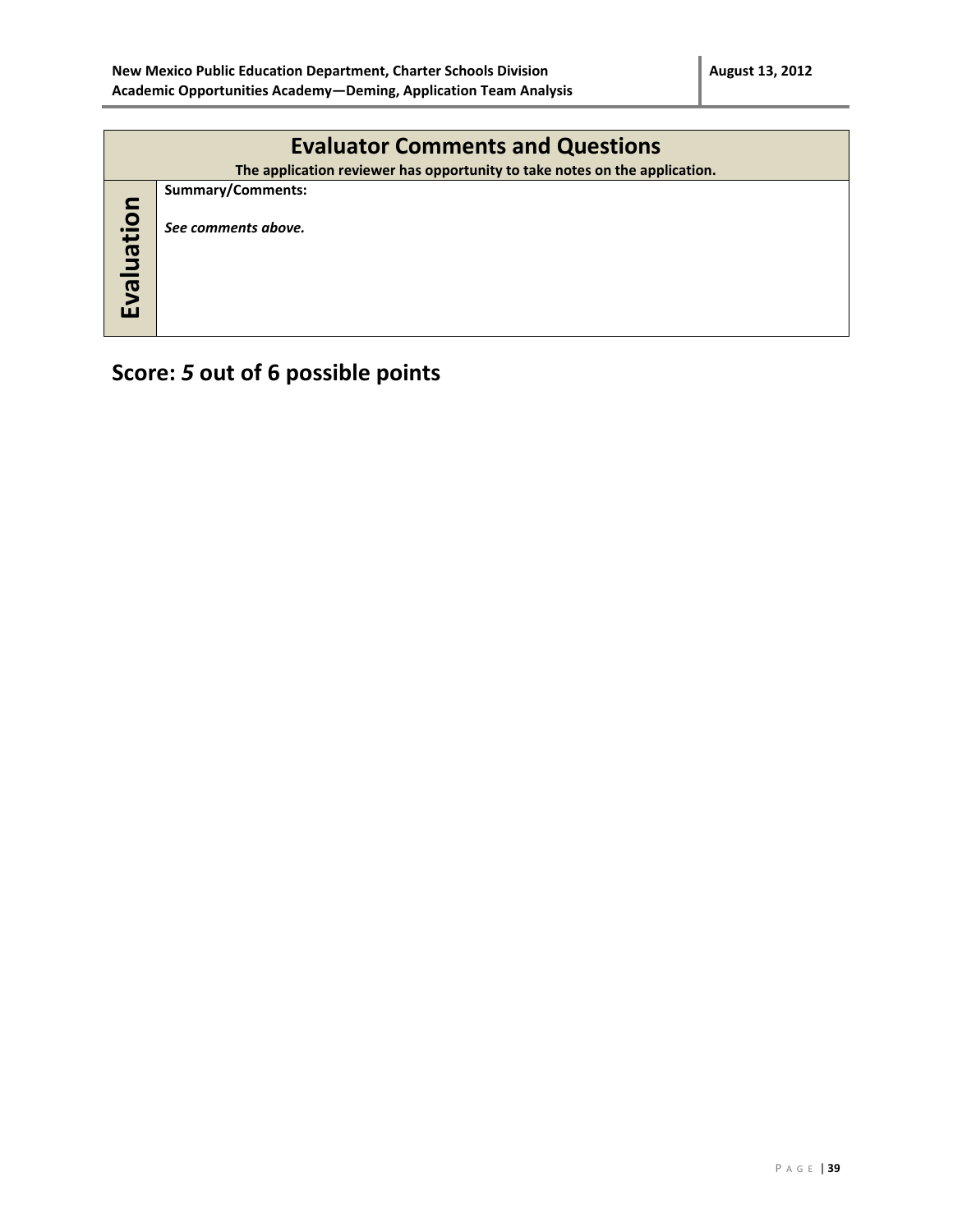### **IV. BUSINESS PLAN**

#### **A. BUDGET**

**Evaluation Criteria: The school budget is based on realistic revenue and expenditure projections, valid assumptions, and supports the mission and educational program of the school.**

| <b>Topic</b>              | <b>Ranking</b>                             |                           |                           | <b>Comments &amp; References</b> |
|---------------------------|--------------------------------------------|---------------------------|---------------------------|----------------------------------|
|                           | Partially meets-1 □<br>Meets-2 $\boxtimes$ |                           | Does not meet-0 $\Box$    | <b>SCORE: 2</b>                  |
|                           | The applicant has                          | The applicant has         | The applicant did not     | Adequate information             |
|                           | provided a                                 | provided a                | provide a completed       | provided.                        |
|                           | completed 910B5                            | completed 910B5           | 910B5 State               |                                  |
|                           | <b>State Equalization</b>                  | <b>State Equalization</b> | Equalization              |                                  |
|                           | <b>Guarantee (SEG)</b>                     | <b>Guarantee (SEG)</b>    | <b>Guarantee (SEG)</b>    |                                  |
|                           | Computation                                | Computation               | Computation               |                                  |
|                           | <b>Revenue Estimate</b>                    | <b>Revenue Estimate</b>   | <b>Revenue Estimate</b>   |                                  |
| VA(1)910B5<br>Worksheet   | <b>Worksheet using</b>                     | <b>Worksheet for each</b> | <b>Worksheet for each</b> |                                  |
|                           | appropriate values                         | year of the 5-year        | year of the 5-year        |                                  |
|                           | and computations for                       | budget plan;              | budget plan, or the       |                                  |
|                           | each year of the 5-                        | however, there are        | worksheet provided        |                                  |
|                           | year budget plan.                          | minor mistakes in the     | contains substantial      |                                  |
|                           |                                            | computations.             | errors,                   |                                  |
|                           |                                            |                           | demonstrating a lack      |                                  |
|                           |                                            |                           | of understanding          |                                  |
|                           |                                            |                           | about New Mexico          |                                  |
|                           |                                            |                           | public school funding.    |                                  |
|                           | Meets-2 $\square$                          | Partially meets-1 ⊠       | Does not meet-0 $\Box$    | <b>SCORE: 1</b>                  |
|                           | A five-year budget                         | A five-year budget is     | The budget provided       | The review team agreed that      |
|                           | that aligns with the                       | provided; however, it     | does not adequately       | the proposal does not            |
|                           | school's 5- year                           | only partially aligns     | address staffing,         | demonstrate the financial        |
|                           | growth plan,                               | with the staffing,        | facilities, educational   | capacity to support the school   |
|                           | including staffing,                        | facilities, educational   | program or the            | program.                         |
|                           | facilities, educational                    | program or mission        | school mission; or a      |                                  |
| IVA(2) 5-Year Budget Plan | program and mission                        | of the school.            | budget is not             |                                  |
|                           | of the school is                           |                           | provided.                 |                                  |
|                           | provided, and                              |                           |                           |                                  |
|                           | demonstrates the                           |                           |                           |                                  |
|                           | financial capacity to                      |                           |                           |                                  |
|                           | support the school                         |                           |                           |                                  |
|                           | program.                                   |                           |                           |                                  |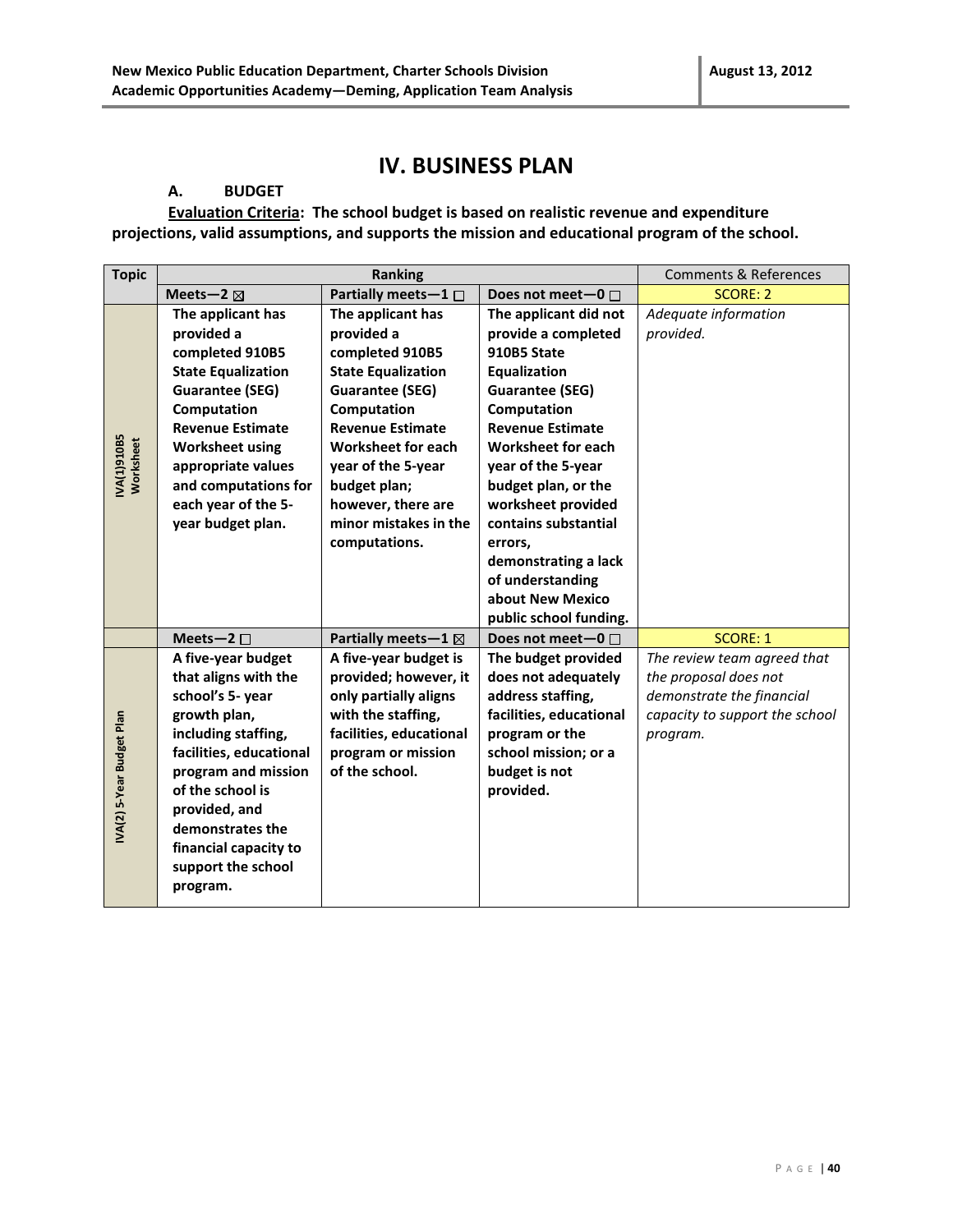|                                         | Meets-2 $\square$                                                                                                                                                                                                                                                               | Partially meets-1 $\boxtimes$                                                                                                                                                                                                 | Does not meet-0 $\Box$                                                                                                                                                                                                            | <b>SCORE: 1</b>                                                                                                                                                                 |
|-----------------------------------------|---------------------------------------------------------------------------------------------------------------------------------------------------------------------------------------------------------------------------------------------------------------------------------|-------------------------------------------------------------------------------------------------------------------------------------------------------------------------------------------------------------------------------|-----------------------------------------------------------------------------------------------------------------------------------------------------------------------------------------------------------------------------------|---------------------------------------------------------------------------------------------------------------------------------------------------------------------------------|
| IVA(3) Budget Narrative                 | The budget narrative<br>is provided that<br>explains basic<br>assumptions, how<br>those were<br>determined based on<br>reliable sources, and<br>identifies priorities<br>that are consistent<br>with the school's<br>mission, educational<br>program, staffing and<br>facility. | A limited budget<br>narrative explanation<br>is provided.<br><b>Budgetary</b><br>assumptions are<br>flawed, or there is<br>minimal connection<br>to the school's<br>mission, educational<br>program, staffing or<br>facility. | Little or no detail is<br>provided in the<br>budget narrative, OR<br>there is no<br>connection to the<br>school's mission,<br>educational program,<br>staffing or facility.                                                       | The review team agreed that<br>the narrative provided is too<br>limited to be considered<br>reliable (pp. 54-59).                                                               |
|                                         | Meets-2 $\square$                                                                                                                                                                                                                                                               | Partially meets-1 $\boxtimes$                                                                                                                                                                                                 | Does not meet-0 $\Box$                                                                                                                                                                                                            | <b>SCORE: 1</b>                                                                                                                                                                 |
| IVA(4) Strategies for Budget<br>Control | The school provides a<br>description of what<br>budget adjustments<br>will be made to meet<br>financial budget and<br>cash-flow challenges.<br>The adjustments are<br>viable and realistic.                                                                                     | The school provides a<br>description of what<br>budget adjustments<br>will be made to meet<br>financial budget and<br>cash-flow challenges;<br>however, the<br>adjustments may not<br>be viable or realistic.                 | The school does not<br>provide a description<br>of what budget<br>adjustments will be<br>made to meet<br>financial budget and<br>cash-flow challenges,<br>or the description of<br>the adjustments is<br>not viable or realistic. | The review team was<br>concerned with the personnel<br>strategies for budget control<br>as the staffing plan is already<br>inadequate and limited, as<br>previously noted (59). |
|                                         | Meets-2 $\square$                                                                                                                                                                                                                                                               | Partially meets-1 □                                                                                                                                                                                                           | Does not meet-0 $\Box$                                                                                                                                                                                                            | <b>SCORE: 1.5</b>                                                                                                                                                               |
| IVA(5) Salary Schedule<br>(Appendix)    | A proposed salary<br>schedule is provided<br>for key staff, including<br>teachers and<br>administrators that<br>complies with state<br>requirements.                                                                                                                            |                                                                                                                                                                                                                               | A proposed salary<br>schedule for key staff<br>is provided; however,<br>the salaries for<br>teachers and<br>administrators do not<br>comply with state<br>requirements.                                                           | The review team determined<br>that the salary levels are not<br>correct (Appendix L).                                                                                           |
|                                         |                                                                                                                                                                                                                                                                                 |                                                                                                                                                                                                                               | <b>Evaluator Comments and Questions</b>                                                                                                                                                                                           |                                                                                                                                                                                 |
|                                         |                                                                                                                                                                                                                                                                                 |                                                                                                                                                                                                                               | The application reviewer has opportunity to take notes on the application.                                                                                                                                                        |                                                                                                                                                                                 |
| Evaluation                              | <b>Summary/Comments:</b><br>See comments above.                                                                                                                                                                                                                                 |                                                                                                                                                                                                                               |                                                                                                                                                                                                                                   |                                                                                                                                                                                 |

# **Score:** *6.5* **out of 10 possible points**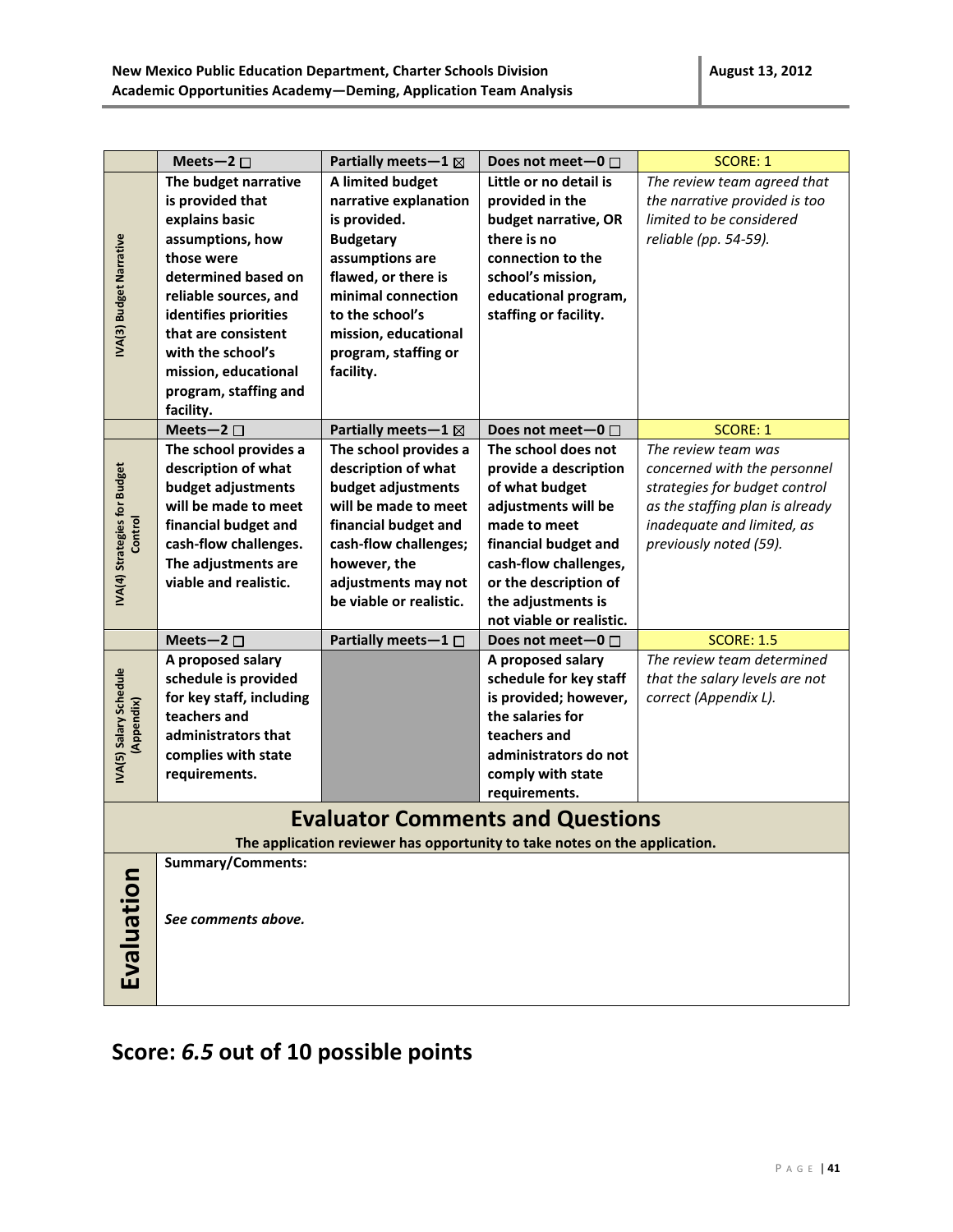#### **B. FINANCIAL POLICIES AND OVERSIGHT, COMPLIANCE AND SUSTAINABILITY Evaluation Criteria: Financial policies are in place that reflect generally accepted accounting practices, including compliance, adequate oversight and reporting.**

| <b>Topic</b>                                      |                                                                                                                                                                                                                                                                                                                           | Ranking                                                                                                                                                                                                                                                                                                                                        |                                                                                                                                                                                            | <b>Comments &amp; References</b>                                                                                                                                                                                                                                                                |
|---------------------------------------------------|---------------------------------------------------------------------------------------------------------------------------------------------------------------------------------------------------------------------------------------------------------------------------------------------------------------------------|------------------------------------------------------------------------------------------------------------------------------------------------------------------------------------------------------------------------------------------------------------------------------------------------------------------------------------------------|--------------------------------------------------------------------------------------------------------------------------------------------------------------------------------------------|-------------------------------------------------------------------------------------------------------------------------------------------------------------------------------------------------------------------------------------------------------------------------------------------------|
|                                                   | Meets-2 $\square$                                                                                                                                                                                                                                                                                                         | Partially meets-1 $\Box$                                                                                                                                                                                                                                                                                                                       | Does not meet-0 $\boxtimes$                                                                                                                                                                | <b>SCORE: 0</b>                                                                                                                                                                                                                                                                                 |
| VB(1)(2) Financial Policies and Internal Controls | <b>Financial policies and</b><br>internal controls are<br>included, are<br>sufficient, and comply<br>with requirements and<br>financial best<br>practices. The policies<br>demonstrate the<br>financial capacity to<br>support the school<br>program.                                                                     | The financial policies<br>and internal controls<br>are provided, but are<br>deficient or do not<br>comply with generally<br>accepted accounting<br>principles and<br>financial best<br>practices. The<br>information provided<br>does not demonstrate<br>that the applicant<br>understands New<br><b>Mexico public school</b><br>finance laws. | The school does not<br>describe or address<br>the financial policies.                                                                                                                      | The application does not<br>appear to contain financial<br>policies. There is no mention<br>of mandatory audit and<br>finance committees. The<br>applicants do not appear to<br>understand the state's role in<br>finance and budget (p. 60).                                                   |
|                                                   |                                                                                                                                                                                                                                                                                                                           |                                                                                                                                                                                                                                                                                                                                                | Does not meet-0 $\Box$                                                                                                                                                                     | <b>Comments &amp; References</b>                                                                                                                                                                                                                                                                |
|                                                   | Meets-2 $\boxtimes$                                                                                                                                                                                                                                                                                                       | Partially meets $-1$ $\Box$                                                                                                                                                                                                                                                                                                                    |                                                                                                                                                                                            | <b>SCORE: 2</b>                                                                                                                                                                                                                                                                                 |
| IV.B.(3) Financial Personnel                      | The school has<br>identified the<br>appropriate staff to<br>perform financial<br>tasks, and the staff<br>positions are<br>supported in the<br>organizational<br>structure and in the<br>budget. Qualifications<br>and responsibilities for<br>those positions are<br>provided.                                            | The school has<br>identified staff to<br>perform financial task<br>that is supported by<br>the organizational<br>structure and budget;<br>however,<br>qualifications and<br>responsibilities are<br>not provided.                                                                                                                              | The school's<br>organizational<br>structure or budget<br>does not provide<br>enough staff support<br>to conduct business<br>services.                                                      | Adequate information<br>provided.                                                                                                                                                                                                                                                               |
|                                                   | Meets-2 $\square$                                                                                                                                                                                                                                                                                                         | Partially meets - $1 \boxtimes$                                                                                                                                                                                                                                                                                                                | Does not meet-0 $\Box$                                                                                                                                                                     | <b>SCORE: 1</b>                                                                                                                                                                                                                                                                                 |
| IV.B.(4) Financial Oversight                      | A description of how<br>the GB will provide<br>proper legal and fiscal<br>oversight is provided,<br>including a description<br>of required audit and<br>finance committees.<br><b>Clearly stated financial</b><br>controls demonstrate<br>an understanding of<br>the required GB<br>oversight and financial<br>reporting. | A description of GB<br>oversight is provided,<br>however, the plan<br>lacks important<br>specifics and/or a<br>clear recognition of<br>the legal and financial<br>obligations of a<br>charter school.                                                                                                                                          | There is no clear plan<br>for financial<br>oversight and/or the<br>applicant<br>demonstrates<br>substantial weakness<br>in understanding the<br>fiscal oversight<br>obligations of the GB. | The review team noted that<br>there is no budget for the<br>described monthly external<br>auditor. There is no mention<br>of how the governing body<br>will review these documents,<br>and there is insufficient<br>information provided<br>regarding financial policies in<br>general (p. 61). |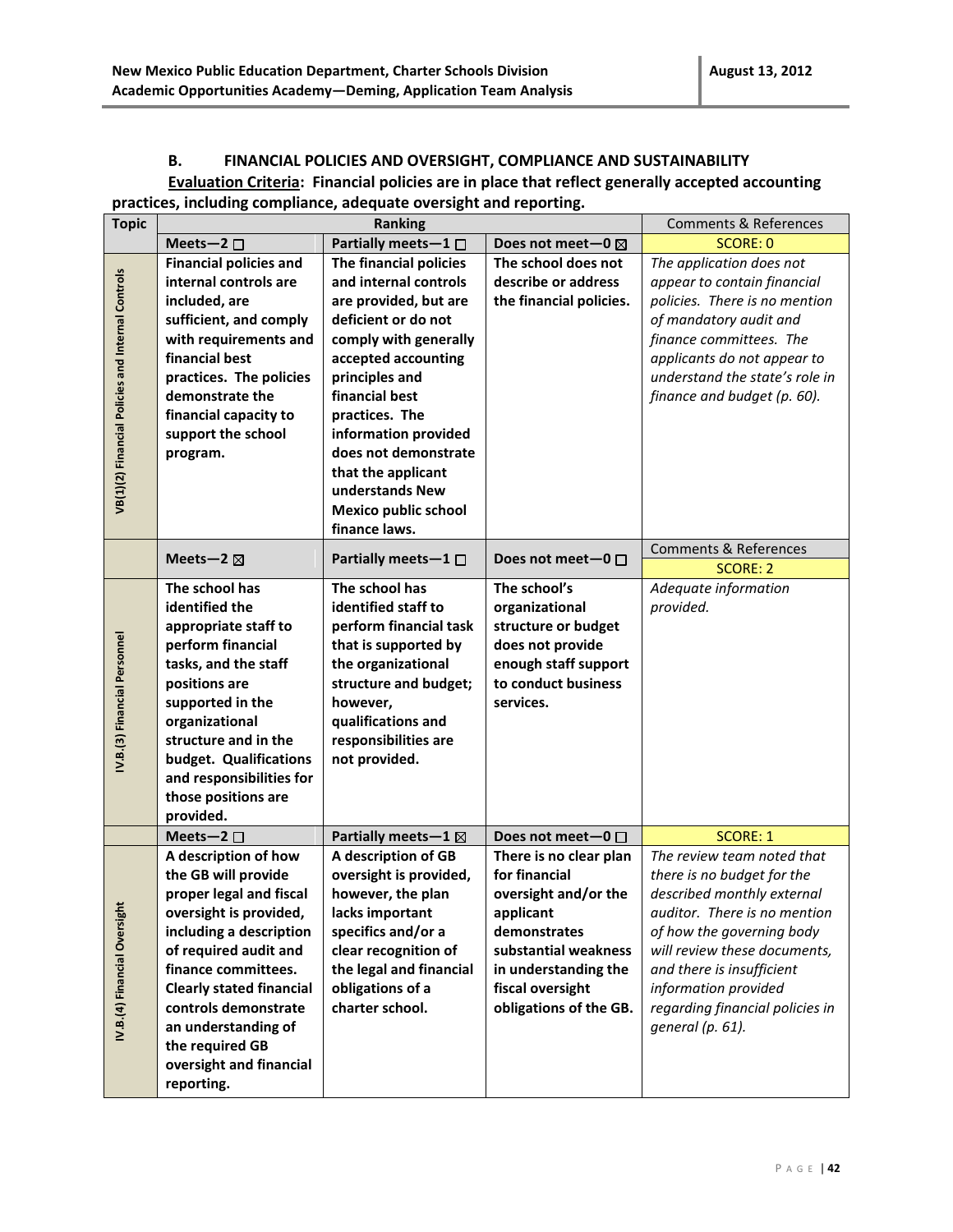|                                |                                                                                                                                                                                                                                                                                                                                                                                              |                                                                                                                                                                                                                                                                                                                                                                                                    | Does not meet-0 $\boxtimes$                                                                                                                                                                                                                                                                                               | SCORE: 0                                                                                                                                                                                                                                                                                                 |
|--------------------------------|----------------------------------------------------------------------------------------------------------------------------------------------------------------------------------------------------------------------------------------------------------------------------------------------------------------------------------------------------------------------------------------------|----------------------------------------------------------------------------------------------------------------------------------------------------------------------------------------------------------------------------------------------------------------------------------------------------------------------------------------------------------------------------------------------------|---------------------------------------------------------------------------------------------------------------------------------------------------------------------------------------------------------------------------------------------------------------------------------------------------------------------------|----------------------------------------------------------------------------------------------------------------------------------------------------------------------------------------------------------------------------------------------------------------------------------------------------------|
| IV.B.(5) School Sustainability | Meets-2 $\square$<br>The school has<br>provided clear<br>evidence that it has<br>considered the<br>sustainability of the<br>school by describing<br>long-range goals and<br>strategies that will<br>help build the school's<br>capacity in areas such<br>as governance,<br>finance/budget,<br>facilities, community<br>relationships, student<br>enrollment, charter<br>compliance, 501(c)3, | Partially meets-1 $\Box$<br>The school has<br>provided some<br>evidence that it has<br>considered the<br>sustainability of the<br>school by describing<br>long-range goals and<br>strategies that will<br>help build the school's<br>capacity in areas such<br>as governance,<br>finance/budget,<br>facilities, community<br>relationships, student<br>enrollment, charter<br>compliance, 501(c)3, | The school has<br>provided no evidence<br>that it has<br>considered the<br>sustainability of the<br>school by describing<br>long-range goals and<br>strategies that will<br>help build the<br>school's capacity; or<br>the evidence<br>provided calls into<br>question the long-<br>term sustainability of<br>the school. | The review team noted that<br>the application prompt calls<br>for a long-term goals or<br>position, but the response<br>provides only short-term (6-<br>month) adjustments.<br>Additionally, the applicants<br>do not appear to understand<br>that budgeted revenue is<br>provided by the state (p. 61). |
|                                | mission and vision,<br>and performance                                                                                                                                                                                                                                                                                                                                                       | mission and vision,<br>and performance                                                                                                                                                                                                                                                                                                                                                             |                                                                                                                                                                                                                                                                                                                           |                                                                                                                                                                                                                                                                                                          |
|                                | objectives.                                                                                                                                                                                                                                                                                                                                                                                  | objectives.                                                                                                                                                                                                                                                                                                                                                                                        |                                                                                                                                                                                                                                                                                                                           |                                                                                                                                                                                                                                                                                                          |
|                                |                                                                                                                                                                                                                                                                                                                                                                                              | <b>Evaluator Comments and Questions</b>                                                                                                                                                                                                                                                                                                                                                            |                                                                                                                                                                                                                                                                                                                           |                                                                                                                                                                                                                                                                                                          |
|                                |                                                                                                                                                                                                                                                                                                                                                                                              | The application reviewer has opportunity to take notes on the application.                                                                                                                                                                                                                                                                                                                         |                                                                                                                                                                                                                                                                                                                           |                                                                                                                                                                                                                                                                                                          |
| Evaluation                     | <b>Summary/Comments:</b>                                                                                                                                                                                                                                                                                                                                                                     | Overall, the review team agreed that this section demonstrates a lack of understanding of state<br>requirements with regards to financial policies and school funding.                                                                                                                                                                                                                             |                                                                                                                                                                                                                                                                                                                           |                                                                                                                                                                                                                                                                                                          |

## **Score:** *3* **out of 8 possible points**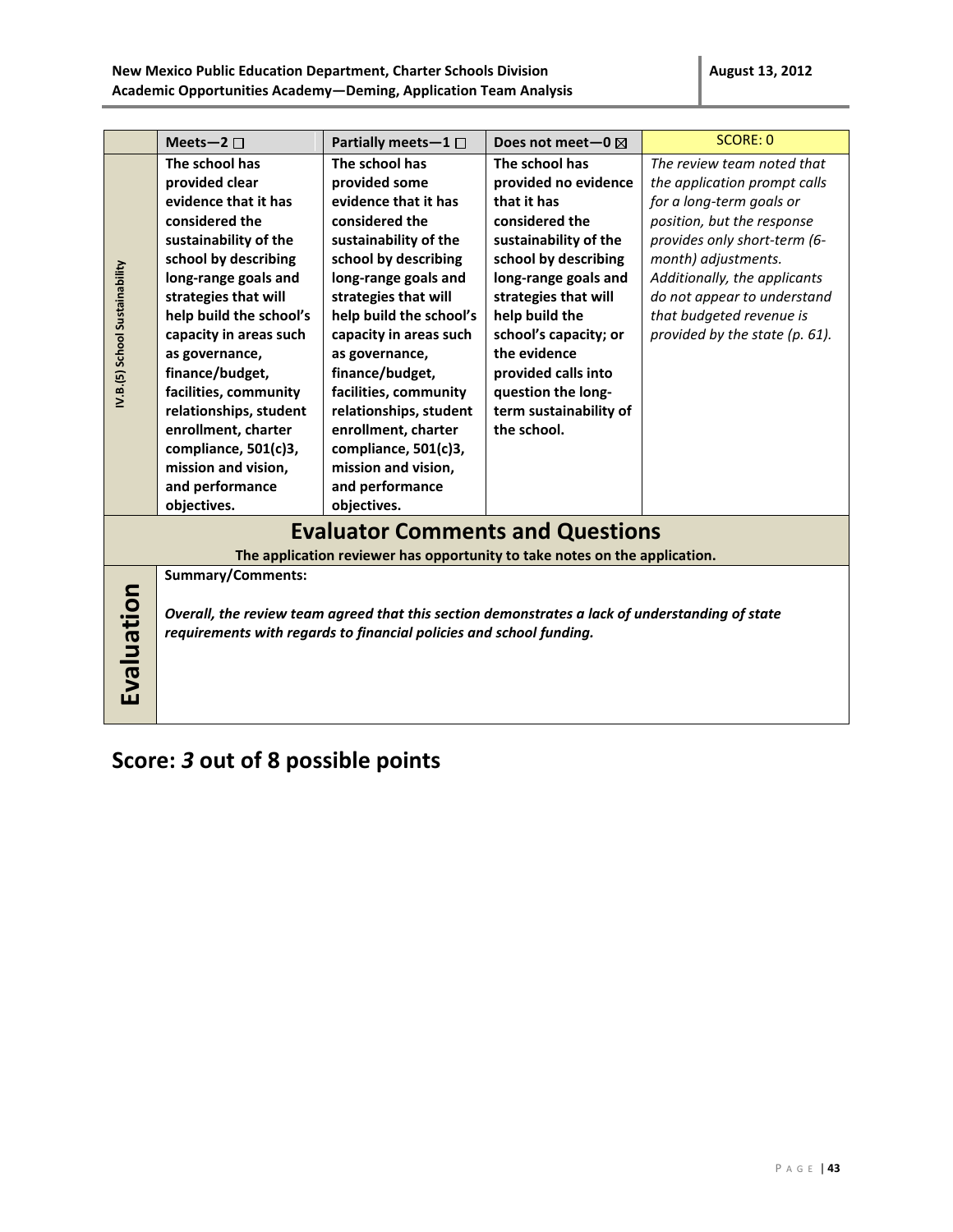### **V. EVIDENCE OF SUPPORT**

**Evaluation Criteria. The applicant demonstrates community support for the proposed school through community partnerships, business relationships, and resource agreements. The school clearly describes all community outreach activities designed to reach a broad audience. The application demonstrates not only a sufficient community interest in the school, but also a sufficient demand for the school's proposed program or model. Aggregate data for prospective students are provided.**

| <b>Topic</b>                   | Ranking                                                                                                                                                                                                                                                                  |                                                                                                                                                                                                                                                       | Comments & References                                                                                                                                                                                  |                                                                                                  |
|--------------------------------|--------------------------------------------------------------------------------------------------------------------------------------------------------------------------------------------------------------------------------------------------------------------------|-------------------------------------------------------------------------------------------------------------------------------------------------------------------------------------------------------------------------------------------------------|--------------------------------------------------------------------------------------------------------------------------------------------------------------------------------------------------------|--------------------------------------------------------------------------------------------------|
|                                | Meets-2 $\square$                                                                                                                                                                                                                                                        | Partially meets-1 $\boxtimes$                                                                                                                                                                                                                         | Does not meet-0 □                                                                                                                                                                                      | <b>SCORE: 1</b>                                                                                  |
| <b>V.A Outreach Activities</b> | The application<br>describes all<br>outreach activities<br>and future<br>outreach plans.<br><b>Described</b><br>outreach activities<br>are designed to<br>reach a broad<br>audience and are<br>sufficient to<br>ensure that all<br>students have an<br>equal opportunity | The application<br>provides a<br>description of<br>outreach activities;<br>however, the<br>described outreach<br>activities may not<br>reach a broad<br>audience and, thus,<br>not provide all<br>students with an<br>equal opportunity to<br>enroll. | The application<br>provides no description<br>of outreach activities,<br>nor does it provide any<br>evidence that the<br>school developers have<br>conducted any<br>exploratory community<br>outreach. | The review team noted that the<br>outreach activities were<br>extremely limited (p. 64).         |
|                                | for to enroll.<br>Meets-2 $\square$                                                                                                                                                                                                                                      | Partially meets-1 $\boxtimes$                                                                                                                                                                                                                         | Does not meet-0 □                                                                                                                                                                                      | <b>SCORE: 1</b>                                                                                  |
| V.B. Evidence of Support       | The applicant has<br>provided sufficient<br>evidence of<br>community<br>support for the<br>school by<br>providing data<br>regarding interest<br>demonstrated by<br>the targeted<br>population or<br>other evidence of<br>support (not just<br>anecdotal).                | The applicant has<br>provided limited<br>evidence of<br>community support<br>for the school or<br>that there are, in<br>fact, students and/or<br>families interested in<br>enrolling.                                                                 | The school has not<br>provided evidence that<br>there is actual<br>community and student<br>support for the<br>proposed school.                                                                        | The review team noted that<br>there is limited evidence of<br>support $-$ five families (P. 64). |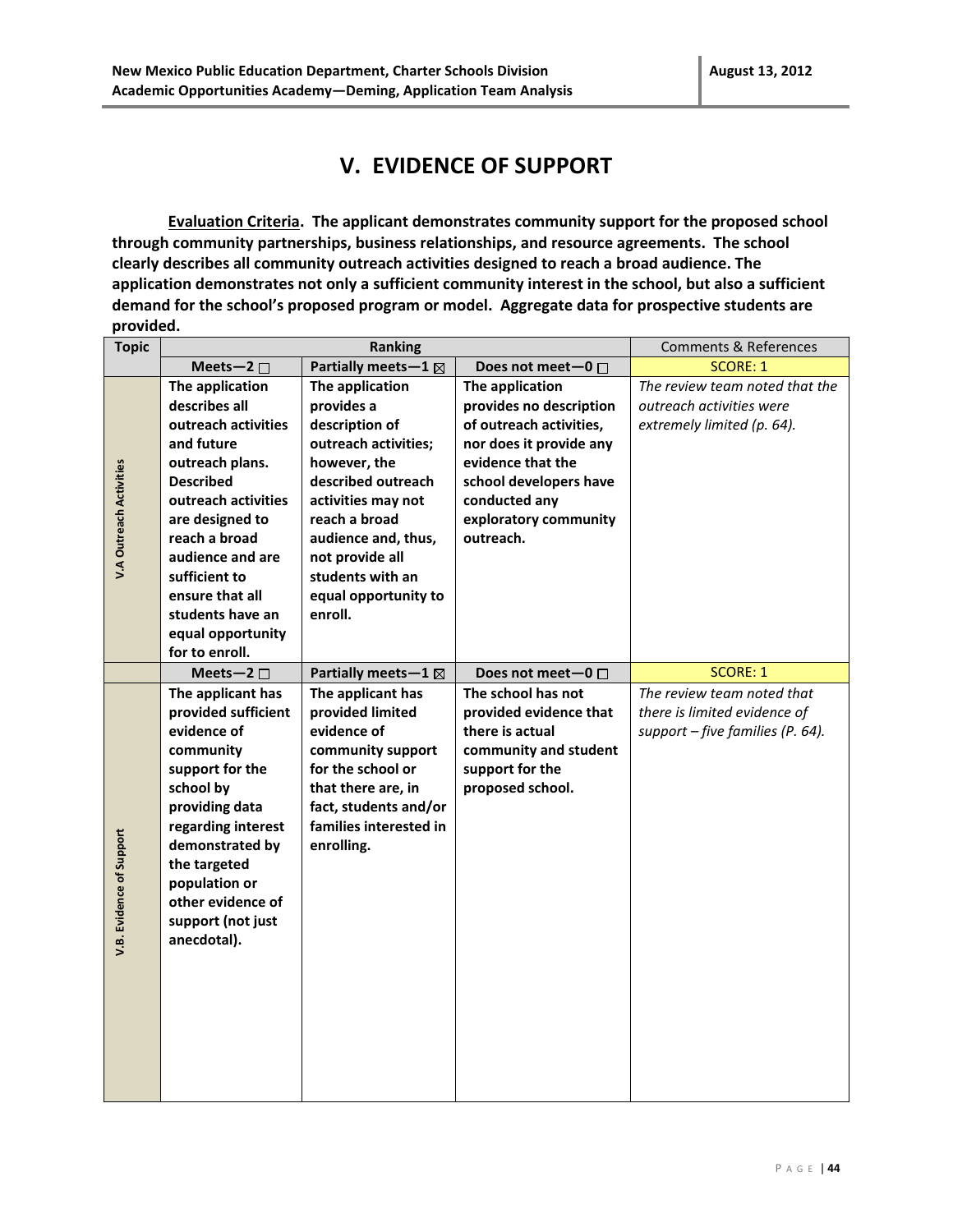|                                                                    | Meets-2 $\square$   | Partially meets-1 $\square$ | Does not meet-0 ⊠        | <b>SCORE: 0</b>                    |
|--------------------------------------------------------------------|---------------------|-----------------------------|--------------------------|------------------------------------|
|                                                                    | The application     |                             | The application does     | The review team sees no            |
|                                                                    | provides a          |                             | not demonstrate ties to  | evidence of specific ties to any   |
|                                                                    | description of ties |                             | the local community      | of the five communities in         |
| V.C. Community Ties                                                | to the community    |                             | and/or any evidence      | which the applicants are           |
|                                                                    | and evidence of an  |                             | that it is familiar with | proposing to open schools (pp.     |
|                                                                    | understanding of    |                             | the community and        | $64-65$ ).                         |
|                                                                    | the community       |                             | student needs that the   |                                    |
|                                                                    | and student needs   |                             | school intends to serve. |                                    |
|                                                                    | that the school     |                             |                          |                                    |
|                                                                    | intends to serve.   |                             |                          |                                    |
|                                                                    | Meets-2 $\square$   | Partially meets-1 □         | Does not meet-0 ⊠        | <b>SCORE: 0</b>                    |
|                                                                    | The applicant       |                             |                          | The review team noted that         |
|                                                                    | demonstrates that   |                             |                          | while a list is provided, there is |
|                                                                    | it has developed    |                             |                          | no explanation of potential        |
|                                                                    | networking          |                             |                          | partnerships or networking         |
|                                                                    | relationships       |                             |                          | relationships (p. 65).             |
|                                                                    | and/or other        |                             |                          |                                    |
|                                                                    | resources or        |                             |                          |                                    |
|                                                                    | agreements with     |                             |                          |                                    |
|                                                                    |                     |                             |                          |                                    |
|                                                                    | community           |                             |                          |                                    |
|                                                                    | persons or          |                             |                          |                                    |
|                                                                    | entities. (This     |                             |                          |                                    |
|                                                                    | differs from the    |                             |                          |                                    |
|                                                                    | formal partnership  |                             |                          |                                    |
|                                                                    | agreements that     |                             |                          |                                    |
|                                                                    | are integral to the |                             |                          |                                    |
|                                                                    | school's            |                             |                          |                                    |
|                                                                    | operations, as      |                             |                          |                                    |
|                                                                    | described in        |                             |                          |                                    |
|                                                                    | Section III.J(1) of |                             |                          |                                    |
|                                                                    | this application.)  |                             |                          |                                    |
|                                                                    | Letters or other    |                             |                          |                                    |
|                                                                    | documentation of    |                             |                          |                                    |
| D. and F. Community Relationships<br>Optional evidence of support. | support are         |                             |                          |                                    |
|                                                                    | provided.           |                             |                          |                                    |
|                                                                    |                     |                             |                          |                                    |
|                                                                    |                     |                             |                          |                                    |
|                                                                    |                     |                             |                          |                                    |
|                                                                    |                     |                             |                          |                                    |
|                                                                    |                     |                             |                          |                                    |
|                                                                    |                     |                             |                          |                                    |
|                                                                    |                     |                             |                          |                                    |
|                                                                    |                     |                             |                          |                                    |
|                                                                    |                     |                             |                          |                                    |
|                                                                    |                     |                             |                          |                                    |
|                                                                    |                     |                             |                          |                                    |
|                                                                    |                     |                             |                          |                                    |
|                                                                    |                     |                             |                          |                                    |
|                                                                    |                     |                             |                          |                                    |
|                                                                    |                     |                             |                          |                                    |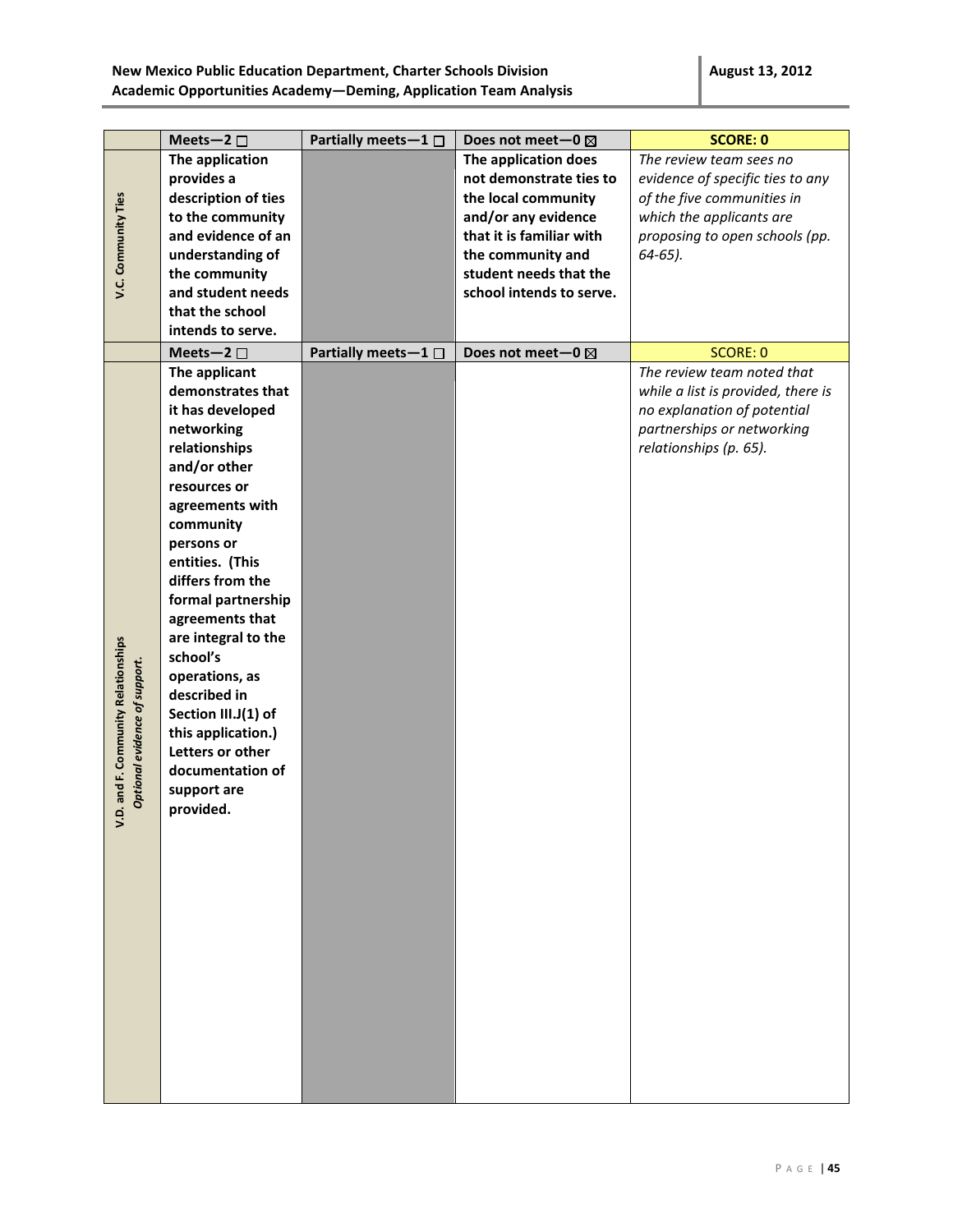|                                         |                          |                             |                                                                                                    | <b>SCORE: 0</b>                  |
|-----------------------------------------|--------------------------|-----------------------------|----------------------------------------------------------------------------------------------------|----------------------------------|
|                                         | Meets-2 $\square$        | Partially meets-1 $\square$ | Does not meet-0 $\boxtimes$                                                                        |                                  |
|                                         | The applicant            |                             | The applicant identifies                                                                           | The review team found that       |
|                                         | provides evidence        |                             | at least one other public                                                                          | there is no discussion of any of |
|                                         | that if there are        |                             | school serving the same                                                                            | the other public schools in the  |
|                                         | public schools that      |                             | grade levels in the                                                                                | areas in which the applicants    |
|                                         | serve the same           |                             | geographic area in                                                                                 | plan to locate. Also there is no |
| V.E. Uniqueness of Proposed School      | grade levels in the      |                             | which the school plans                                                                             | described "uniqueness" or        |
|                                         | geographic area in       |                             | to locate; but is unable                                                                           | other evidence of need in the    |
|                                         | which the school         |                             | to demonstrate the                                                                                 | target communities.              |
|                                         | plans to locate, the     |                             | uniqueness of its                                                                                  |                                  |
|                                         | school can               |                             | education plan or                                                                                  |                                  |
|                                         | demonstrate that         |                             | provide other evidence                                                                             |                                  |
|                                         | its education plan       |                             | of need in the targeted                                                                            |                                  |
|                                         | is unique or             |                             | community.                                                                                         |                                  |
|                                         | substantially            |                             |                                                                                                    |                                  |
|                                         | different and thus       |                             |                                                                                                    |                                  |
|                                         | is able to provide a     |                             |                                                                                                    |                                  |
|                                         | needed option for        |                             |                                                                                                    |                                  |
|                                         | students and             |                             |                                                                                                    |                                  |
|                                         | families.                |                             |                                                                                                    |                                  |
|                                         |                          |                             | <b>Evaluator Comments and Questions</b>                                                            |                                  |
|                                         |                          |                             |                                                                                                    |                                  |
|                                         |                          |                             | The application reviewer has opportunity to take notes on the application.                         |                                  |
|                                         | <b>Summary/Comments:</b> |                             |                                                                                                    |                                  |
|                                         |                          |                             |                                                                                                    |                                  |
|                                         |                          |                             | Overall, the review team agreed that this section revealed inadequate evidence of support for this |                                  |
| Evaluation<br>school in this community. |                          |                             |                                                                                                    |                                  |
|                                         |                          |                             |                                                                                                    |                                  |
|                                         |                          |                             |                                                                                                    |                                  |
|                                         |                          |                             |                                                                                                    |                                  |
|                                         |                          |                             |                                                                                                    |                                  |
|                                         |                          |                             |                                                                                                    |                                  |

# **Score:** *2* **out of 10 possible points**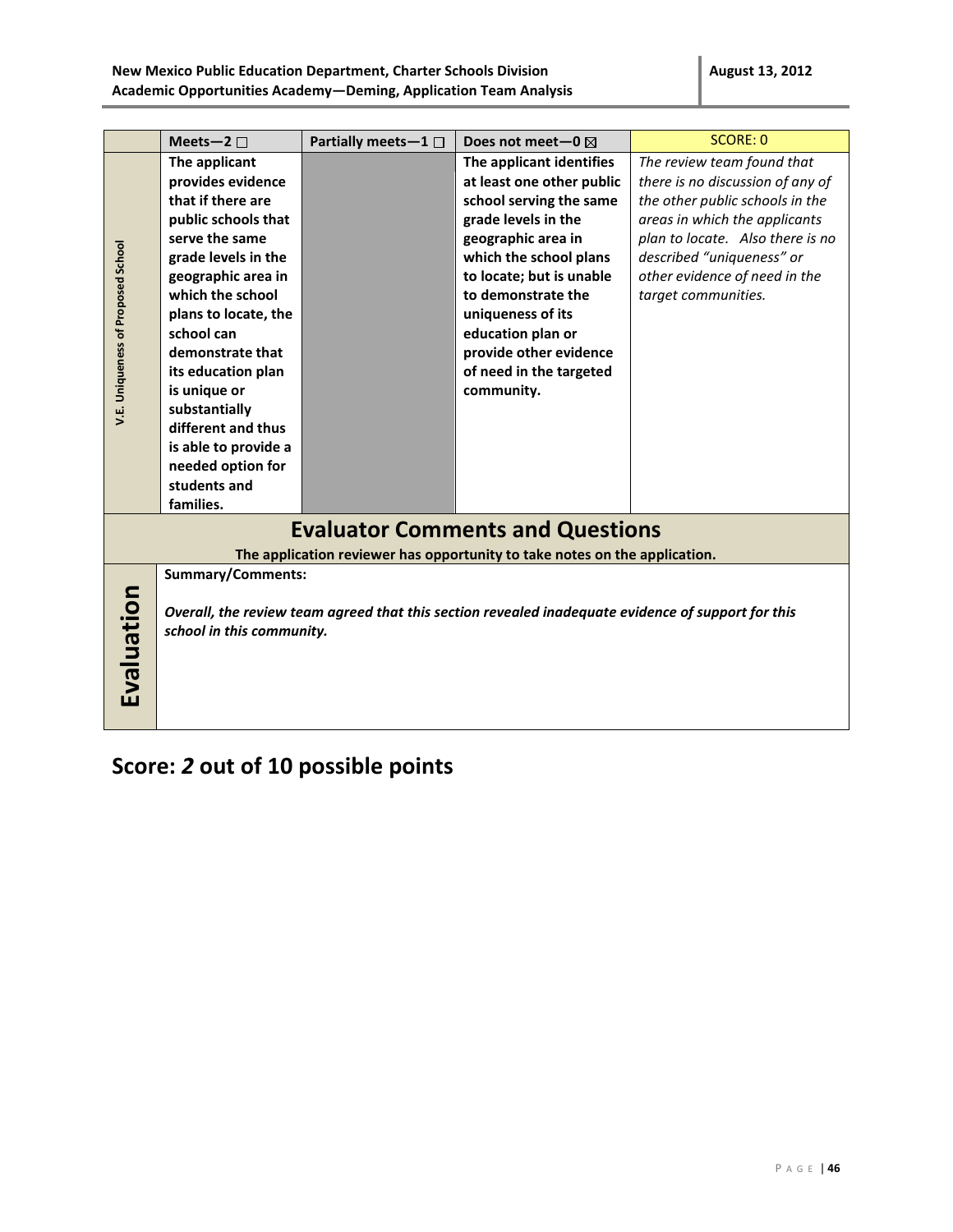### **VI. REQUIRED APPENDICES**

| <b>Topic</b>   |                                         | <b>Ranking</b>                                                             |                        | <b>Comments &amp; References</b> |  |
|----------------|-----------------------------------------|----------------------------------------------------------------------------|------------------------|----------------------------------|--|
|                | Meets-2 $\boxtimes$                     | Partially meets-1 $\square$                                                | Does not meet-0 $\Box$ | SCORE: 2                         |  |
|                | The application                         | The application                                                            | The application        |                                  |  |
|                | contains all of the                     | contains the most                                                          | omits the              |                                  |  |
| VI. Appendices | required                                | significant                                                                | appendices; or the     |                                  |  |
|                | appendices.                             | appendices, but                                                            | appendices it          |                                  |  |
|                |                                         | omitted others.                                                            | includes are not the   |                                  |  |
|                |                                         |                                                                            | most significant       |                                  |  |
|                |                                         |                                                                            | ones.                  |                                  |  |
|                | <b>Evaluator Comments and Questions</b> |                                                                            |                        |                                  |  |
|                |                                         | The application reviewer has opportunity to take notes on the application. |                        |                                  |  |
|                | <b>Summary/Comments:</b>                |                                                                            |                        |                                  |  |
|                |                                         |                                                                            |                        |                                  |  |
|                |                                         |                                                                            |                        |                                  |  |
| Evaluation     |                                         |                                                                            |                        |                                  |  |
|                |                                         |                                                                            |                        |                                  |  |
|                |                                         |                                                                            |                        |                                  |  |
|                |                                         |                                                                            |                        |                                  |  |
|                |                                         |                                                                            |                        |                                  |  |
|                |                                         |                                                                            |                        |                                  |  |

**Score:** *2* **out of 2 possible points**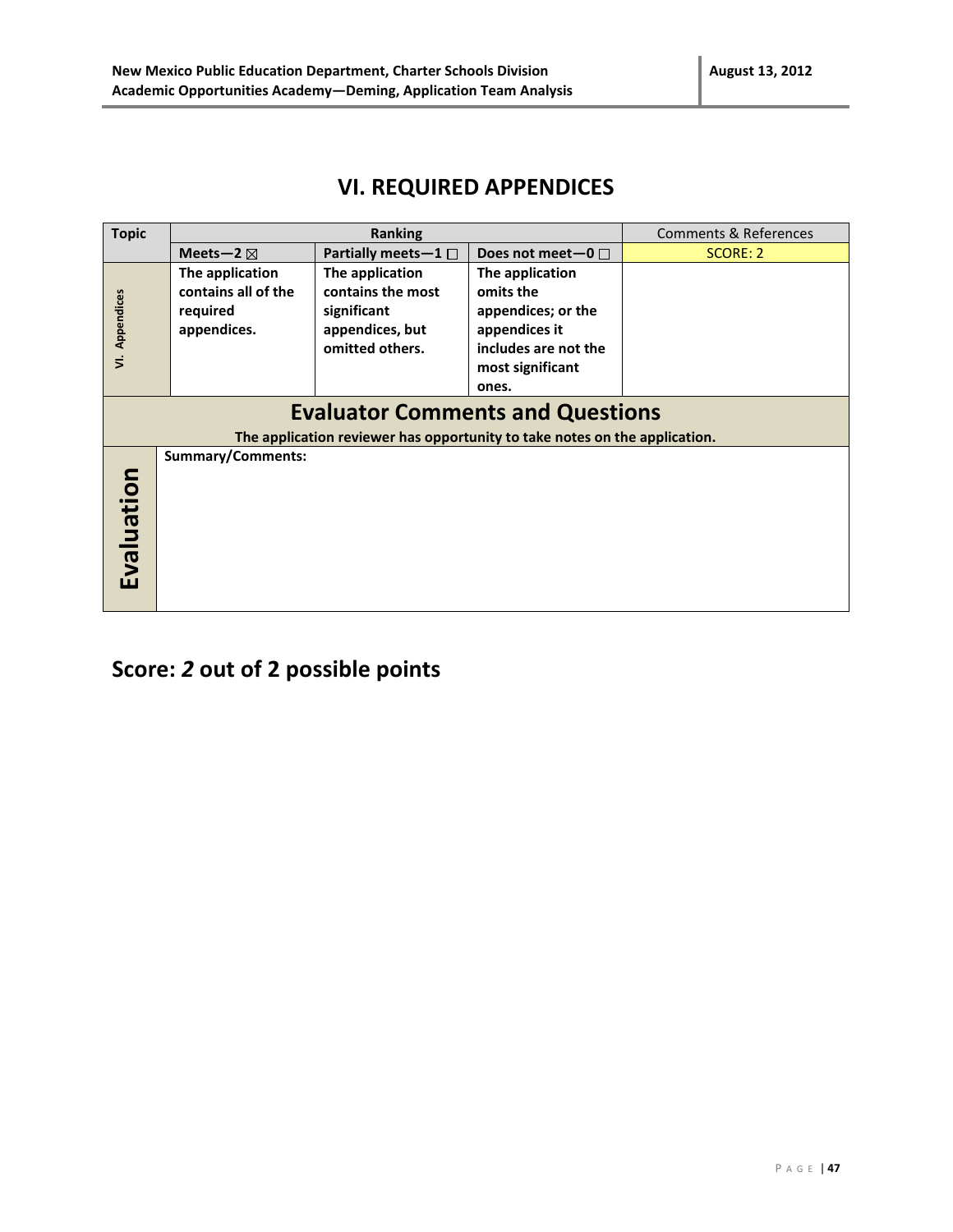# **Score Summary**

| <b>Section</b> | <b>Description</b>    | <b>Elements</b>                                        | <b>Possible</b>             | Score          |
|----------------|-----------------------|--------------------------------------------------------|-----------------------------|----------------|
| <b>Number</b>  |                       |                                                        |                             |                |
|                | <b>EXECUTIVE</b>      |                                                        |                             |                |
|                | <b>SUMMARY</b>        |                                                        |                             |                |
|                |                       | <b>Element 1</b>                                       | $\overline{2}$              | 1              |
|                |                       | <b>Element 2</b>                                       | $\overline{2}$              | ${\bf 1}$      |
|                |                       | <b>Section Total</b>                                   | $\overline{\mathbf{4}}$     | $\overline{2}$ |
| П.             | <b>EDUCATION PLAN</b> |                                                        |                             |                |
|                |                       | <b>II.A. School Size</b>                               | $\overline{\mathbf{2}}$     | $\mathbf{2}$   |
|                |                       | II. C. Mission                                         | $\overline{\mathbf{2}}$     | $\mathbf 0$    |
|                |                       | II. B. Vision                                          | $\overline{2}$              | 1              |
|                |                       | <b>Section Total</b>                                   | $6\phantom{1}6$             | 3              |
|                |                       | II.D.(1) Student Academic Performance Goals, Element 1 | $\mathbf{2}$                | $\mathbf{1}$   |
|                |                       | II.D.(1) Student Academic Performance Goals, Element 2 | $\overline{2}$              | $\overline{2}$ |
|                |                       | II.D.(1) Student Academic Performance Goals, Element 3 | $\overline{\mathbf{2}}$     | 1              |
|                |                       | II.D.(2) Student Academic Growth Goals, Element 1      | $\overline{\mathbf{2}}$     | 1.33           |
|                |                       | II.D.(2) Student Academic Growth Goals, Element 2      | $\mathbf{2}$                | 1              |
|                |                       | II.D.(2) Student Academic Growth Goals, Element 3      | $\overline{\mathbf{2}}$     | ${\bf 1}$      |
|                |                       | II.D.(3) Addressing Achievement Gap, Element 1         | $\overline{\mathbf{2}}$     | $\mathbf 0$    |
|                |                       | II.D.(3) Addressing Achievement Gap, Element 2         | $\overline{\mathbf{2}}$     | $\mathbf{0}$   |
|                |                       | II.D.(3) Addressing Achievement Gap, Element 3         | $\overline{2}$              | $\mathbf 0$    |
|                |                       | II.D.(4) Attendance, Element 1                         | $\overline{2}$              | $\mathbf{1}$   |
|                |                       | II.D.(4) Attendance, Element 2                         | $\mathbf{2}$                | $\mathbf{2}$   |
|                |                       | II.D.(4) Attendance, Element 3                         | $\overline{2}$              | $\overline{2}$ |
|                |                       | II.D.(5) Recurrent Enrollment, Element 1               | $\mathbf{2}$                | 1.58           |
|                |                       | II.D.(5) Recurrent Enrollment, Element 2               | $\overline{2}$              | $\mathbf{2}$   |
|                |                       | II.D.(5) Recurrent Enrollment, Element 3               | $\overline{2}$              | $\overline{2}$ |
|                |                       | II.D.(6) College Readiness, Element 1 (If Applicable)  | $\overline{2}$<br>$-OR - 0$ | 1.5            |
|                |                       | II.D.(6) College Readiness, Element 2 (If Applicable)  | $\overline{2}$<br>$-OR - 0$ | $\overline{2}$ |
|                |                       | II.D.(6) College Readiness, Element 3 (If Applicable)  | $\overline{2}$<br>$-OR - 0$ | 1.5            |
|                |                       | II.D.(7) Graduation Rate, Element 1 (If Applicable)    | $\overline{2}$<br>$-OR - 0$ | 1              |
|                |                       | II.D.(7) Graduation Rate, Element 2 (If Applicable)    | 2 <sup>7</sup><br>$-OR - 0$ | $\mathbf{1}$   |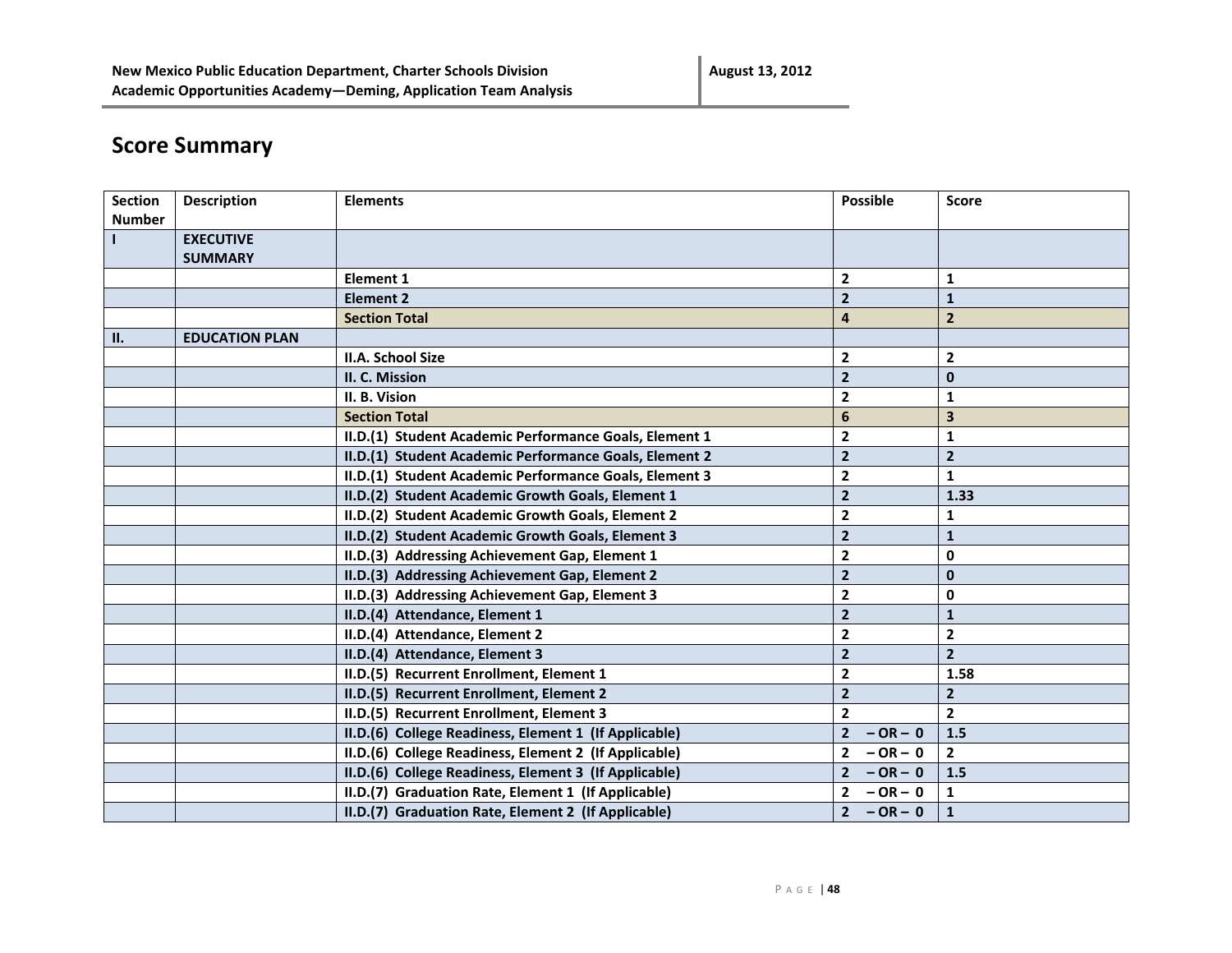**August 13, 2012**

|  | II.D.(7) Graduation Rate, Element 3 (If Applicable)                         | $-OR - 0$<br>$\overline{2}$ | $\mathbf{1}$   |
|--|-----------------------------------------------------------------------------|-----------------------------|----------------|
|  | II.D.(8) Growth for Lowest 25%, Element 1                                   | $\overline{2}$              | $\mathbf{1}$   |
|  | II.D.(8) Growth for Lowest 25%, Element 2                                   | $\mathbf{2}$                | 1              |
|  | II.D.(8) Growth for Lowest 25%, Element 3                                   | $\overline{2}$              | $\mathbf{1}$   |
|  | <b>Section Total</b>                                                        | $48 - OR - 36$              | 28.91 / 48     |
|  | II.E. Organizational Goals, Element 1<br>(Optional)                         | $2 - OR - 0$                | N/A            |
|  | II.E. Organizational Goals, Element 2<br>(Optional)                         | $2 - OR - 0$                | N/A            |
|  | II.E. Organizational Goals, Element 3<br>(Optional)                         | $2 - OR - 0$                | N/A            |
|  | <b>Section Total</b>                                                        | $6 - OR - 0$                | 0/0            |
|  | II.F.(1) Curriculum Philosophy                                              | $\mathbf{2}$                | $\mathbf{1}$   |
|  | II.F.(2) Curriculum Philosophy/Approach Research/Data                       | $\mathbf{2}$                | 1              |
|  | II.F.(3) Curriculum Description                                             | $\overline{\mathbf{2}}$     | $\mathbf{0}$   |
|  | II.F.(4) Curriculum Research                                                | $\mathbf{2}$                | 1              |
|  | II.F.(5) Curriculum Overview                                                | $\overline{2}$              | $\mathbf{1}$   |
|  | II.F.(6) & (7) Curriculum Development Timeline & Instructional Program      | $\mathbf{2}$                | $\mathbf{1}$   |
|  | II.F.(8) Curriculum Alignment Timeline                                      | $\overline{2}$              | $\mathbf{1}$   |
|  | II.G.(1) & (2) Graduation Requirements / Graduation Waiver, Element 1       | $2 - OR - 0$                | $\mathbf{1}$   |
|  | II.G.(1) & (2) Graduation Requirements / Graduation Waiver, Element 2       | $2 - OR - 0$                | N/A            |
|  | <b>Section Total</b>                                                        | 18, 16 OR 14                | $7/16$         |
|  | II.H.(1) Instructional Strategies                                           | $\overline{2}$              | $\mathbf{1}$   |
|  | II.H.(2) Instructional Effectiveness                                        | $\overline{2}$              | $\mathbf{1}$   |
|  | II.H.(3) Differentiated Instruction                                         | $\overline{2}$              | $\mathbf{1}$   |
|  | <b>Section Total</b>                                                        | 6                           | 3              |
|  | $II.I(1)(a) - (d)$ Special Populations: Special Education, Element 1        | $\overline{\mathbf{2}}$     | $\mathbf{1}$   |
|  | II.I(1)(a) - (d) Special Populations: Special Education, Element 2          | $\mathbf{2}$                | $\mathbf{1}$   |
|  | II.I(1)(a) - (d) Special Populations: Special Education, Element 3          | $\mathbf{2}$                | $\mathbf{1}$   |
|  | II.I(1)(a) - (d) Special Populations: Special Education, Element 4          | $\overline{2}$              | 1              |
|  | II.I.(2) Students with 504 Plans                                            | $\overline{2}$              | $\mathbf{0}$   |
|  | II.I.(3)(a) - (e) Special Populations: English Language Learners, Element 1 | $\overline{2}$              | $\mathbf{1}$   |
|  | II.I.(3)(a) - (e) Special Populations: English Language Learners, Element 2 | $\mathbf{2}$                | $\mathbf{1}$   |
|  | II.I.(3)(a) - (e) Special Populations: English Language Learners, Element 3 | $\mathbf{2}$                | 1              |
|  | II.I.(3)(a) - (e) Special Populations: English Language Learners, Element 4 | $\overline{2}$              | 0              |
|  | <b>Section Total</b>                                                        | 18                          | $\overline{7}$ |
|  | II.J.(1) Measuring Organizational Goals, If Applicable                      | $\mathbf{2}$                | N/A            |
|  | II.J.(2) Assessments to Measure Academic Goals                              | $\mathbf{2}$                | 1              |
|  |                                                                             |                             |                |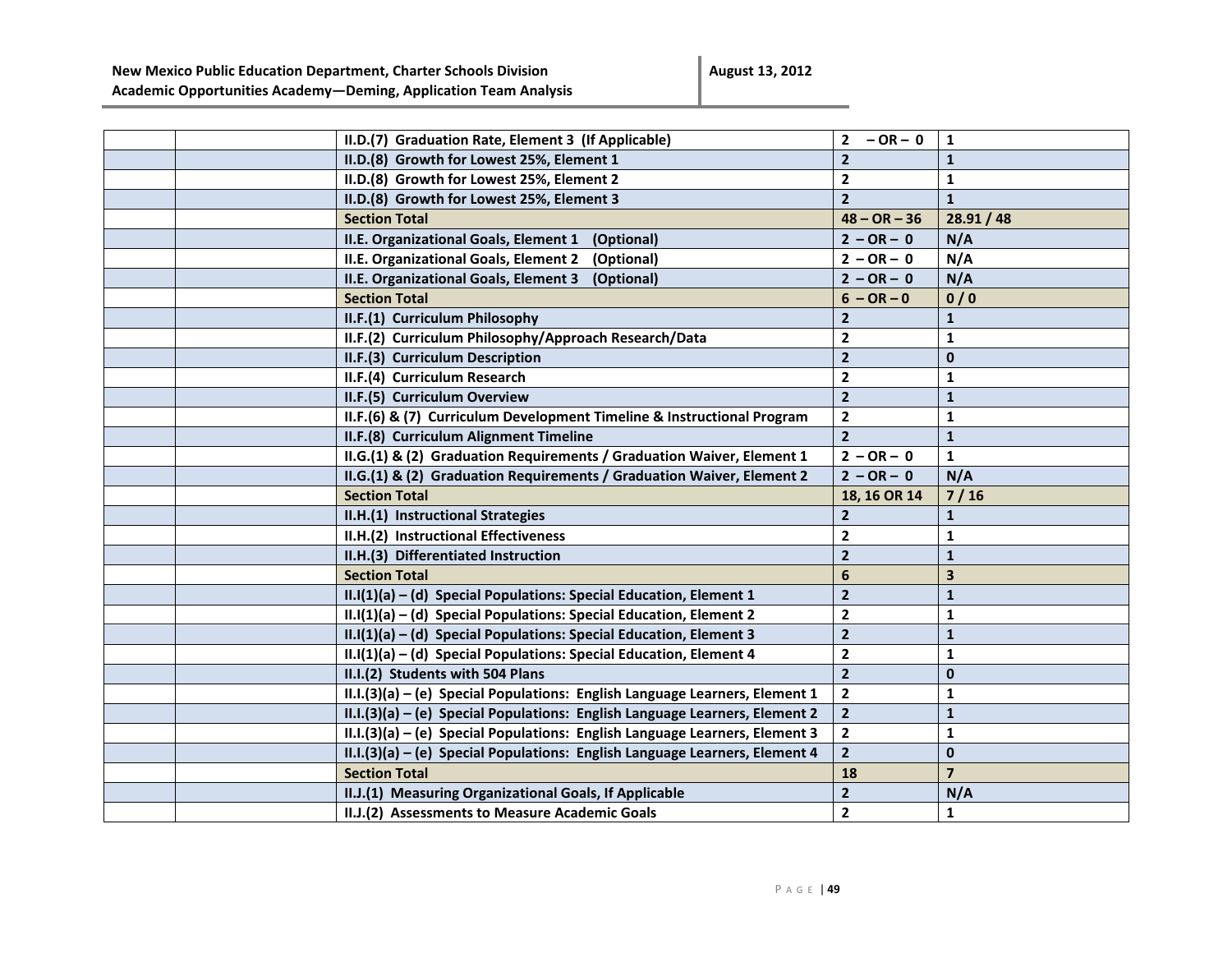|                |                       | II.J.(1)(3)(4) Use of Assessments / Self Monitoring                | $\mathbf{2}$            | $\bf{0}$                |
|----------------|-----------------------|--------------------------------------------------------------------|-------------------------|-------------------------|
|                |                       | II.J.(1)(3)(4) Use of Assessments / Remediation & At-Risk Students | $\mathbf{2}$            | 0                       |
|                |                       | II.J.(1)(3)(4) Use of Assessments / School-Wide Practices          | $\mathbf{2}$            | $\mathbf{0}$            |
|                |                       | II.J.(5) Reporting on Progress                                     | $\mathbf{2}$            | $\mathbf{0}$            |
|                |                       | <b>Section Total</b>                                               | $12 - OR - 10$          | 1/10                    |
| $\mathbf{III}$ | <b>ORGANIZATIONAL</b> | III.A.(1) Governance Description                                   | $\mathbf{2}$            | $\mathbf{1}$            |
|                | <b>PLAN &amp;</b>     |                                                                    |                         |                         |
|                | <b>GOVERNANCE</b>     |                                                                    |                         |                         |
|                |                       | III.A.(2) Description of Founders' Expertise                       | $\overline{2}$          | $\mathbf{1}$            |
|                |                       | III.A.(3) Description of Prospective Governance Expertise          | $\overline{2}$          | 0                       |
|                |                       | III.A.(4) GB Selection of Members                                  | $\overline{2}$          | $\mathbf{1}$            |
|                |                       | <b>Section Total</b>                                               | 8                       | 3                       |
|                |                       | III.B.(1) Governing Body Training & Evaluation: Training           | $\overline{2}$          | $\overline{2}$          |
|                |                       | III.B.(1) Governing Body Training & Evaluation: Evaluation         | $\overline{\mathbf{2}}$ | $\mathbf{1}$            |
|                |                       | <b>Section Total</b>                                               | $\overline{\mathbf{4}}$ | 3                       |
|                |                       | III.C.(1) Leadership & Management: Monitoring                      | $\mathbf{2}$            | $\mathbf{2}$            |
|                |                       | III.C.(2)(3) Leadership & Management: Administrator                | $\overline{\mathbf{2}}$ | $\mathbf{1}$            |
|                |                       | <b>Selection/Evaluation</b>                                        |                         |                         |
|                |                       | <b>Section Total</b>                                               | $\overline{\mathbf{4}}$ | 3                       |
|                |                       | III.D.(1) Organizational Structure                                 | $\overline{2}$          | $\mathbf{1}$            |
|                |                       | III.D.(2) Job Descriptions                                         | $\mathbf{2}$            | $\mathbf{1}$            |
|                |                       | III.D.(3) Staff Evaluation                                         | $\overline{2}$          | $\overline{2}$          |
|                |                       | III.D.(4) Staffing Plan, Element 1                                 | $\mathbf{2}$            | 0                       |
|                |                       | III.D.(4) Staffing Plan, Element 2                                 | $\overline{2}$          | $\mathbf{0}$            |
|                |                       | III.D.(5) School Day / Year                                        | $\mathbf{2}$            | $\mathbf{2}$            |
|                |                       | III.D.(6) Professional Development Plan                            | $\overline{2}$          | $\mathbf{1}$            |
|                |                       | <b>Section Total</b>                                               | 14                      | $\overline{\mathbf{z}}$ |
|                |                       | III.E.(1) Employer/Employee Relationship                           | $\overline{2}$          | $\mathbf{1}$            |
|                |                       | III.E.(2) Personnel Policies                                       | $\mathbf{2}$            | $\mathbf{1}$            |
|                |                       | III.E.(3) Staff Discipline Process                                 | $\overline{\mathbf{2}}$ | $\mathbf{1}$            |
|                |                       | III.E.(4) Grievance Process                                        | $\mathbf{2}$            | $\mathbf{1}$            |
|                |                       | <b>Section Total</b>                                               | 8                       | 4                       |
|                |                       | III.F.(1) Community Involvement                                    | $\overline{2}$          | $\mathbf{1}$            |
|                |                       | III.F.(2) Complaint Resolution                                     | $\overline{2}$          | $\mathbf{1}$            |
|                |                       | <b>Section Total</b>                                               | 4                       | $\overline{2}$          |
|                |                       | III.G.(1) Student Discipline Policy                                | $\overline{2}$          | $\overline{2}$          |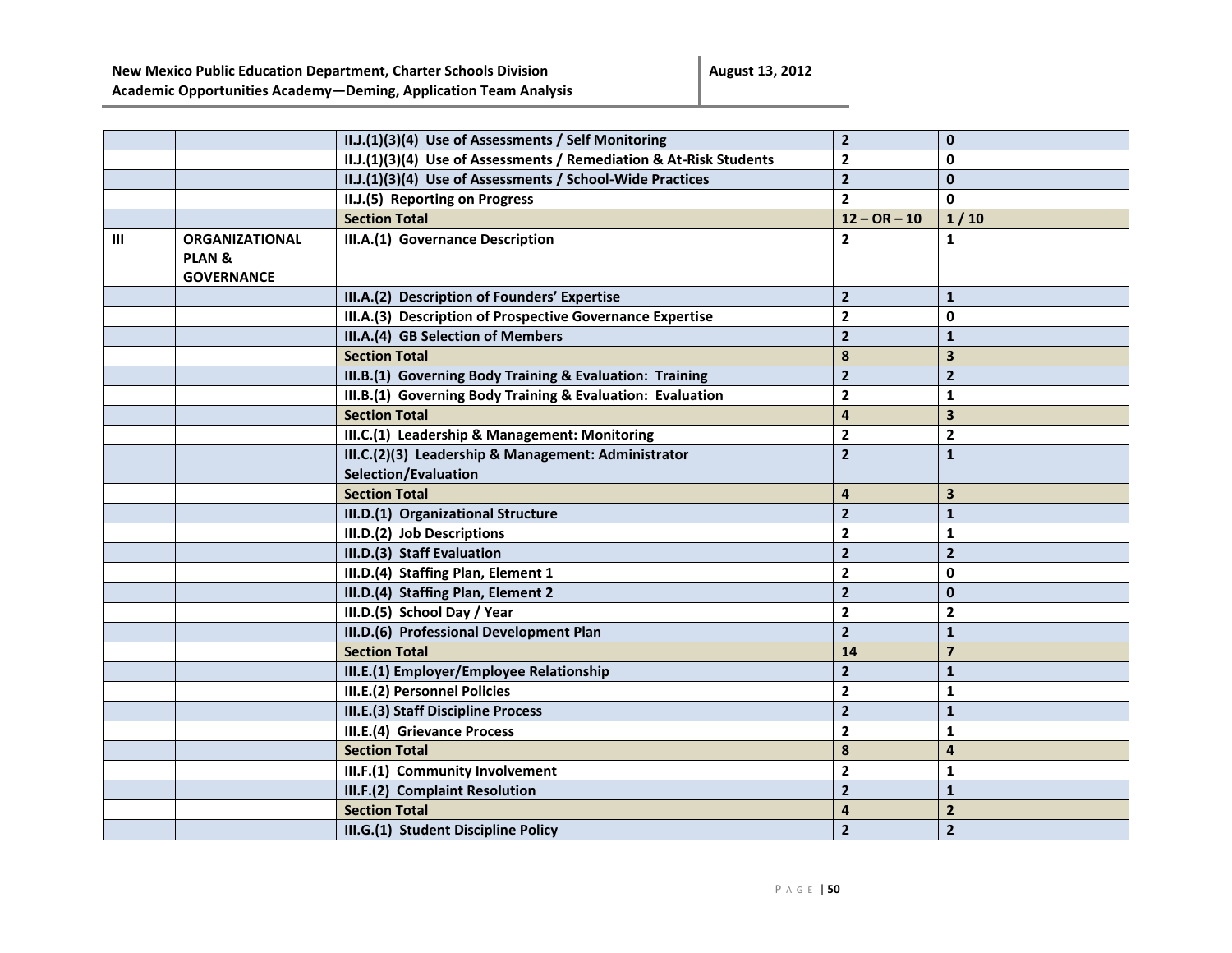**August 13, 2012**

|    |                      | III.G.(2) Alternative Placements                                             | $\mathbf{2}$   | 1.5                     |
|----|----------------------|------------------------------------------------------------------------------|----------------|-------------------------|
|    |                      | <b>Section Total</b>                                                         | 4              | 3.5                     |
|    |                      | III.H.(1) Student Recruitment                                                | $\overline{2}$ | $\overline{2}$          |
|    |                      | III.H.(2) Lottery Process                                                    | $\overline{2}$ | $\mathbf{1}$            |
|    |                      | III.H.(3) Enrollment Process, Element 1                                      | $\overline{2}$ | $\overline{2}$          |
|    |                      | III.H.(3) Enrollment Process, Element 2                                      | $\overline{2}$ | $\overline{2}$          |
|    |                      | <b>Section Total</b>                                                         | 8              | $\overline{\mathbf{z}}$ |
|    |                      | III.I.(1) Legal Compliance: Conflict of Interest                             | $\overline{2}$ | $\overline{2}$          |
|    |                      | III.I.(2) Legal Compliance: Transparency                                     | $\mathbf{2}$   | $\mathbf{1}$            |
|    |                      | <b>Section Total</b>                                                         | $\overline{4}$ | 3 <sup>1</sup>          |
|    |                      | III.J.(1) Evidence of Partnership: Third Party Relationships (If Applicable) | $2 - OR - 0$   | N/A                     |
|    |                      | III.J.(2) Evidence of Partnership: Proposed Agreement (If Applicable)        | $2 - OR - 0$   | N/A                     |
|    |                      | <b>Section Total</b>                                                         | $4 - OR - 0$   | 0/0                     |
|    |                      | III.K.(1)(2)(3) Waivers, Element 1                                           | $2 - OR - 0$   | $2^{\circ}$             |
|    |                      | III.K.(1)(2)(3) Waivers, Element 2 -- DISTRICT AUTHORIZATION ONLY)           | N/A            | N/A                     |
|    |                      | III.K.(1)(2)(3) Waivers, Element 3                                           | $2 - OR - 0$   | $\mathbf{2}$            |
|    |                      | <b>Section Total</b>                                                         | $4 - OR - 0$   | 4/4                     |
|    |                      | III.L.(1) Transportation (If Applicable)                                     | $2 - OR - 0$   | $\overline{2}$          |
|    |                      | III.L.(1) Food Service (If Applicable)                                       | $2 - OR - 0$   | $\overline{2}$          |
|    |                      | <b>Section Total</b>                                                         | $4 - OR - 0$   | 4/4                     |
|    |                      | III.M.(1) Projected Facility Needs                                           | 2              | $\mathbf{2}$            |
|    |                      | III.M.(2) Facility Plans                                                     | $\overline{2}$ | $\overline{2}$          |
|    |                      | III.M.(3) Projected Facility Costs                                           | $\mathbf{2}$   | $\mathbf{1}$            |
|    |                      | <b>Section Total</b>                                                         | 6              | 5                       |
| IV | <b>BUSINESS PLAN</b> | IV.A.(1) 910B5 Worksheets                                                    | $\mathbf{2}$   | $\mathbf{2}$            |
|    |                      | IV.A.(2) 5-Year Budget Plan                                                  | $\overline{2}$ | $\mathbf{1}$            |
|    |                      | IV.A.(3) Budget Narrative                                                    | $\mathbf{2}$   | $\mathbf{1}$            |
|    |                      | IV.A.(4) Strategies for Budget Control                                       | $\mathbf{2}$   | $\mathbf{1}$            |
|    |                      | IV.A.(5) Salary Schedule (Appendix)                                          | $\overline{2}$ | 1.5                     |
|    |                      | <b>Section Total</b>                                                         | 10             | 6.5                     |
|    |                      | IV.B.(1)(2) Financial Policies and Internal Controls                         | $\mathbf{2}$   | 0                       |
|    |                      | IV.B.(3) Financial Personnel                                                 | $\overline{2}$ | $\mathbf{2}$            |
|    |                      | IV.B.(4) Financial Oversight                                                 | $\overline{2}$ | $\mathbf{1}$            |
|    |                      | IV.B.(3) School Sustainability                                               | $\overline{2}$ | $\bf{0}$                |
|    |                      | <b>Section Total</b>                                                         | 8              | 3                       |